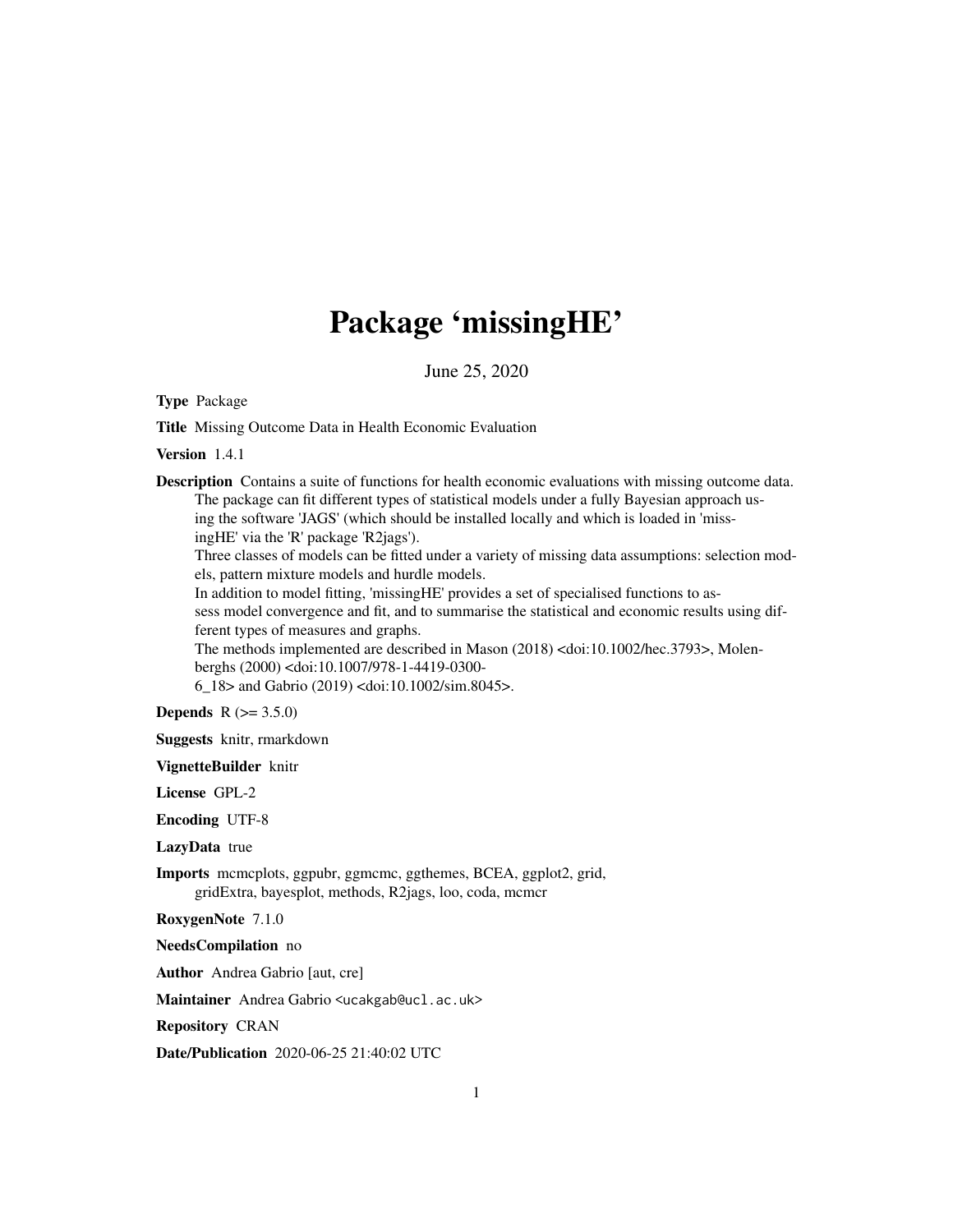## <span id="page-1-0"></span>R topics documented:

|       |    | $\overline{2}$ |
|-------|----|----------------|
|       |    | 3              |
|       |    | $\overline{4}$ |
|       |    | 5              |
|       |    | 6              |
|       |    | $\tau$         |
|       | fh | <b>10</b>      |
|       |    | 11             |
|       |    | 16             |
|       |    | 17             |
|       |    | 18             |
|       |    | 20             |
|       |    | 21             |
|       |    | 22             |
|       |    | 27             |
|       |    | 29             |
|       |    | 31             |
|       |    | 33             |
|       |    | 34             |
|       |    | 35             |
|       |    | 36             |
|       |    | 38             |
|       |    | 39             |
|       |    | 40             |
|       |    | 41             |
|       |    | 46             |
|       |    | 47             |
|       |    | 49             |
|       |    | 50             |
| Index |    | 53             |
|       |    |                |

An internal function to detect the random effects component from an *object of class formula*

#### Description

An internal function to detect the random effects component from an object of class formula

#### Usage

```
anyBars(term)
```
#### Arguments

term formula to be processed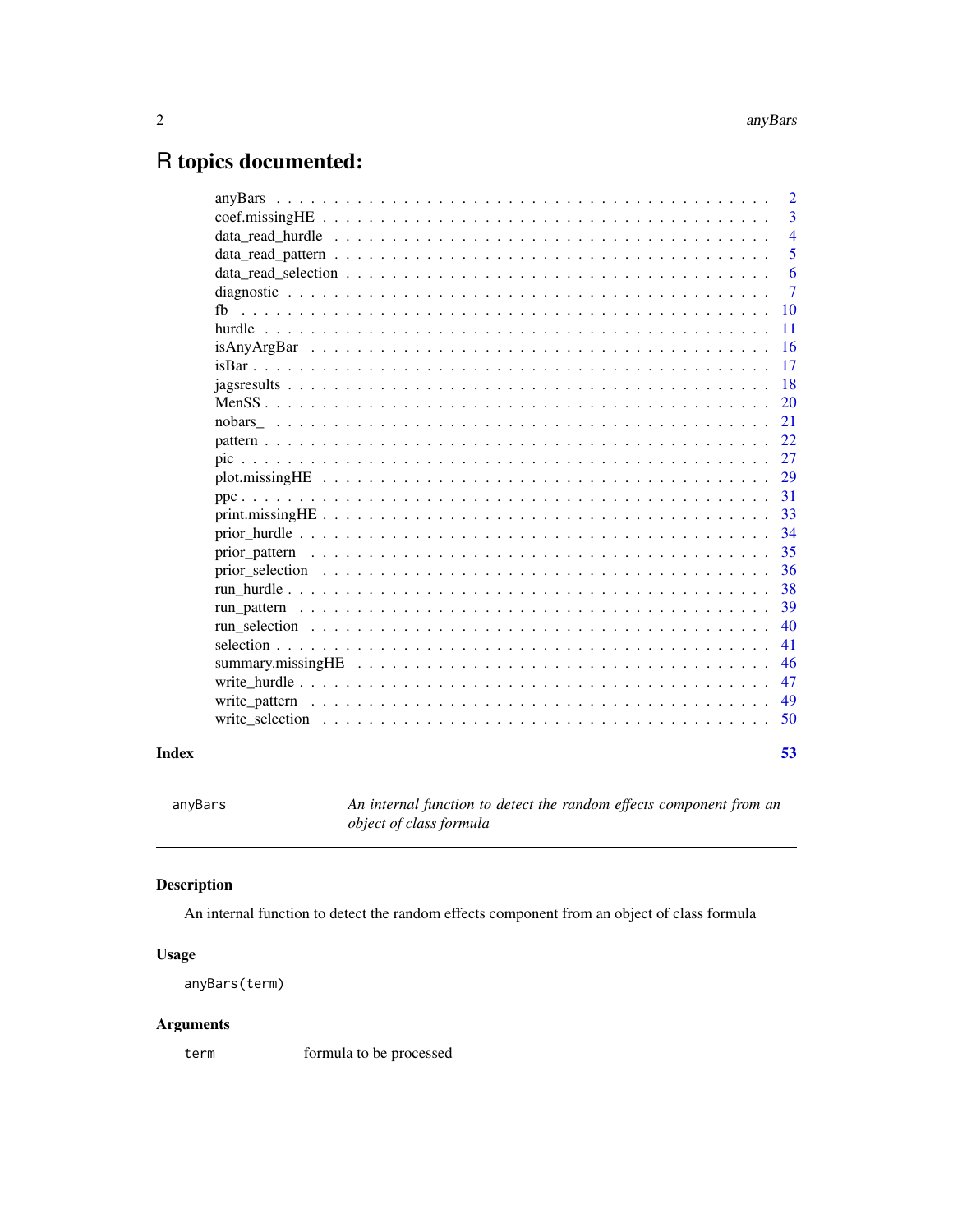#### <span id="page-2-0"></span>coef.missingHE 3

#### Examples

```
#Internal function only
#no examples
#
#
```

| coef.missingHE |           | Extract regression coefficient estimates from objects in the class |  |  |  |
|----------------|-----------|--------------------------------------------------------------------|--|--|--|
|                | missingHE |                                                                    |  |  |  |

#### Description

Produces a table printout with summary statistics for the regression coefficients of the health economic evaluation probabilistic model run using the function [selection](#page-40-1), [pattern](#page-21-1) or [hurdle](#page-10-1).

#### Usage

## S3 method for class 'missingHE'  $coef(object, prob = c(0.025, 0.975), random = FALSE, digits = 3, ...)$ 

#### Arguments

| object | A missing HE object containing the results of the Bayesian modelling and the<br>economic evaluation                                                                   |
|--------|-----------------------------------------------------------------------------------------------------------------------------------------------------------------------|
| prob   | A numeric vector of probabilities within the range $(0,1)$ , representing the upper<br>and lower CI sample quantiles to be calculated and returned for the estimates. |
| random | Logical. If random is TRUE, the estimates of the random effects parameters are<br>printed, when available.                                                            |
| digits | Number of digits to be displayed for each estimate.                                                                                                                   |
|        | Additional arguments affecting the summary produced.                                                                                                                  |

#### Value

Prints a table with some summary statistics, including posterior mean, standard deviation and lower and upper quantiles based on the values specified in prob, for the posterior distributions of the regression coefficients of the effects and costs models run using the function selection, pattern or hurdle.

#### Author(s)

Andrea Gabrio

#### See Also

[selection](#page-40-1) [pattern](#page-21-1) [hurdle](#page-10-1) [diagnostic](#page-6-1) [plot.missingHE](#page-28-1)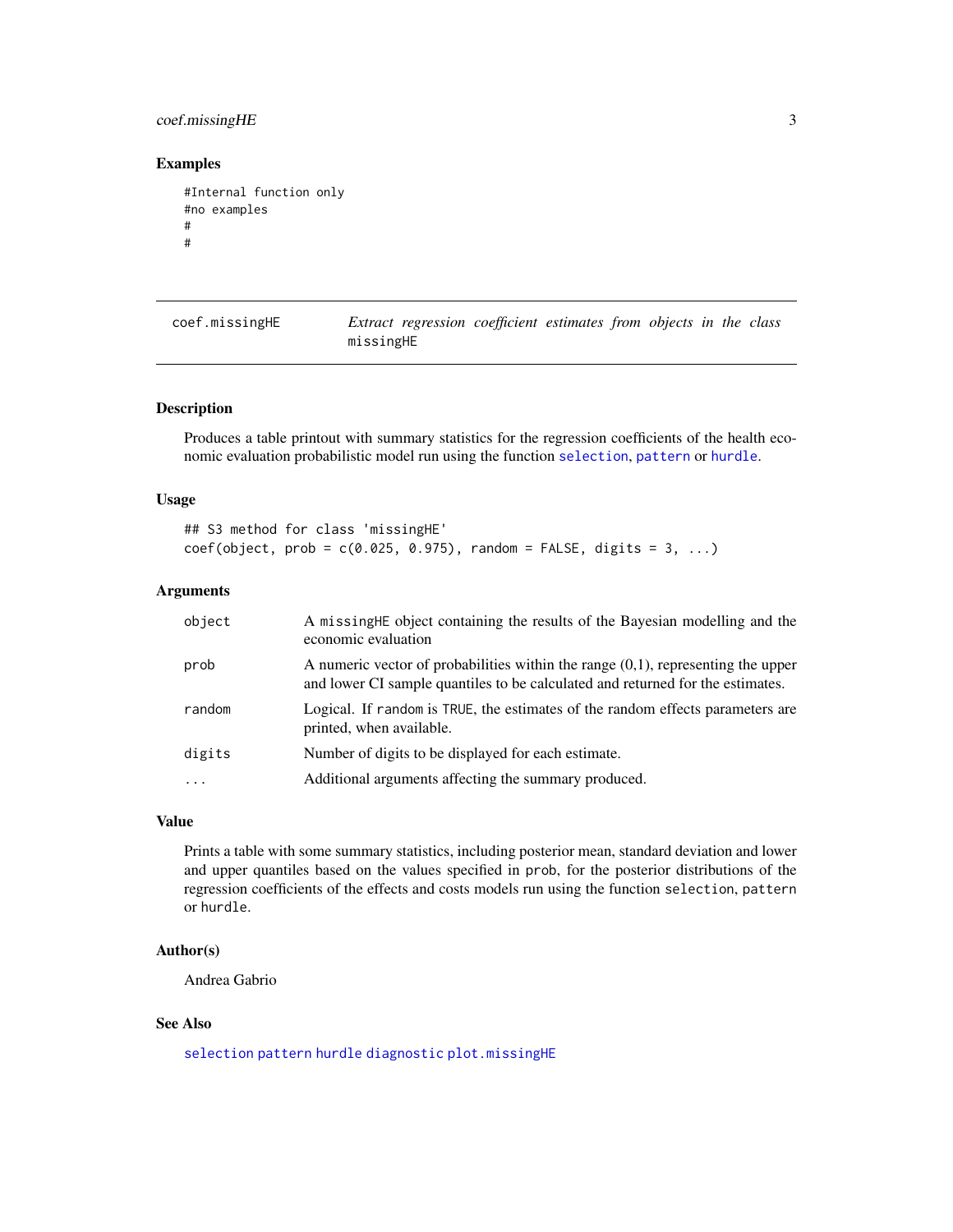```
# For examples see the function \code{\link{selection}},
# \code{\link{pattern}} or \code{\link{hurdle}}
#
#
```

| data read hurdle | A function to read and re-arrange the data in different ways for the |  |  |  |  |  |
|------------------|----------------------------------------------------------------------|--|--|--|--|--|
|                  | hurdle model                                                         |  |  |  |  |  |

#### Description

This internal function imports the data and outputs only those variables that are needed to run the hurdle model according to the information provided by the user.

#### Usage

```
data_read_hurdle(
  data,
  model.eff,
  model.cost,
  model.se,
  model.sc,
  se,
  sc,
  type,
  center
\mathcal{L}
```

| data       | A data frame in which to find variables supplied in model.eff, model.cost<br>(model formulas for effects and costs) and model. se, model. sc (model formu-<br>las for the structural effect and cost models). Among these, effectiveness, cost<br>and treatment indicator (only two arms) variables must always be provided and<br>named 'e', 'c' and 't' respectively.                                                                                                                |
|------------|----------------------------------------------------------------------------------------------------------------------------------------------------------------------------------------------------------------------------------------------------------------------------------------------------------------------------------------------------------------------------------------------------------------------------------------------------------------------------------------|
| model.eff  | A formula expression in conventional R linear modelling syntax. The response<br>must be a health economics effectiveness outcome ('e') whose name must corre-<br>spond to that used in data, and any covariates are given on the right-hand side.<br>If there are no covariates, specify 1 on the right hand side. Random effects can<br>also be specified for each model parameter.                                                                                                   |
| model.cost | A formula expression in conventional R linear modelling syntax. The response<br>must be a health economics cost outcome ('c') whose name must correspond to<br>that used in data, and any covariates are given on the right-hand side. If there<br>are no covariates, specify 1 on the right hand side. By default, covariates are<br>placed on the "location" parameter of the distribution through a linear model.<br>Random effects can also be specified for each model parameter. |

<span id="page-3-0"></span>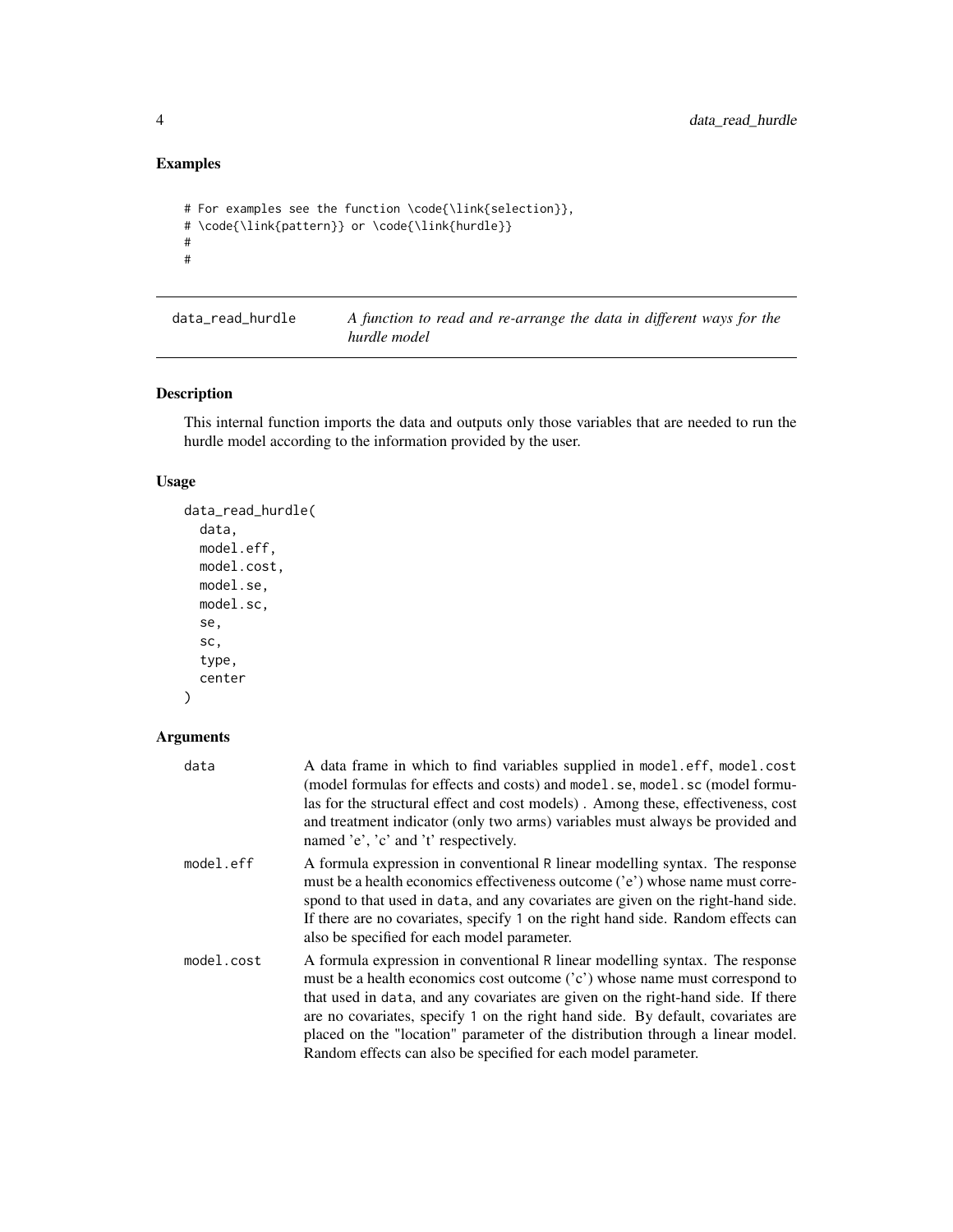<span id="page-4-0"></span>

| model.se    | A formula expression in conventional R linear modelling syntax. The response<br>must be a health economics effectiveness outcome ('e') whose name must cor-<br>respond to that used in data, and any covariates used to estimate the probability<br>of structural effects are given on the right-hand side. If there are no covari-<br>ates, specify 1 on the right hand side. By default, covariates are placed on the<br>"probability" parameter for the strcutural effects through a logistic-linear model.<br>Random effects can also be specified for each model parameter. |
|-------------|----------------------------------------------------------------------------------------------------------------------------------------------------------------------------------------------------------------------------------------------------------------------------------------------------------------------------------------------------------------------------------------------------------------------------------------------------------------------------------------------------------------------------------------------------------------------------------|
| $model$ .sc | A formula expression in conventional R linear modelling syntax. The response<br>must be a health economics cost outcome ('c') whose name must correspond to<br>that used in data, and any covariates used to estimate the probability of struc-<br>tural costs are given on the right-hand side. If there are no covariates, specify 1<br>on the right hand side. By default, covariates are placed on the "probability" pa-<br>rameter for the strcutural costs through a logistic-linear model. Random effects<br>can also be specified for each model parameter.              |
| se          | Structural value to be found in the effect data defined in data. If set to NULL, no<br>structural value is chosen and a standard model for the effects is run.                                                                                                                                                                                                                                                                                                                                                                                                                   |
| SC          | Structural value to be found in the cost data defined in data. If set to NULL, no<br>structural value is chosen and a standard model for the costs is run.                                                                                                                                                                                                                                                                                                                                                                                                                       |
| type        | Type of structural value mechanism assumed, either 'SCAR' (Structural Com-<br>pletely At Random) or 'SAR' (Strcutural At Random).                                                                                                                                                                                                                                                                                                                                                                                                                                                |
| center      | Logical. If center is TRUE all the covariates in the model are centered.                                                                                                                                                                                                                                                                                                                                                                                                                                                                                                         |
|             |                                                                                                                                                                                                                                                                                                                                                                                                                                                                                                                                                                                  |

```
#Internal function only
#no examples
#
#
```
data\_read\_pattern *A function to read and re-arrange the data in different ways*

#### Description

This internal function imports the data and outputs only those variables that are needed to run the model according to the information provided by the user.

#### Usage

```
data_read_pattern(data, model.eff, model.cost, type, center)
```
#### Arguments

data A data frame in which to find variables supplied in model.eff and model.cost. Among these, effectiveness, cost and treatment indicator (only two arms) variables must always be provided and named 'e', 'c' and 't' respectively.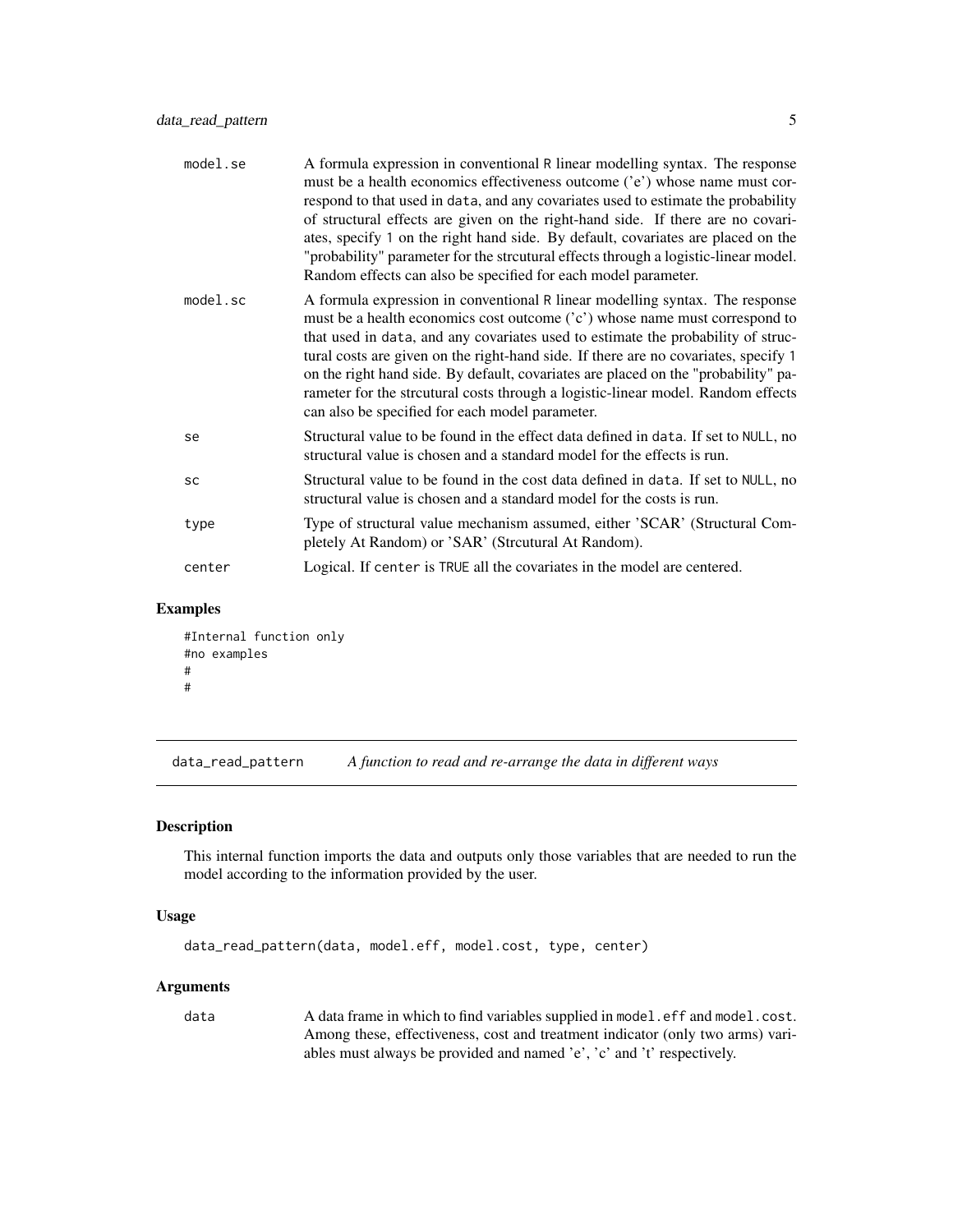<span id="page-5-0"></span>

| model.eff  | A formula expression in conventional R linear modelling syntax. The response<br>must be a health economics effectiveness outcome ('e') whose name must corre-<br>spond to that used in data, and any covariates are given on the right-hand side.<br>If there are no covariates, specify 1 on the right hand side. By default, covari-<br>ates are placed on the "location" parameter of the distribution through a linear<br>model. Random effects can also be specified for each model parameter. |
|------------|-----------------------------------------------------------------------------------------------------------------------------------------------------------------------------------------------------------------------------------------------------------------------------------------------------------------------------------------------------------------------------------------------------------------------------------------------------------------------------------------------------|
| model.cost | A formula expression in conventional R linear modelling syntax. The response<br>must be a health economics cost outcome $(cc)$ whose name must correspond to<br>that used in data, and any covariates are given on the right-hand side. If there<br>are no covariates, specify 1 on the right hand side. By default, covariates are<br>placed on the "location" parameter of the distribution through a linear model.<br>Random effects can also be specified for each model parameter.             |
| type       | Type of missingness mechanism assumed. Choices are Missing At Random<br>(MAR) and Missing Not At Random (MNAR).                                                                                                                                                                                                                                                                                                                                                                                     |
| center     | Logical. If center is TRUE all the covariates in the model are centered.                                                                                                                                                                                                                                                                                                                                                                                                                            |

```
#Internal function only
#no examples
#
#
```
data\_read\_selection *A function to read and re-arrange the data in different ways*

#### Description

This internal function imports the data and outputs only those variables that are needed to run the model according to the information provided by the user.

#### Usage

```
data_read_selection(
  data,
  model.eff,
  model.cost,
  model.me,
  model.mc,
  type,
  center
\mathcal{E}
```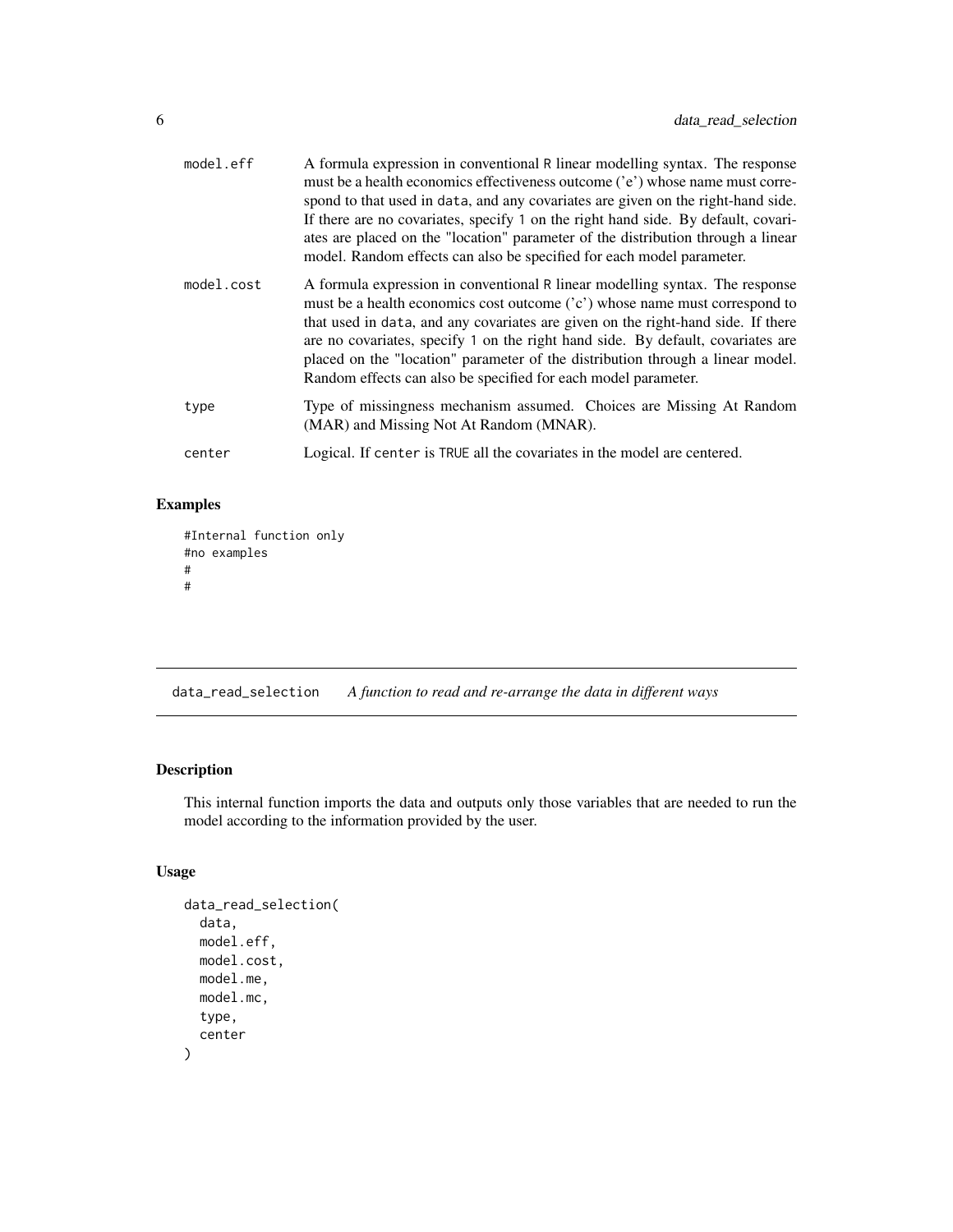### <span id="page-6-0"></span>diagnostic 7

#### Arguments

| data        | A data frame in which to find variables supplied in model.eff and model.cost.<br>Among these, effectiveness, cost and treatment indicator (only two arms) vari-<br>ables must always be provided and named 'e', 'c' and 't' respectively.                                                                                                                                                                                                                                                                               |
|-------------|-------------------------------------------------------------------------------------------------------------------------------------------------------------------------------------------------------------------------------------------------------------------------------------------------------------------------------------------------------------------------------------------------------------------------------------------------------------------------------------------------------------------------|
| model.eff   | A formula expression in conventional R linear modelling syntax. The response<br>must be a health economics effectiveness outcome ('e') whose name must corre-<br>spond to that used in data, and any covariates are given on the right-hand side.<br>If there are no covariates, specify 1 on the right hand side. By default, covari-<br>ates are placed on the "location" parameter of the distribution through a linear<br>model. Random effects can also be specified for each model parameter.                     |
| model.cost  | A formula expression in conventional R linear modelling syntax. The response<br>must be a health economics cost outcome ('c') whose name must correspond to<br>that used in data, and any covariates are given on the right-hand side. If there<br>are no covariates, specify 1 on the right hand side. By default, covariates are<br>placed on the "location" parameter of the distribution through a linear model.<br>Random effects can also be specified for each model parameter.                                  |
| $model$ .me | A formula expression in conventional R linear modelling syntax. The response<br>must be indicated with the term 'me' (missing effects) and any covariates used<br>to estimate the probability of missing effects are given on the right-hand side.<br>If there are no covariates, specify 1 on the right hand side. By default, covari-<br>ates are placed on the "probability" parameter for the missing effects through<br>a logistic-linear model. Random effects can also be specified for each model<br>parameter. |
| $model$ .mc | A formula expression in conventional R linear modelling syntax. The response<br>must be indicated with the term 'mc'(missing costs) and any covariates used<br>to estimate the probability of missing costs should be given on the right-hand<br>side. If there are no covariates, specify 1 on the right hand side. By default, co-<br>variates are placed on the "probability" parameter for the missing costs through<br>a logistic-linear model. Random effects can also be specified for each model<br>parameter.  |
| type        | Type of missingness mechanism assumed. Choices are Missing At Random<br>(MAR) and Missing Not At Random (MNAR).                                                                                                                                                                                                                                                                                                                                                                                                         |
| center      | Logical. If center is TRUE all the covariates in the model are centered.                                                                                                                                                                                                                                                                                                                                                                                                                                                |

## Examples

```
#Internal function only
#no examples
#
#
```
<span id="page-6-1"></span>

| diagnostic | Diagnostic checks for assessing MCMC convergence of Bayesian   |
|------------|----------------------------------------------------------------|
|            | models fitted in JAGS using the function selection, pattern or |
|            | hurdle                                                         |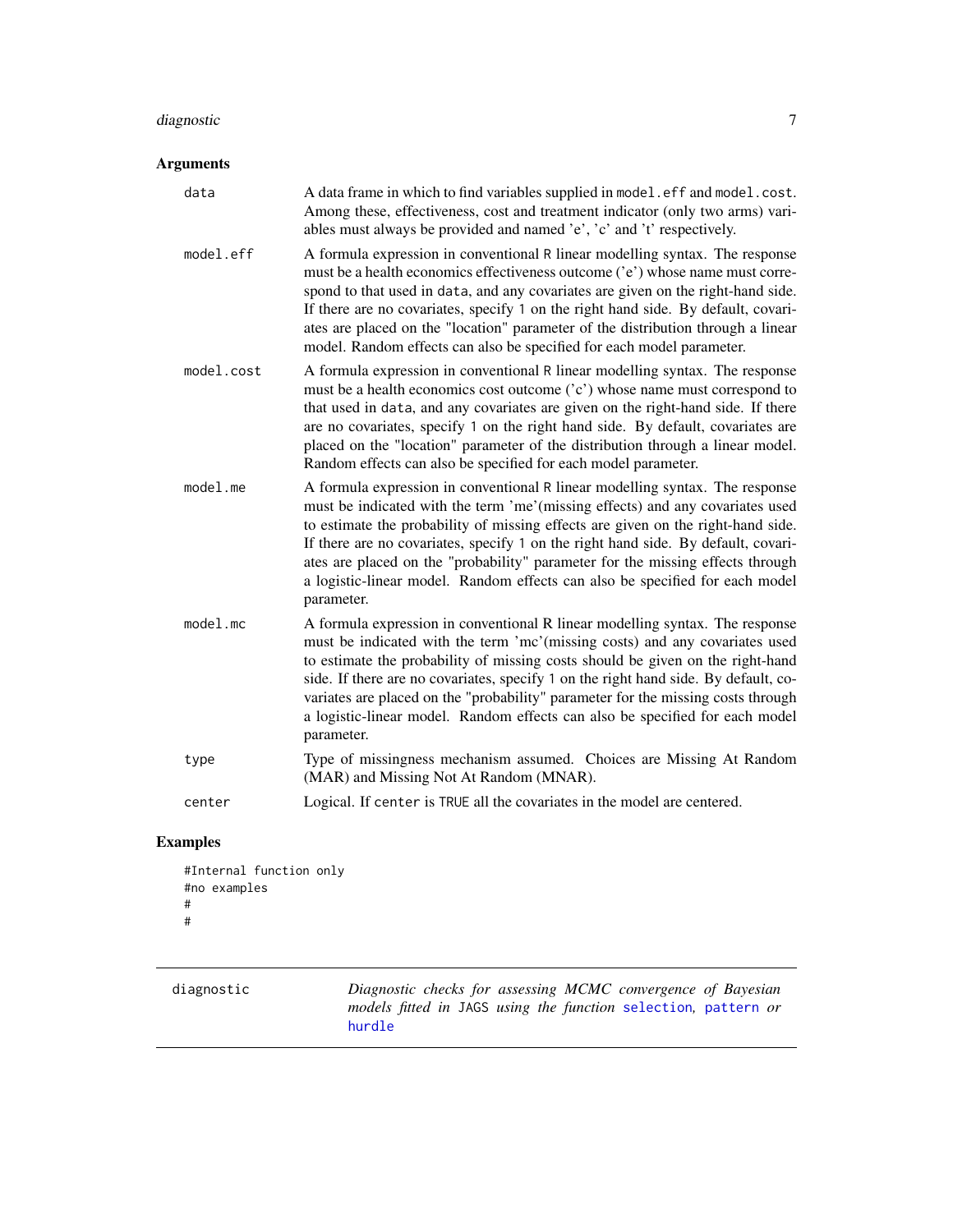#### <span id="page-7-0"></span>**Description**

The focus is restricted to full Bayesian models in cost-effectiveness analyses based on the function [selection](#page-40-1), [pattern](#page-21-1) and [hurdle](#page-10-1), with convergence of the MCMC chains that is assessed through graphical checks of the posterior distribution of the parameters of interest, Examples are density plots, trace plots, autocorrelation plots, etc. Other types of posterior checks are related to some summary MCMC statistics that are able to detect possible issues in the convergence of the algorithm, such as the potential scale reduction factor or the effective sample size. Different types of diagnostic tools and statistics are used to assess model convergence using functions contained in the package **ggmcmc** and **mcmcplots**. Graphics and plots are managed using functions contained in the package ggplot2 and ggthemes.

#### Usage

```
diagnostic(x, type = "denplot", param = "all", theme = NULL, \dots)
```
#### Arguments

| $\mathsf{x}$ | An object of class "missing HE" containing the posterior results of a full Bayesian<br>model implemented using the function selection, pattern or hurdle.                                                                                                                                                                                                                                                                                                                                                                                                                                                                                                                                                                               |
|--------------|-----------------------------------------------------------------------------------------------------------------------------------------------------------------------------------------------------------------------------------------------------------------------------------------------------------------------------------------------------------------------------------------------------------------------------------------------------------------------------------------------------------------------------------------------------------------------------------------------------------------------------------------------------------------------------------------------------------------------------------------|
| type         | Type of diagnostic check to be plotted for the model parameter selected. Avail-<br>able choices include: 'histogram' for histogram plots, 'denplot' for density plots,<br>'traceplot' for trace plots, 'acf' for autocorrelation plots, 'running' for running<br>mean plots, 'compare' for comparing the distribution of the whole chain with<br>only its last part, 'cross' for crosscorrelation plots, 'Rhat' for the potential scale<br>reduction factor, 'geweke' for the geweke diagnostic, 'pairs' for posterior cor-<br>relation among the parameters, caterpillar' for caterpillar plots. In addition the<br>class 'summary' provides an overview of some of the most popular diagnostic<br>checks for each parameter selected. |
| param        | Name of the family of parameters to process, as given by a regular expression.<br>For example the mean parameters for the effect and cost variables can be speci-<br>fied using 'mu.e' and 'mu.c', respectively. Different types of models may have<br>different parameters depending on the assumed distributions and missing data<br>assumptions. To see a complete list of all possible parameters by types of mod-<br>els assumed see details.                                                                                                                                                                                                                                                                                      |
| theme        | Type of ggplot theme among some pre-defined themes. For a full list of available<br>themes see details.                                                                                                                                                                                                                                                                                                                                                                                                                                                                                                                                                                                                                                 |
|              | Additional parameters that can be provided to manage the graphical output of<br>diagnostic.                                                                                                                                                                                                                                                                                                                                                                                                                                                                                                                                                                                                                                             |

#### Details

Depending on the types of plots specified in the argument type, the output of diagnostic can produce different combinations of MCMC visual posterior checks for the family of parameters indicated in the argument param. For a full list of the available plots see the description of the argument type or see the corresponding plots in the package ggmcmc.

The parameters that can be assessed through diagnostic are only those included in the object x (see Arguments). Specific character names must be specified in the argument param according to the specific model implemented. The available names and the parameters associated with them are: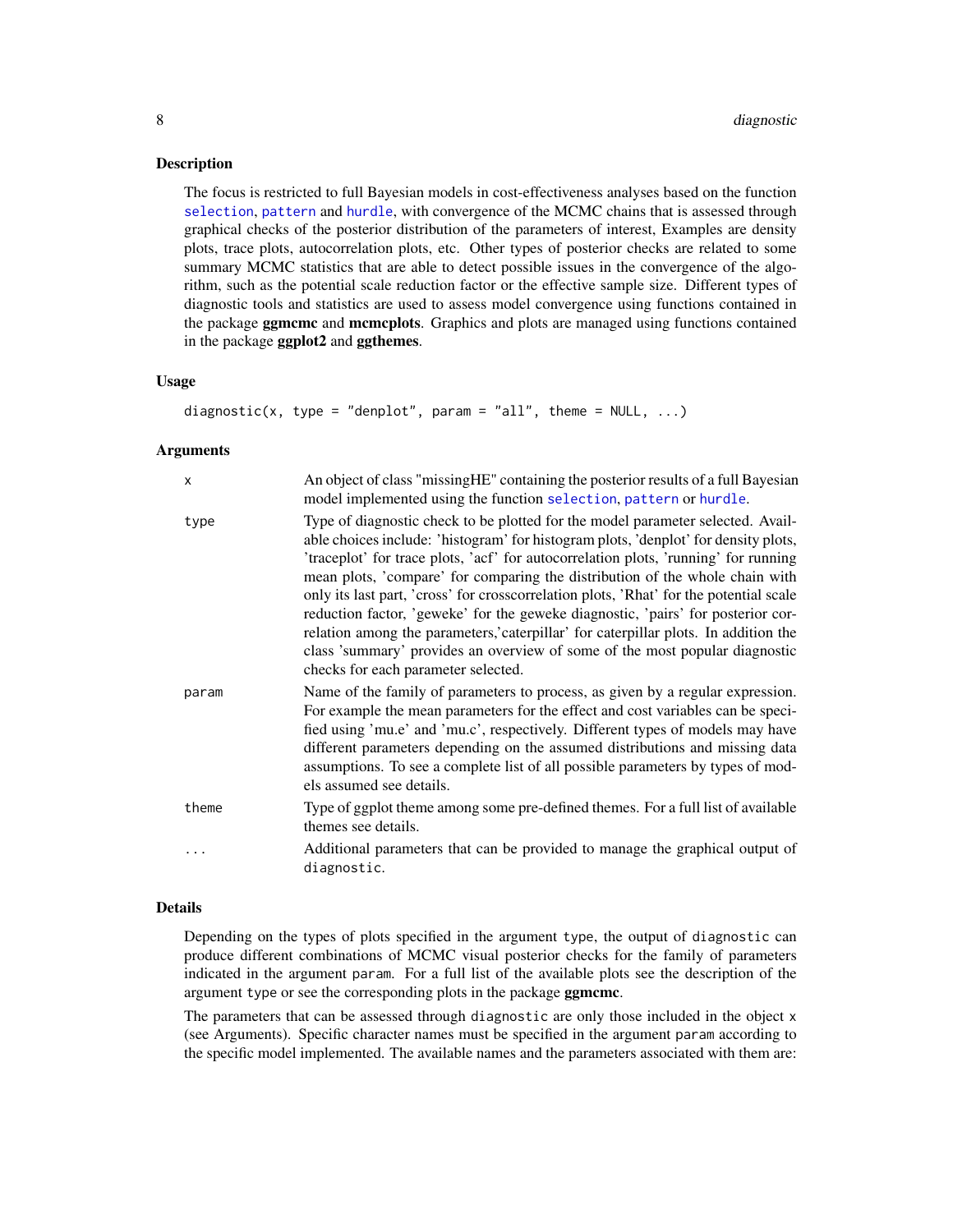#### diagnostic 9

- "mu.e" the mean parameters of the effect variables in the two treatment arms.
- "mu.c" the mean parameters of the cost variables in the two treatment arms.
- "mu.e.p" the pattern-specific mean parameters of the effect variables in the two treatment arms (only with the function pattern).
- "mu.c.p" the pattern-specific mean parameters of the cost variables in the two treatment arms (only with the function pattern).
- "sd.e" the standard deviation parameters of the effect variables in the two treatment arms.
- "sd.c" the standard deviation parameters of the cost variables in the two treatment arms.
- "alpha" the regression intercept and covariate coefficient parameters for the effect variables in the two treatment arms.
- "beta" the regression intercept and covariate coefficient parameters for the cost variables in the two treatment arms.
- "random.alpha" the regression random effects intercept and covariate coefficient parameters for the effect variables in the two treatment arms.
- "random.beta" the regression random effects intercept and covariate coefficient parameters for the cost variables in the two treatment arms.
- "p.e" the probability parameters of the missingness or structural values mechanism for the effect variables in the two treatment arms (only with the function selection or hurdle).
- "p.c" the probability parameters of the missingness or structural values mechanism for the cost variables in the two treatment arms (only with the function selection or hurdle).
- "gamma.e" the regression intercept and covariate coefficient parameters of the missingness or structural values mechanism for the effect variables in the two treatment arms (only with the function selection or hurdle).
- "gamma.c" the regression intercept and covariate coefficient parameters of the missingness or structural values mechanism for the cost variables in the two treatment arms (only with the function selection or hurdle).
- "random.gamma.e" the random effects regression intercept and covariate coefficient parameters of the missingness or structural values mechanism for the effect variables in the two treatment arms (only with the function selection or hurdle).
- "random.gamma.c" the random effects regression intercept and covariate coefficient parameters of the missingness or structural values mechanism for the cost variables in the two treatment arms (only with the function selection or hurdle).
- "pattern" the probabilities associated with the missingness patterns in the data (only with the function pattern).
- "delta.e" the mnar parameters of the missingness mechanism for the effect variables in the two treatment arms (only with the function selection or pattern).
- "delta.c" the mnar parameters of the missingness mechanism for the cost variables in the two treatment arms (only with the function selection or pattern).
- "random.delta.e" the random effects mnar parameters of the missingness mechanism for the effect variables in the two treatment arms (only with the function selection).
- "random.delta.c" the random effects mnar parameters of the missingness mechanism for the cost variables in the two treatment arms (only with the function selection).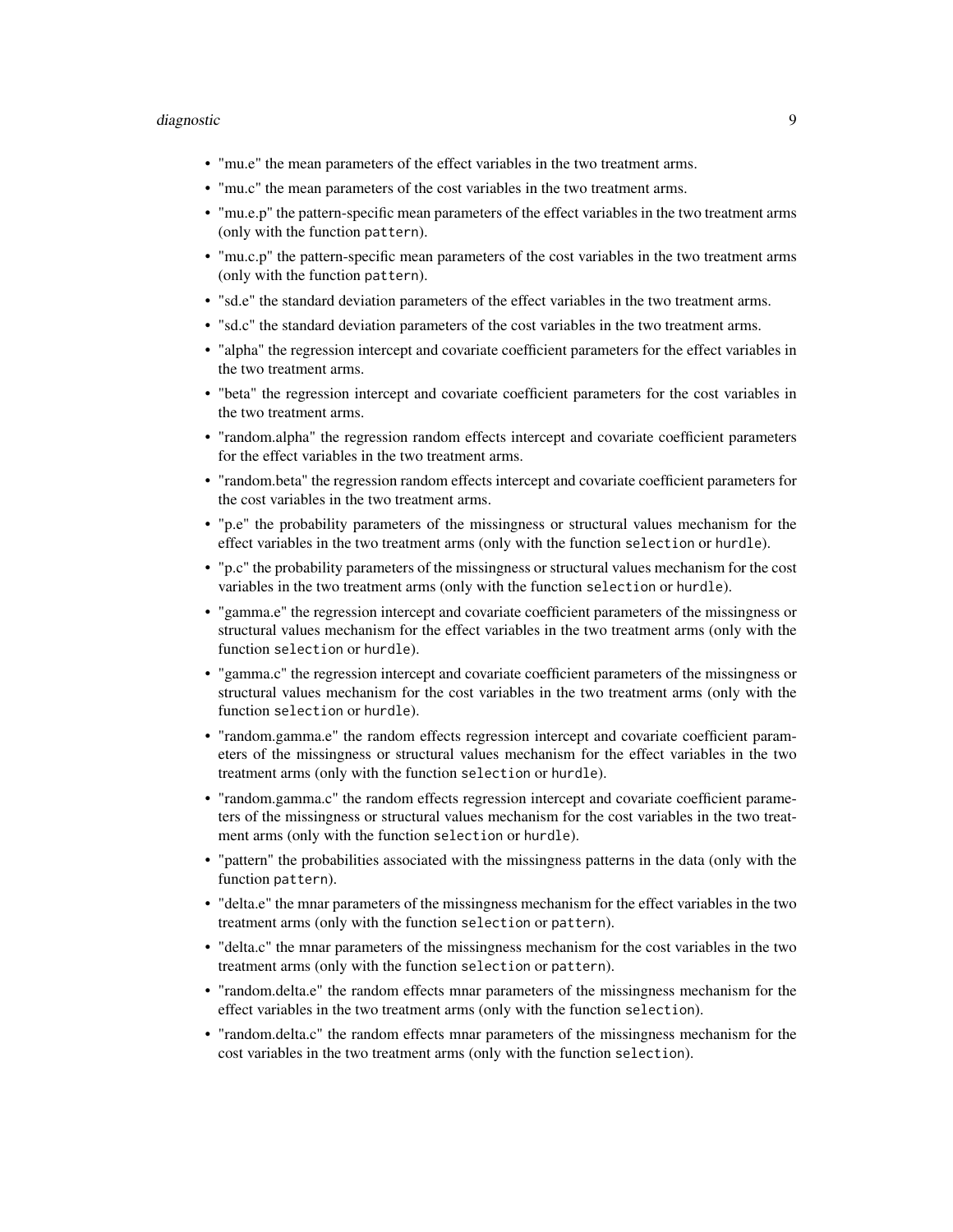<span id="page-9-0"></span>• "all" all available parameters stored in the object x.

When the object x is created using the function pattern, pattern-specific standard deviation ("sd.e", "sd.c") and regression coefficient parameters ("alpha", "beta") for both outcomes can be visualised. The parameters associated with a missingness mechanism can be accessed only when x is created using the function selection or pattern, while the parameters associated with the model for the structural values mechanism can be accessed only when x is created using the function hurdle.

The argument theme allows to customise the graphical output of the plots generated by diagnostic and allows to choose among a set of possible pre-defined themes taken form the package **ggtheme**. For a complete list of the available character names for each theme, see ggthemes.

#### Value

A ggplot object containing the plots specified in the argument type

#### Author(s)

Andrea Gabrio

#### References

Gelman, A. Carlin, JB., Stern, HS. Rubin, DB.(2003). *Bayesian Data Analysis, 2nd edition*, CRC Press.

Brooks, S. Gelman, A. Jones, JL. Meng, XL. (2011). *Handbook of Markov Chain Monte Carlo*, CRC/Chapman and Hall.

#### See Also

[ggs](#page-0-0) [selection](#page-40-1) [selection](#page-40-1) [hurdle](#page-10-1).

#### Examples

```
#For examples see the function selection, pattern or hurdle
#
#
```
fb *An internal function to extract the random effects component from an object of class formula*

#### Description

An internal function to extract the random effects component from an object of class formula

#### Usage

fb(term)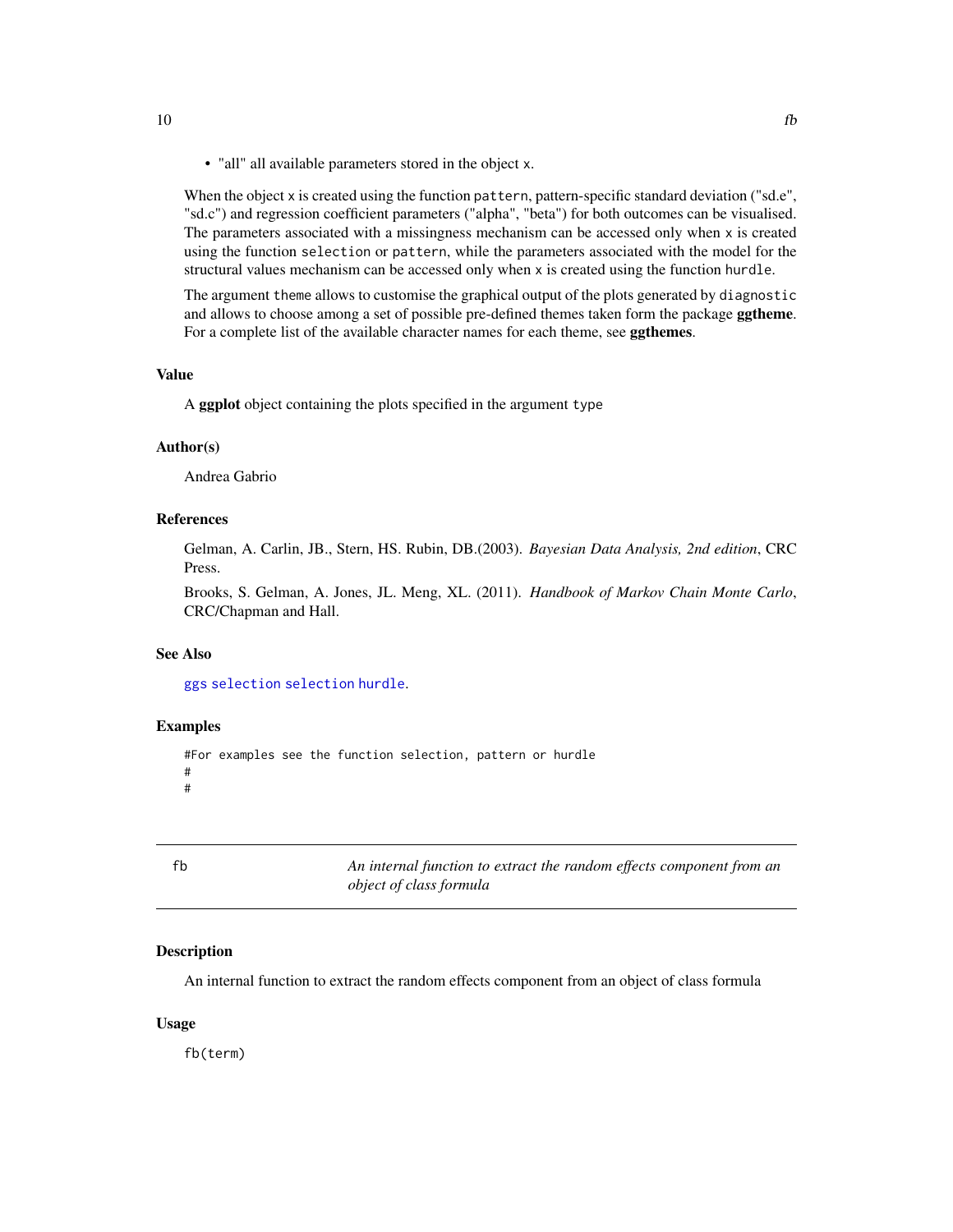#### <span id="page-10-0"></span>hurdle the contract of the contract of the contract of the contract of the contract of the contract of the contract of the contract of the contract of the contract of the contract of the contract of the contract of the con

#### Arguments

term formula to be processed

#### Examples

```
#Internal function only
#no examples
#
#
```
<span id="page-10-1"></span>hurdle *Full Bayesian Models to handle missingness in Economic Evaluations (Hurdle Models)*

#### Description

Full Bayesian cost-effectiveness models to handle missing data in the outcomes using Hurdle models under a variatey of alternative parametric distributions for the effect and cost variables. Alternative assumptions about the mechanisms of the structural values are implemented using a hurdle approach. The analysis is performed using the BUGS language, which is implemented in the software JAGS using the function [jags](#page-0-0). The output is stored in an object of class 'missingHE'.

#### Usage

```
hurdle(
  data,
  model.eff,
  model.cost,
  model.se = se \sim 1,
  model.sc = sc \sim 1,
  se = 1,
  sc = 0,
  dist_e,
  dist_c,
  type,
  prob = c(0.025, 0.975),
  n.chains = 2,
  n.iter = 20000,
  n.burnin = floor(n.iter/2),
  inits = NULL,
  n.thin = 1,
  ppc = FALSE,
  save_model = FALSE,
  prior = "default",
  ...
)
```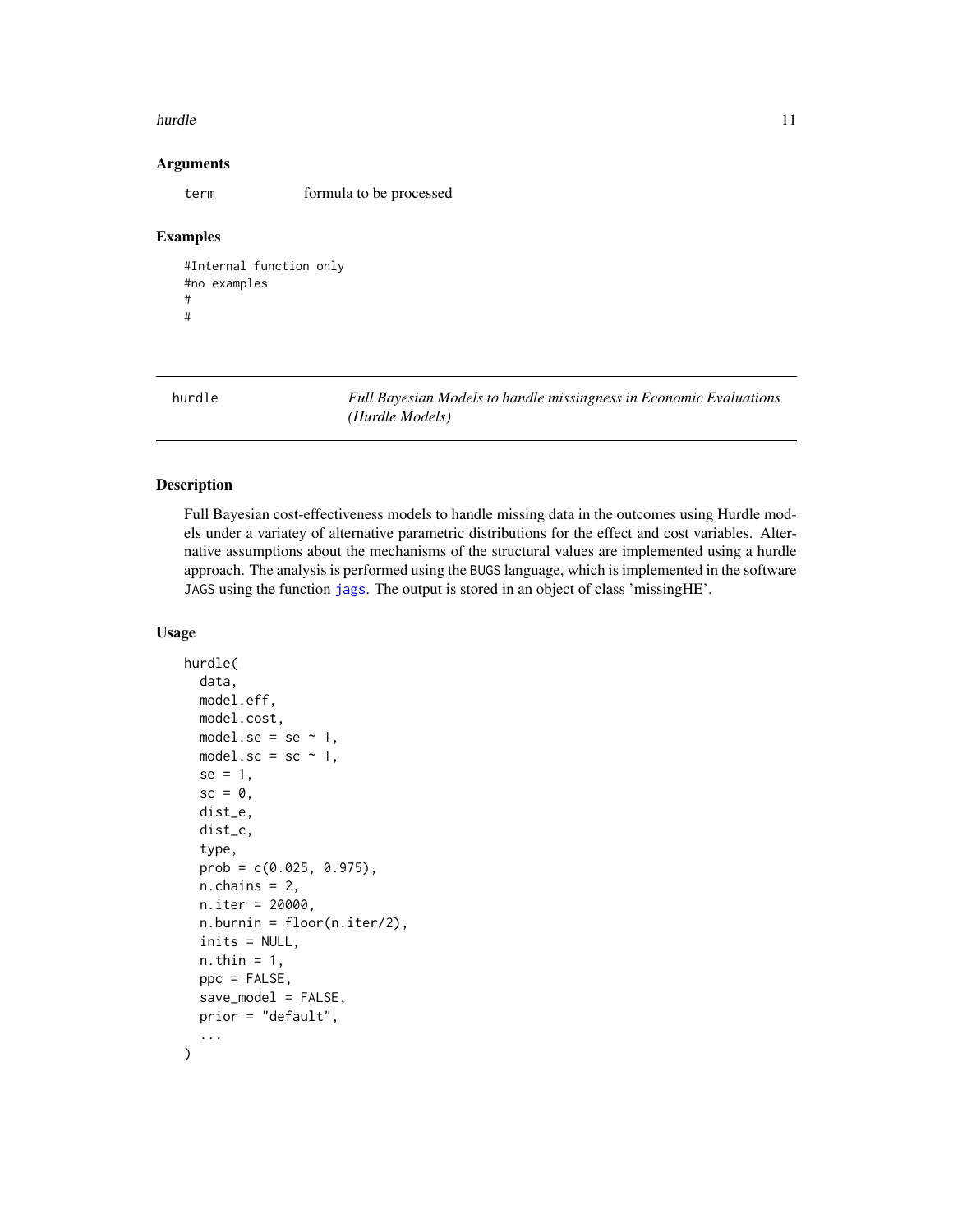- data A data frame in which to find the variables supplied in model.eff, model.cost (model formulas for effects and costs) and model.se, model.sc (model formulas for the structural effect and cost models). Among these, effectiveness, cost and treatment indicator (only two arms) variables must always be provided and named 'e', 'c' and 't', respectively.
- model.eff A formula expression in conventional R linear modelling syntax. The response must be a health economic effectiveness outcome ('e') whose name must correspond to that used in data. Any covariates in the model must be provided on the right-hand side of the formula. If there are no covariates, 1 should be specified on the right hand side of the formula. By default, covariates are placed on the "location" parameter of the distribution through a linear model. Random effects can also be specified for each model parameter. See details for how these can be specified.
- model.cost A formula expression in conventional R linear modelling syntax. The response must be a health economic cost outcome ('c') whose name must correspond to that used in data. Any covariates in the model must be provided on the righthand side of the formula. If there are no covariates, 1 should be specified on the right hand side of the formula. By default, covariates are placed on the "location" parameter of the distribution through a linear model. A joint bivariate distribution for effects and costs can be specified by including 'e' on the right-hand side of the formula for the costs model. Random effects can also be specified for each model parameter. See details for how these can be specified.
- model.se A formula expression in conventional R linear modelling syntax. The response must be indicated with the term 'se'(structural effects). Any covariates in the model must be provided on the right-hand side of the formula. If there are no covariates, 1 should be specified on the right hand side of the formula. By default, covariates are placed on the "probability" parameter for the structural effects through a logistic-linear model. Random effects can also be specified for each model parameter. See details for how these can be specified.
- model.sc A formula expression in conventional R linear modelling syntax. The response must be indicated with the term 'sc'(structural costs). Any covariates in the model must be provided on the right-hand side of the formula. If there are no covariates, 1 should be specified on the right hand side of the formula. By default, covariates are placed on the "probability" parameter for the structural costs through a logistic-linear model. Random effects can also be specified for each model parameter. See details for how these can be specified.
- se Structural value to be found in the effect variables defined in data. If set to NULL, no structural value is chosen and a standard model for the effects is run.
- sc Structural value to be found in the cost variables defined in data. If set to NULL, no structural value is chosen and a standard model for the costs is run.
- dist\_e Distribution assumed for the effects. Current available chocies are: Normal ('norm'), Beta ('beta'), Gamma ('gamma'), Exponential ('exp'), Weibull ('weibull'), Logistic ('logis'), Poisson ('pois'), Negative Binomial ('nbinom') or Bernoulli ('bern').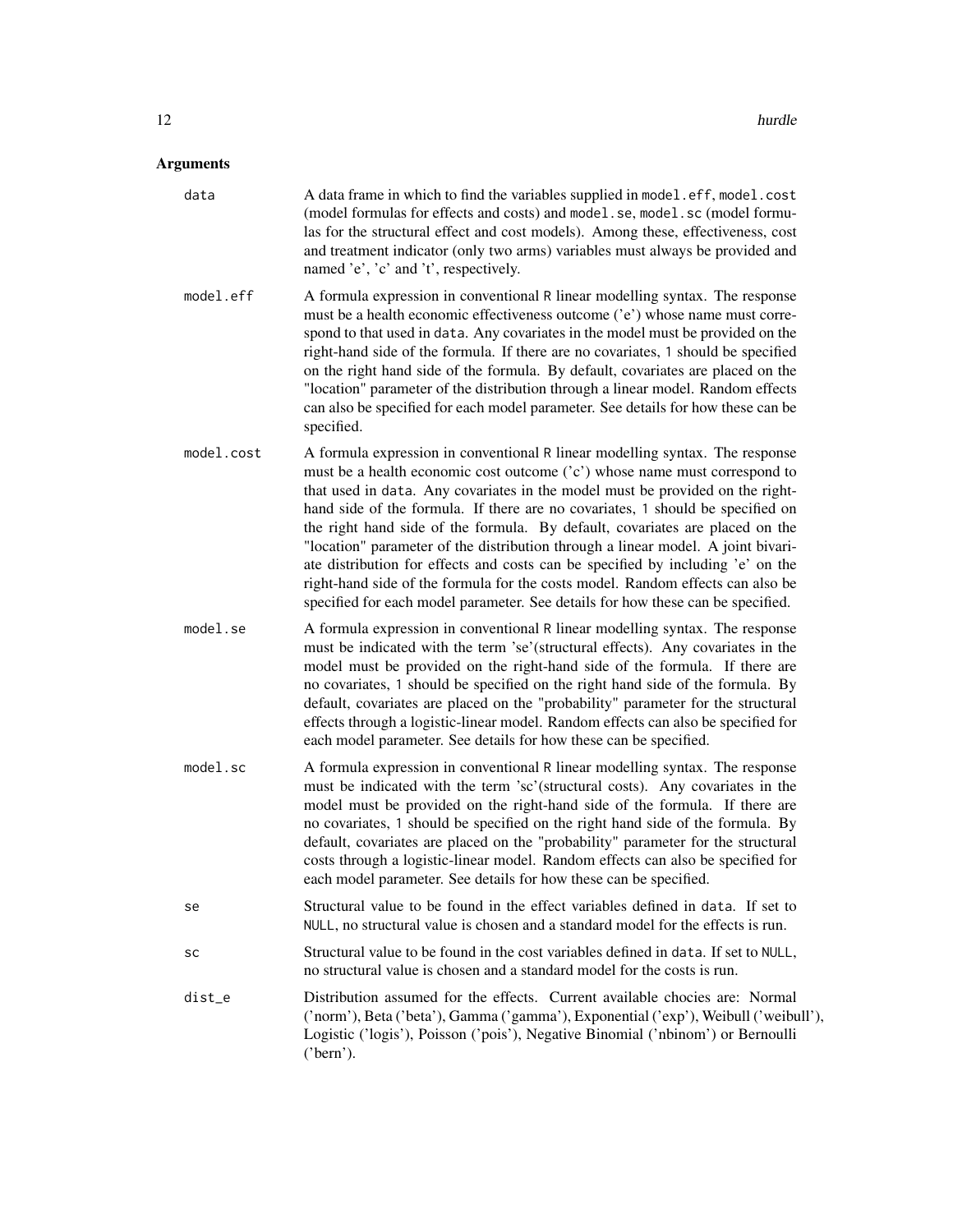#### <span id="page-12-0"></span>hurdle that the contract of the contract of the contract of the contract of the contract of the contract of the contract of the contract of the contract of the contract of the contract of the contract of the contract of th

| dist_c     | Distribution assumed for the costs. Current available chocies are: Normal ('norm'),<br>Gamma ('gamma') or LogNormal ('lnorm').                                                                                                                                                                                                                                                                                                                                                                                                                                                                                                                                                                                                                                                                                                                                                  |  |  |  |
|------------|---------------------------------------------------------------------------------------------------------------------------------------------------------------------------------------------------------------------------------------------------------------------------------------------------------------------------------------------------------------------------------------------------------------------------------------------------------------------------------------------------------------------------------------------------------------------------------------------------------------------------------------------------------------------------------------------------------------------------------------------------------------------------------------------------------------------------------------------------------------------------------|--|--|--|
| type       | Type of structural value mechanism assumed. Choices are Structural Com-<br>pletely At Random (SCAR), and Structural At Random (SAR).                                                                                                                                                                                                                                                                                                                                                                                                                                                                                                                                                                                                                                                                                                                                            |  |  |  |
| prob       | A numeric vector of probabilities within the range $(0,1)$ , representing the upper<br>and lower CI sample quantiles to be calculated and returned for the imputed<br>values.                                                                                                                                                                                                                                                                                                                                                                                                                                                                                                                                                                                                                                                                                                   |  |  |  |
| n.chains   | Number of chains.                                                                                                                                                                                                                                                                                                                                                                                                                                                                                                                                                                                                                                                                                                                                                                                                                                                               |  |  |  |
| n.iter     | Number of iterations.                                                                                                                                                                                                                                                                                                                                                                                                                                                                                                                                                                                                                                                                                                                                                                                                                                                           |  |  |  |
| n.burnin   | Number of warmup iterations.                                                                                                                                                                                                                                                                                                                                                                                                                                                                                                                                                                                                                                                                                                                                                                                                                                                    |  |  |  |
| inits      | A list with elements equal to the number of chains selected; each element of the<br>list is itself a list of starting values for the JAGS model, or a function creating<br>(possibly random) initial values. If inits is NULL, JAGS will generate initial<br>values for all the model parameters.                                                                                                                                                                                                                                                                                                                                                                                                                                                                                                                                                                               |  |  |  |
| n.thin     | Thinning interval.                                                                                                                                                                                                                                                                                                                                                                                                                                                                                                                                                                                                                                                                                                                                                                                                                                                              |  |  |  |
| ppc        | Logical. If ppc is TRUE, the estimates of the parameters that can be used to<br>generate replications from the model are saved.                                                                                                                                                                                                                                                                                                                                                                                                                                                                                                                                                                                                                                                                                                                                                 |  |  |  |
| save_model | Logical. If save_model is TRUE a txt file containing the model code is printed<br>in the current working directory.                                                                                                                                                                                                                                                                                                                                                                                                                                                                                                                                                                                                                                                                                                                                                             |  |  |  |
| prior      | A list containing the hyperprior values provided by the user. Each element of this<br>list must be a vector of length two containing the user-provided hyperprior val-<br>ues and must be named with the name of the corresponding parameter. For ex-<br>ample, the hyperprior values for the standard deviation parameter for the effects<br>can be provided using the list prior = list ('sigma.prior.e' = $c(\theta, 100)$ ).<br>For more information about how to provide prior hypervalues for different types<br>of parameters and models see details. If prior is set to 'default', the default<br>values will be used.                                                                                                                                                                                                                                                  |  |  |  |
| .          | Additional arguments that can be provided by the user. Examples are d_e and<br>d_c, which should correspond to two binary indicator vectors with length equal<br>to the number of rows of data. By default these variables are constructed within<br>the function based on the observed data but it is possible for the user to directly<br>provide them as a means to explore some Structural Not At Random (SNAR)<br>mechanism assumptions about one or both outcomes. Individuals whose cor-<br>responding indicator value is set to 1 or 0 will be respectively associated with<br>the structural or non-structural component in the model. Other optional argu-<br>ments are center = TRUE, which centers all the covariates in the model or the<br>additional arguments that can be provided to the function bcea to summarise the<br>health economic evaluation results. |  |  |  |

#### Details

Depending on the distributions specified for the outcome variables in the arguments dist\_e and dist\_c and the type of structural value mechanism specified in the argument type, different hurdle models are built and run in the background by the function hurdle. These are mixture models defined by two components: the first one is a mass distribution at the spike, while the second is a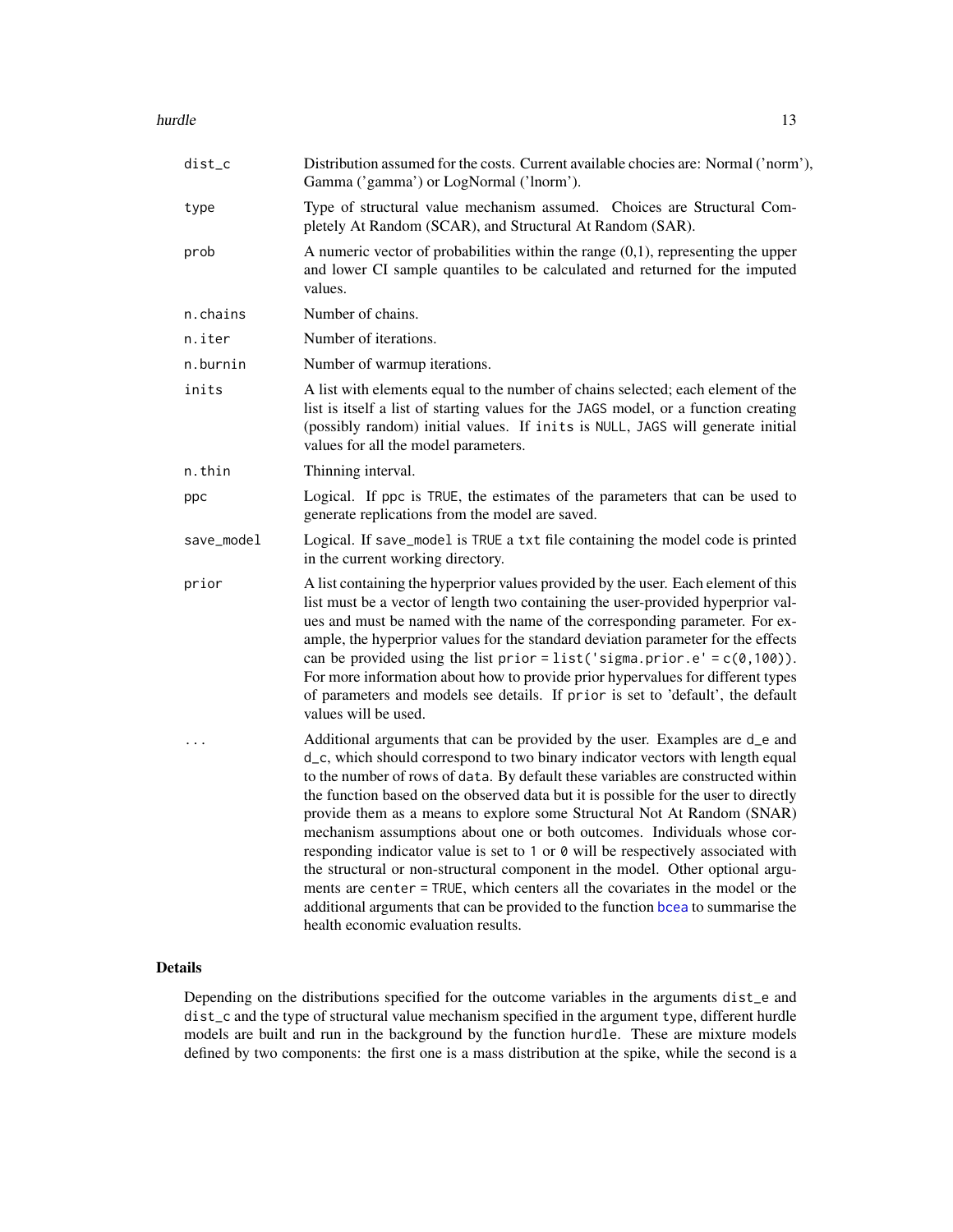parametric model applied to the natural range of the relevant variable. Usually, a logistic regression is used to estimate the probability of incurring a "structural" value (e.g. 0 for the costs, or 1 for the effects); this is then used to weigh the mean of the "non-structural" values estimated in the second component. A simple example can be used to show how hurdle models are specified. Consider a data set comprising a response variable y and a set of centered covariate  $X_j$ . Specifically, for each subject in the trial  $i = 1, ..., n$  we define an indicator variable  $d_i$  taking value 1 if the *i*-th individual is associated with a structural value and 0 otherwise. This is modelled as:

$$
d_i\ Bernoulli(\pi_i)
$$

$$
logit(\pi_i) = \gamma_0 + \sum \gamma_j X_j
$$

where

- $\pi_i$  is the individual probability of a structural value in y.
- $\gamma_0$  represents the marginal probability of a structural value in y on the logit scale.
- $\gamma_i$  represents the impact on the probability of a structural value in y of the centered covariates  $X_j$ .

When  $\gamma_i = 0$ , the model assumes a 'SCAR' mechanism, while when  $\gamma_i! = 0$  the mechanism is 'SAR'. For the parameters indexing the structural value model, the default prior distributions assumed are the following:

- $\gamma_0$  Logisitic(0, 1)
- $\gamma_i$  Normal $(0, 0.01)$

When user-defined hyperprior values are supplied via the argument prior in the function hurdle, the elements of this list (see Arguments) must be vectors of length 2 containing the user-provided hyperprior values and must take specific names according to the parameters they are associated with. Specifically, the names accepted by missingHE are the following:

- location parameters  $\alpha_0$ ,  $\beta_0$ : "mean.prior.e"(effects) and/or "mean.prior.c"(costs)
- auxiliary parameters  $\sigma$ : "sigma.prior.e"(effects) and/or "sigma.prior.c"(costs)
- covariate parameters  $\alpha_j, \beta_j$ : "alpha.prior"(effects) and/or "beta.prior"(costs)
- marginal probability of structural values  $\gamma_0$ : "p.prior.e"(effects) and/or "p.prior.c"(costs)
- covariate parameters in the model of the structural values  $\gamma_j$  (if covariate data provided): "gamma.prior.e"(effects) and/or "gamma.prior.c"(costs)

For simplicity, here we have assumed that the set of covariates  $X_j$  used in the models for the effects/costs and in the model of the structural effect/cost values is the same. However, it is possible to specify different sets of covariates for each model using the arguments in the function hurdle (see Arguments).

For each model, random effects can also be specified for each parameter by adding the term  $+(x \mid z)$ to each model formula, where x is the fixed regression coefficient for which also the random effects are desired and z is the clustering variable across which the random effects are specified (must be the name of a factor variable in the dataset). Multiple random effects can be specified using the notation  $+ (x1 + x2)$  site) for each covariate that was included in the fixed effects formula. Random intercepts are included by default in the models if a random effects are specified but they can be removed by adding the term 0 within the random effects formula, e.g.  $+(0 + x | z)$ .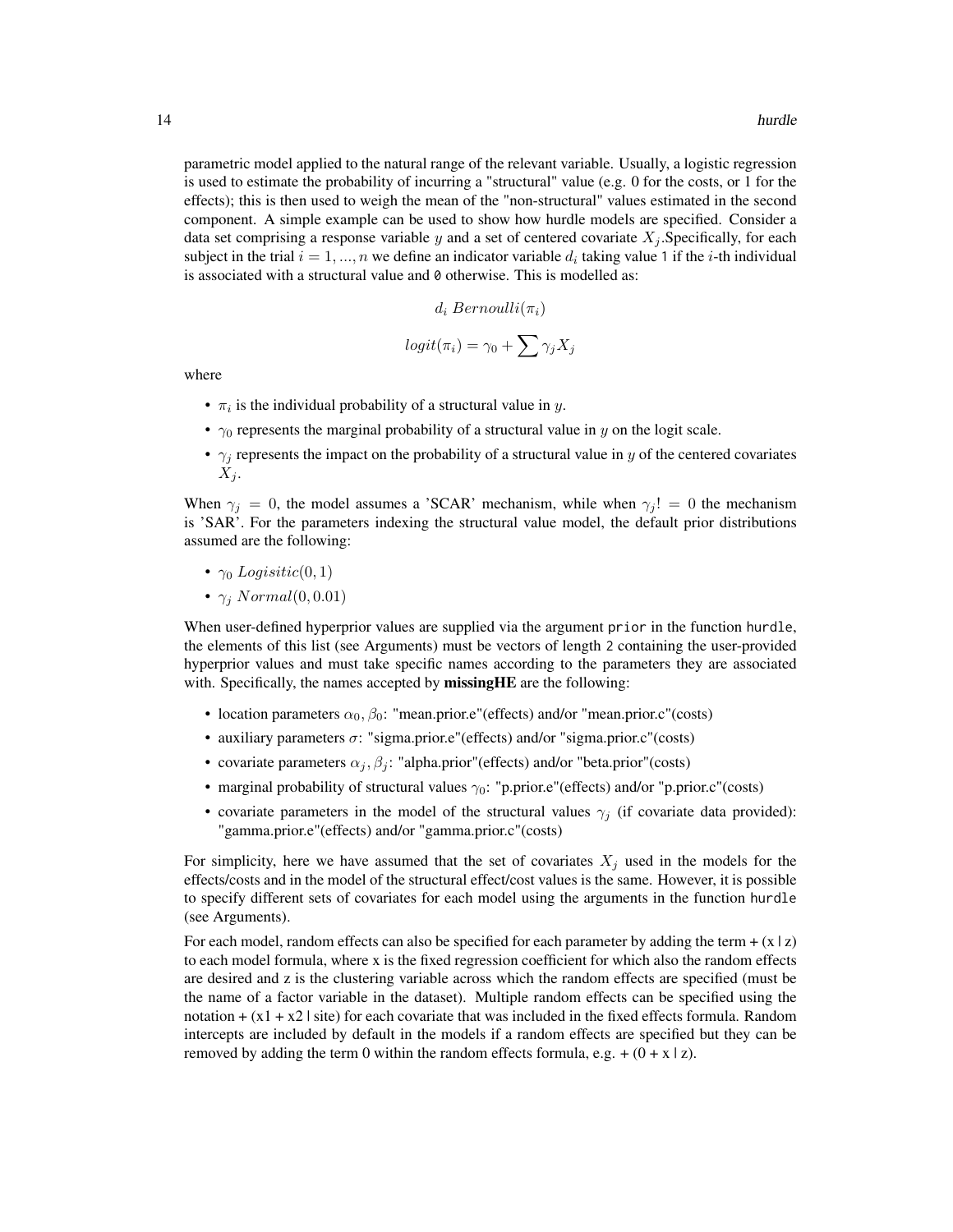#### <span id="page-14-0"></span>hurdle to the contract of the contract of the contract of the contract of the contract of the contract of the contract of the contract of the contract of the contract of the contract of the contract of the contract of the

#### Value

An object of the class 'missingHE' containing the following elements

- data\_set A list containing the original data set provided in data (see Arguments), the number of observed and missing individuals , the total number of individuals by treatment arm and the indicator vectors for the structural values
- model output A list containing the output of a JAGS model generated from the functions [jags](#page-0-0), and the posterior samples for the main parameters of the model and the imputed values
- cea A list containing the output of the economic evaluation performed using the function [bcea](#page-0-0)
- **type** A character variable that indicate which type of structural value mechanism has been used to run the model, either SCAR or SAR (see details)

#### Author(s)

Andrea Gabrio

#### References

Ntzoufras I. (2009). *Bayesian Modelling Using WinBUGS*, John Wiley and Sons.

Daniels, MJ. Hogan, JW. (2008). *Missing Data in Longitudinal Studies: strategies for Bayesian modelling and sensitivity analysis*, CRC/Chapman Hall.

Baio, G.(2012). *Bayesian Methods in Health Economics*. CRC/Chapman Hall, London.

Gelman, A. Carlin, JB., Stern, HS. Rubin, DB.(2003). *Bayesian Data Analysis, 2nd edition*, CRC Press.

Plummer, M. *JAGS: A program for analysis of Bayesian graphical models using Gibbs sampling.* (2003).

#### See Also

[jags](#page-0-0), [bcea](#page-0-0)

#### Examples

```
# Quck example to run using subset of MenSS dataset
MenSS.subset <- MenSS[50:100, ]
# Run the model using the hurdle function assuming a SCAR mechanism
# Use only 100 iterations to run a quick check
model.hurdle \leq hurdle(data = MenSS.subset, model.eff = e \sim 1, model.cost = c \sim 1,
   model.se = se \sim 1, model.sc = sc \sim 1, se = 1, sc = 0, dist_e = "norm", dist_c = "norm",
   type = "SCAR", n \cdot \text{chains} = 2, n \cdot \text{iter} = 100, ppc = FALSE)
# Print the results of the JAGS model
print(model.hurdle)
#
# Use dic information criterion to assess model fit
pic.dic <- pic(model.hurdle, criterion = "dic", module = "total")
```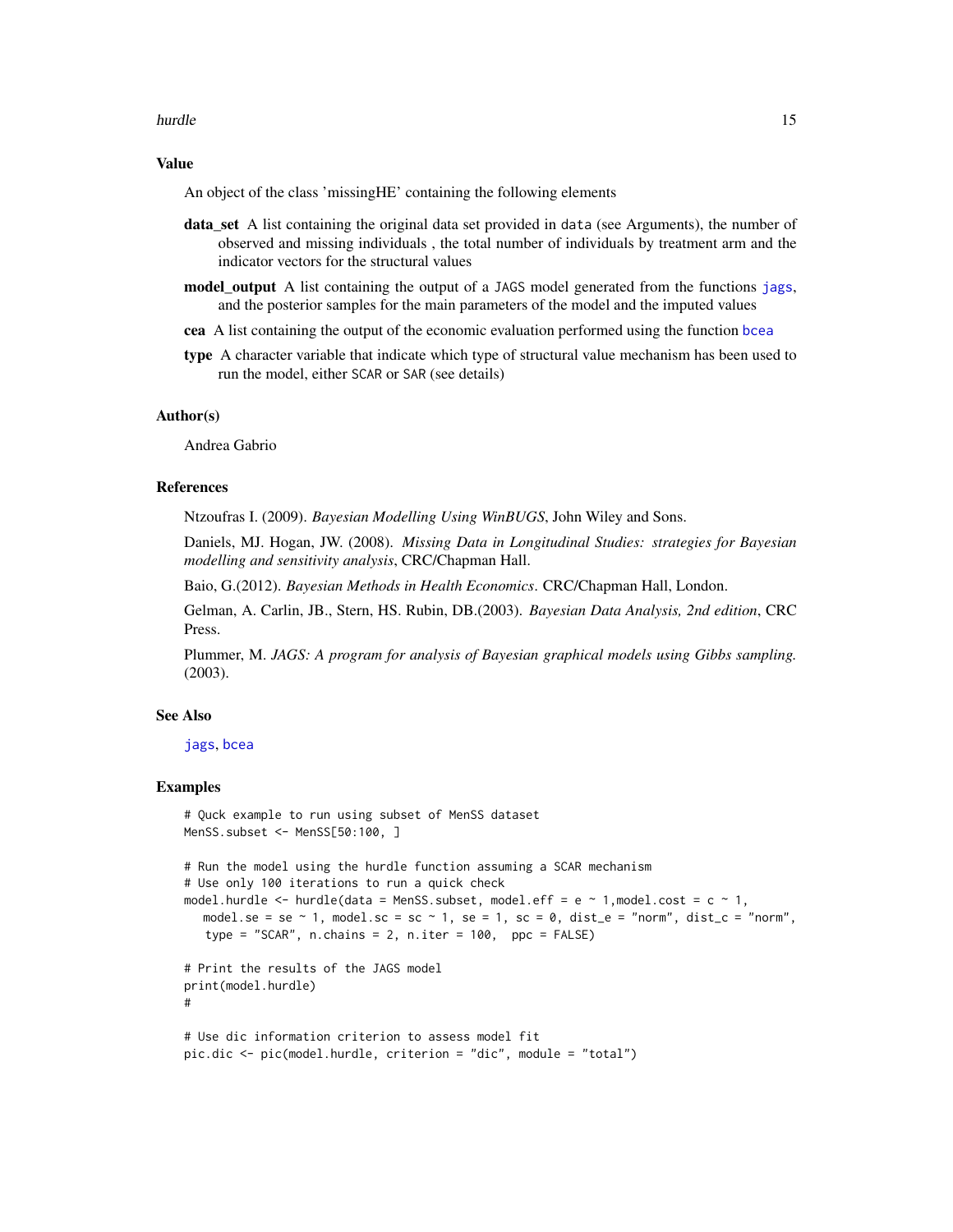```
pic.dic
#
# Extract regression coefficient estimates
coef(model.hurdle)
#
# Assess model convergence using graphical tools
# Produce histograms of the posterior samples for the mean effects
diag.hist <- diagnostic(model.hurdle, type = "histogram", param = "mu.e")
#
# Compare observed effect data with imputations from the model
# using plots (posteiror means and credible intervals)
p1 <- plot(model.hurdle, class = "scatter", outcome = "effects")
#
# Summarise the CEA information from the model
summary(model.hurdle)
# Further examples which take longer to run
model.hurdle <- hurdle(data = MenSS, model.eff = e ~ u.0,model.cost = c ~ e,
  model.se = se ~ u.0, model.sc = sc ~ 1, se = 1, sc = 0, dist_e = "norm", dist_c = "norm",
  type = "SAR", n \cdot \text{chains} = 2, n \cdot \text{iter} = 500, ppc = FALSE)
#
# Print results for all imputed values
print(model.hurdle, value.mis = TRUE)
# Use looic to assess model fit
pic.looic<-pic(model.hurdle, criterion = "looic", module = "total")
pic.looic
# Show density plots for all parameters
diag.hist <- diagnostic(model.hurdle, type = "denplot", param = "all")
# Plots of imputations for all data
p1 <- plot(model.hurdle, class = "scatter", outcome = "all")
# Summarise the CEA results
summary(model.hurdle)
#
#
```
isAnyArgBar *An internal function to detect the random effects component from an object of class formula*

<span id="page-15-0"></span>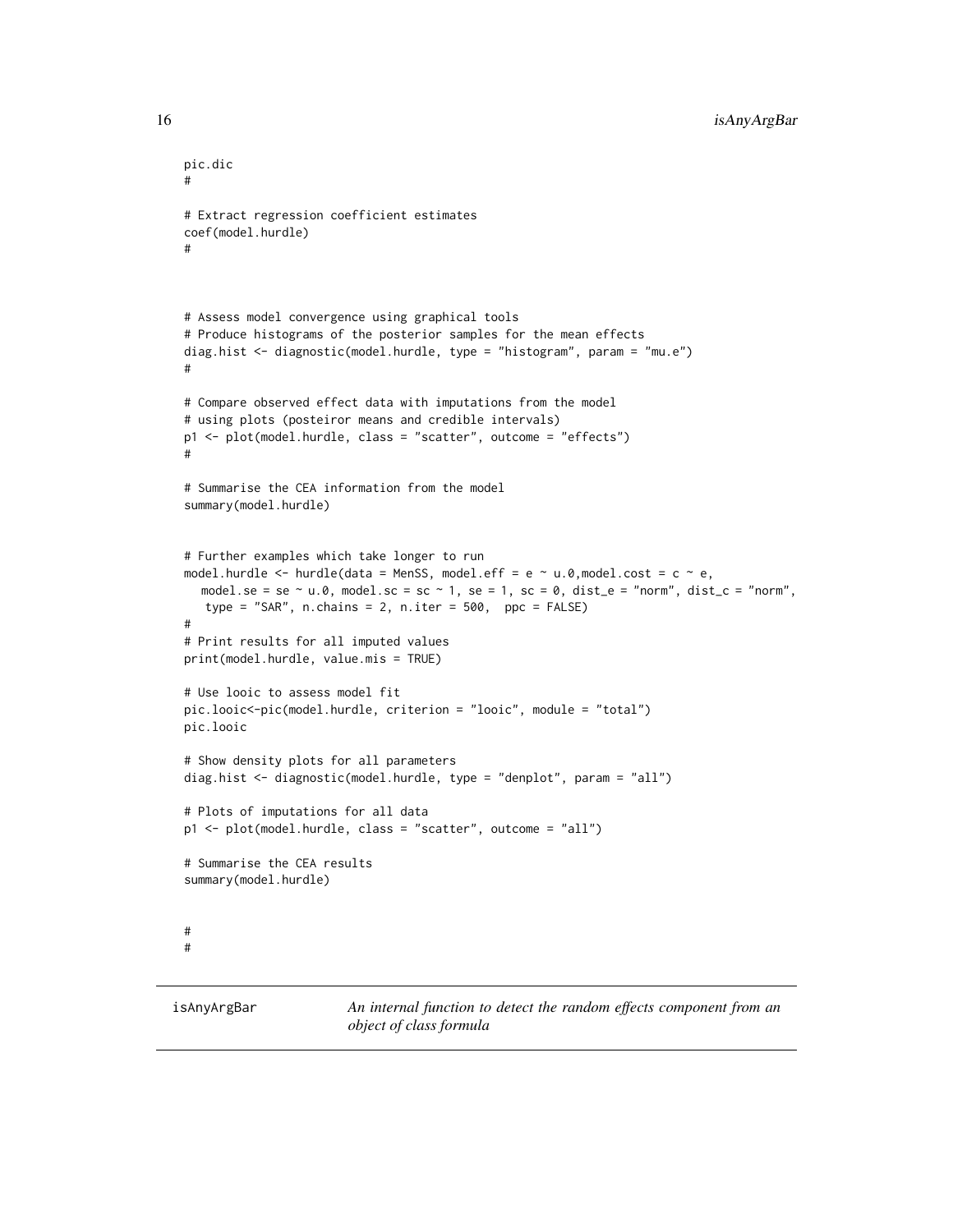#### <span id="page-16-0"></span>isBar 17

#### Description

An internal function to detect the random effects component from an object of class formula

#### Usage

```
isAnyArgBar(term)
```
#### Arguments

term formula to be processed

#### Examples

```
#Internal function only
#no examples
#
#
```
isBar *An internal function to detect the random effects component from an object of class formula*

#### Description

An internal function to detect the random effects component from an object of class formula

#### Usage

isBar(term)

#### Arguments

term formula to be processed

#### Examples

```
#Internal function only
#no examples
#
#
```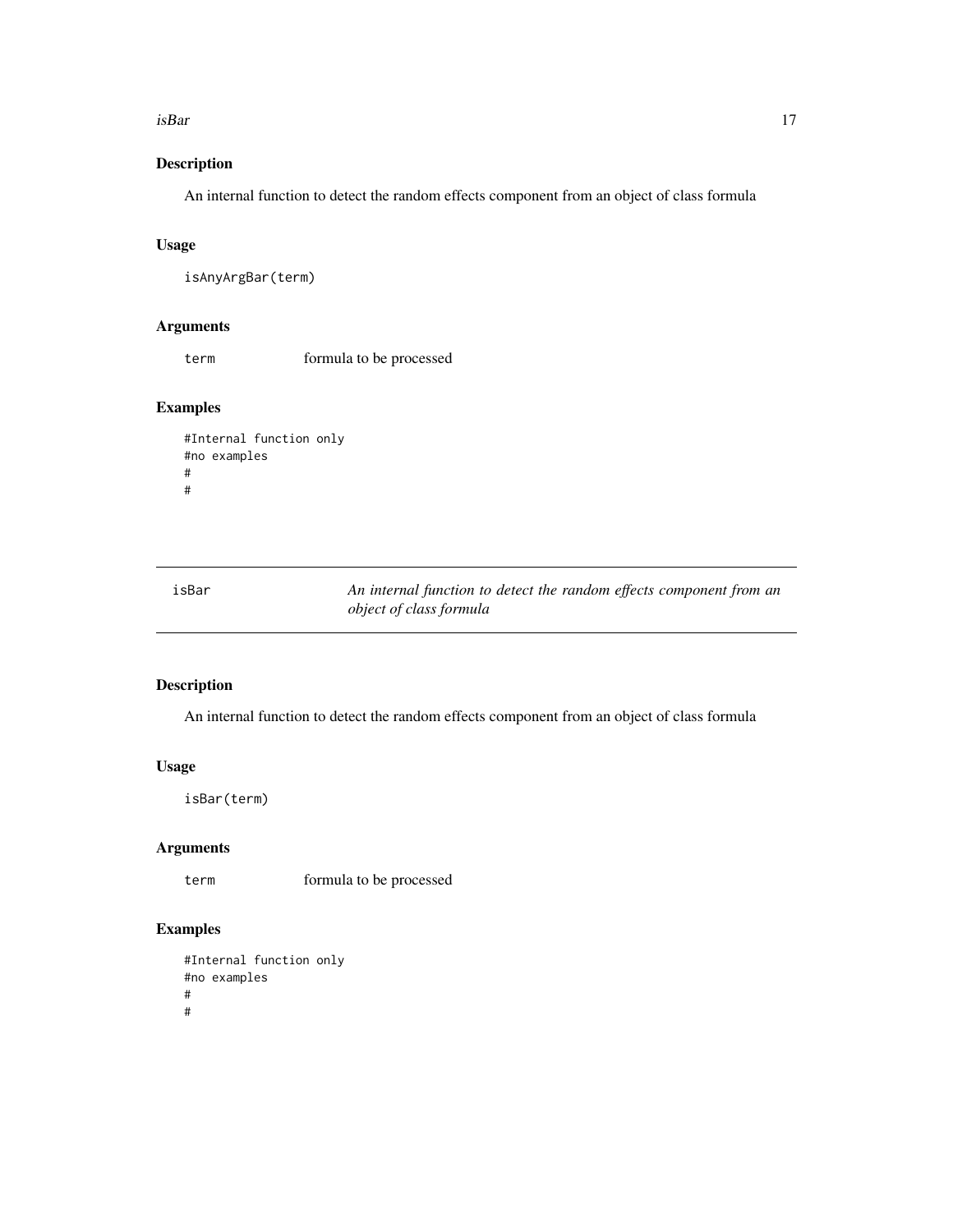<span id="page-17-0"></span>

#### Description

This function hides missing data distribution from summary results of BUGS models

#### Usage

```
jagsresults(
 x,
 params,
 regex = FALSE,
 invert = FALSE,
 probs = c(0.025, 0.25, 0.5, 0.75, 0.975),
 signif,
  ...
)
```

| x         | The rjags, rjags.parallel, or mcmc.list object for which results will be<br>printed.                                                                                                                                                                                                                                                                                                                                                       |
|-----------|--------------------------------------------------------------------------------------------------------------------------------------------------------------------------------------------------------------------------------------------------------------------------------------------------------------------------------------------------------------------------------------------------------------------------------------------|
| params    | Character vector or a regular expression pattern. The parameters for which re-<br>sults will be printed (unless invert is FALSE, in which case results for all pa-<br>rameters other than those given in params will be returned). If regex is FALSE,<br>only those parameters that match params exactly will be returned. If regex is<br>TRUE, param should be a character string giving the regular expression pattern<br>to be matched. |
| regex     | If regex is TRUE, then param is expected to be a single string giving a text pattern<br>to be matched. Parameters with names matching the pattern will be returned<br>(unless invert is TRUE, which results in all parameters that do not match the<br>pattern being returned). Text pattern matching uses regular expressions (regex).                                                                                                    |
| invert    | Logical. If invert is TRUE, only those parameters that do not match elements<br>of params will be returned.                                                                                                                                                                                                                                                                                                                                |
| probs     | A numeric vector of probabilities within range $[0, 1]$ , representing the sample<br>quantiles to be calculated and returned.                                                                                                                                                                                                                                                                                                              |
| signif    | If supplied, all columns other than n. eff will have their values rounded such<br>that the most extreme value has the specified number of significant digits.                                                                                                                                                                                                                                                                              |
| $\ddotsc$ | Additional arguments accepted by grep, e.g. per1=TRUE, to allow look-around<br>pattern matching.                                                                                                                                                                                                                                                                                                                                           |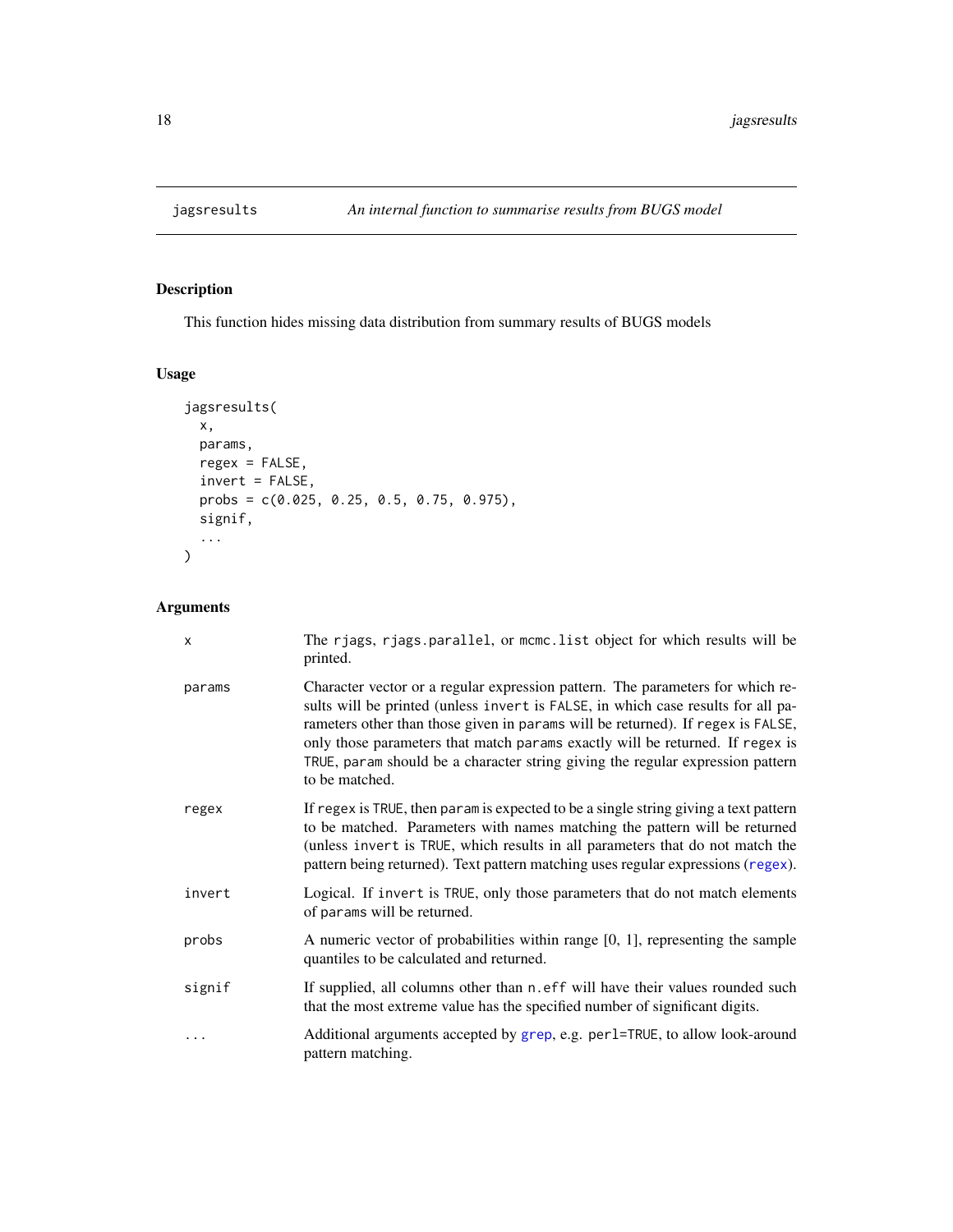#### jagsresults 19

#### Examples

```
## Not run:
## Data
N < - 100temp <- runif(N)
rain <- runif(N)
wind \leq runif(N)
a \le -0.13beta.temp \leq -1.3beta.rain <-0.86beta.wind \leq -0.44sd < -0.16y <- rnorm(N, a + beta.temp*temp + beta.rain*rain + beta.wind*wind, sd)
dat <- list(N=N, temp=temp, rain=rain, wind=wind, y=y)
### bugs example
library(R2jags)
## Model
M \leftarrow function() {
 for (i in 1:N) {
    y[i] ~ dnorm(y.hat[i], sd^-2)
    y.hat[i] <- a + beta.temp*temp[i] + beta.rain*rain[i] + beta.wind*wind[i]
    resid[i] \leftarrow y[i] - y.hat[i]}
  sd \sim dunif(0, 100)
  a \sim dnorm(0, 0.0001)beta.temp \sim dnorm(0, 0.0001)
  beta.rain \sim dnorm(0, 0.0001)
  beta.wind \sim dnorm(0, 0.0001)
}
## Fit model
jagsfit <- jags(dat, inits=NULL,
                parameters.to.save=c('a', 'beta.temp', 'beta.rain',
                                       'beta.wind', 'sd', 'resid'),
                model.file=M, n.iter=10000)
## Output
# model summary
jagsfit
# Results for beta.rain only
jagsresults(x=jagsfit, param='beta.rain')
# Results for 'a' and 'sd' only
jagsresults(x=jagsfit, param=c('a', 'sd'))
jagsresults(x=jagsfit, param=c('a', 'sd'),
            probs=c(0.01, 0.025, 0.1, 0.25, 0.5, 0.75, 0.9, 0.975))
# Results for all parameters including the string 'beta'
jagsresults(x=jagsfit, param='beta', regex=TRUE)
```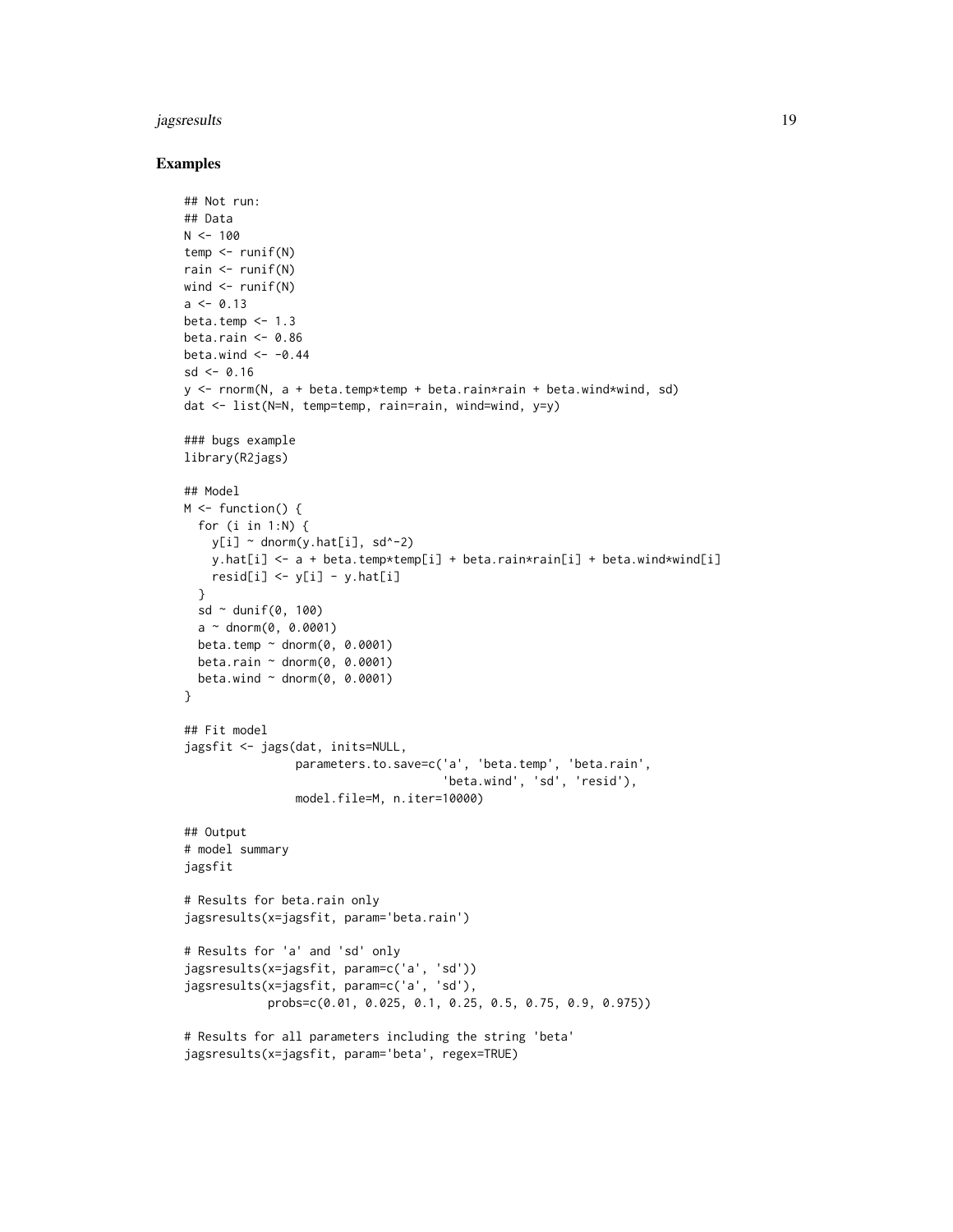```
# Results for all parameters not including the string 'beta'
jagsresults(x=jagsfit, param='beta', regex=TRUE, invert=TRUE)
# Note that the above is NOT equivalent to the following, which returns all
# parameters that are not EXACTLY equal to 'beta'.
jagsresults(x=jagsfit, param='beta', invert=TRUE)
# Results for all parameters beginning with 'b' or including 'sd'.
jagsresults(x=jagsfit, param='^b|sd', regex=TRUE)
# Results for all parameters not beginning with 'beta'.
# This is equivalent to using param='^beta' with invert=TRUE and regex=TRUE
jagsresults(x=jagsfit, param='^(?!beta)', regex=TRUE, perl=TRUE)
## End(Not run)
#
#
```
MenSS *MenSS economic data on STIs*

#### Description

Data from a pilot RCT trial (The MenSS trial) on youn men at risk of Sexually Trasmitted Infections (STIs). A total of 159 individuals were enrolled in trial: 75 in the control  $(t=1)$  and 84 in the active intervention (t=2). Clinical and health economic outcome data were collected via self-reported questionnaires at four time points throughout the study: baseline, 3 months, 6 months and 12 months follow-up. Health economic data include utility scores related to quality of life and costs, from which QALYs and total costs were then computed using the area under the curve method and by summing up the cost components at each time point. Clinical data include the total number of instances of unprotected sex and whether the individual was associated with an STI diagnosis or not. Baseline data are available for the utilities (no baseline costs collected), instances of unprotected sex, sti diagnosis, age, ethnicity and employment variables.

#### Usage

data(MenSS)

#### Format

A data frame with 159 rows and 12 variables

#### Details

id id number

- e Quality Adjusted Life Years (QALYs)
- c Total costs in pounds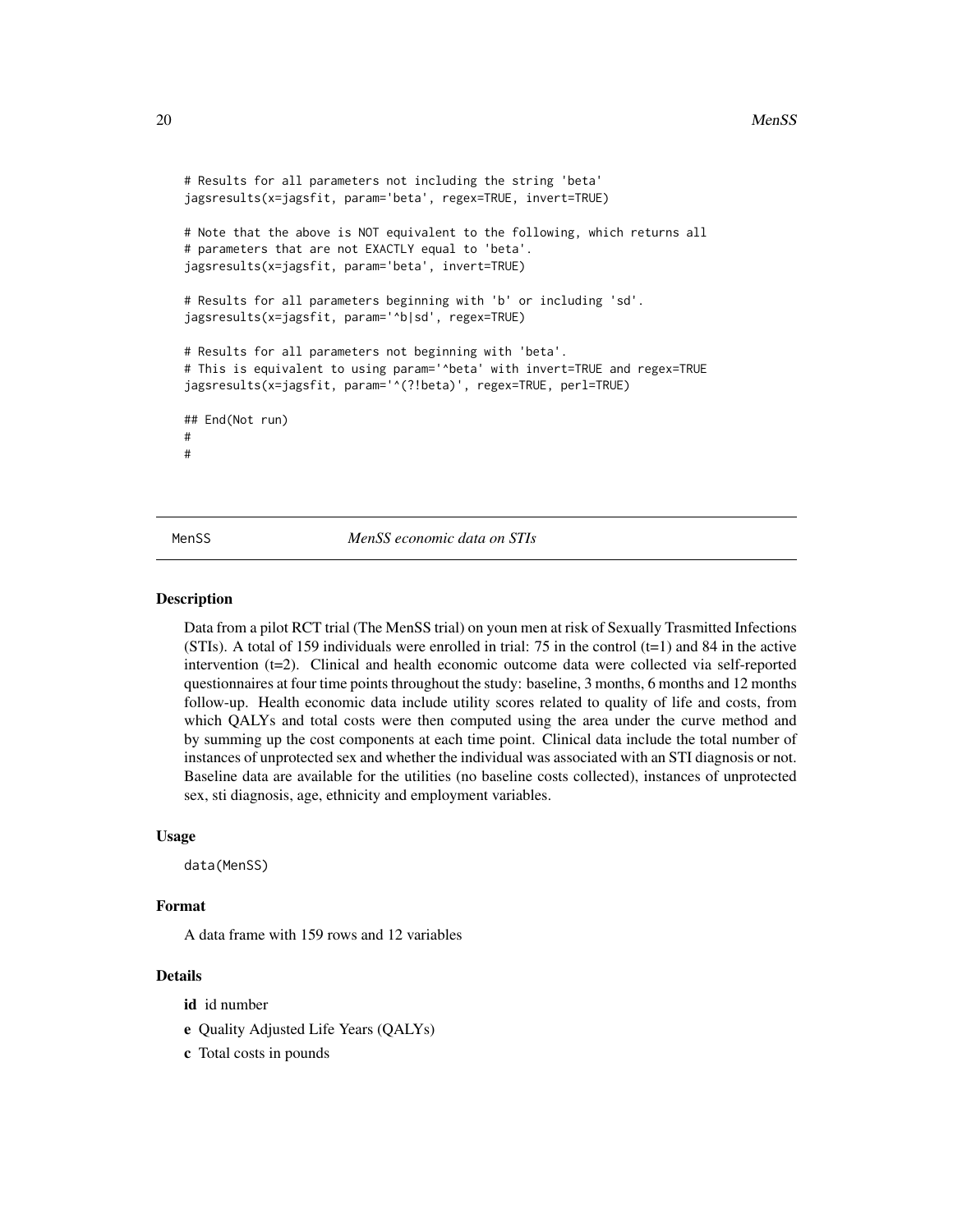#### <span id="page-20-0"></span>nobars\_ 21

u.0 baseline utilities age Age in years ethnicity binary: white (1) and other (0) employment binary: working (1) and other (0) t Treatment arm indicator for the control  $(t=1)$  and the active intervention  $(t=2)$ sex\_inst.0 baseline number of instances of unprotected sex sex\_inst number of instances of unprotected sex at 12 months follow-up sti.0 binary : baseline sti diagnosis (1) and no baseline sti diagnosis (0) sti binary : sti diagnosis (1) and no sti diagnosis (0) at 12 months follow-up site site number

#### References

Bailey et al. (2016) Health Technology Assessment 20 [\(PubMed\)](https://www.ncbi.nlm.nih.gov/pmc/articles/PMC5204131/)

#### Examples

```
MenSS <- data(MenSS)
summary(MenSS)
str(MenSS)
```
nobars\_ *An internal function to separate the fixed and random effects components from an object of class formula*

#### Description

An internal function to separate the fixed and random effects components from an object of class formula

#### Usage

nobars\_(term)

#### Arguments

term formula to be processed

#### Examples

#Internal function only #no examples # #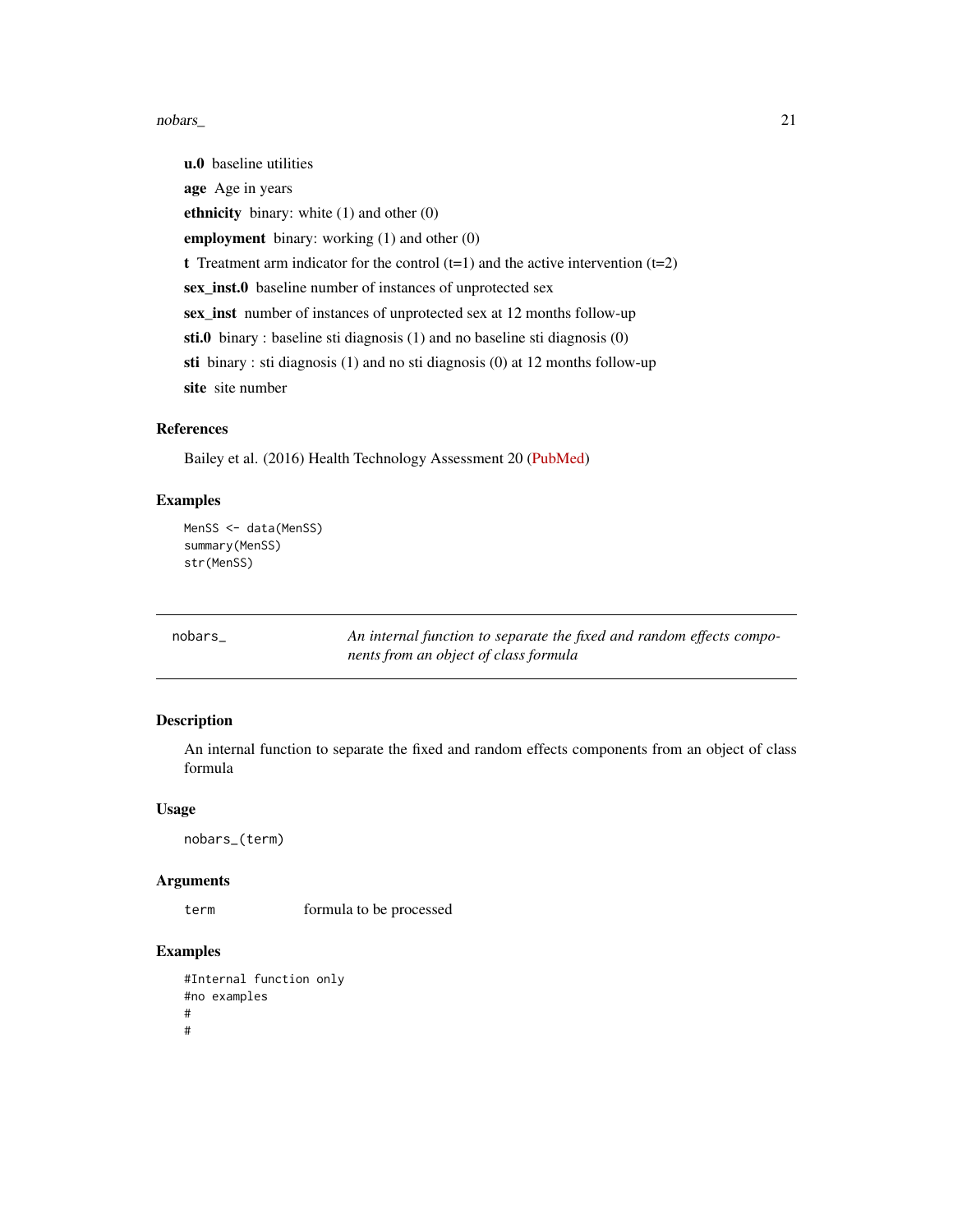<span id="page-21-1"></span><span id="page-21-0"></span>pattern *Full Bayesian Models to handle missingness in Economic Evaluations (Pattern Mixture Models)*

#### Description

Full Bayesian cost-effectiveness models to handle missing data in the outcomes under different missingness mechanism assumptions, using alternative parametric distributions for the effect and cost variables and a pattern mixture approach to identify the model. The analysis is performed using the BUGS language, which is implemented in the software JAGS using the function [jags](#page-0-0). The output is stored in an object of class 'missingHE'.

#### Usage

```
pattern(
  data,
  model.eff,
  model.cost,
  dist_e,
  dist_c,
  Delta_e,
  Delta_c,
  type,
  restriction = "CC",
  prob = c(0.025, 0.975),
  n.chains = 2,
  n.iter = 20000,
  n.burnin = floor(n.iter/2),
  inits = NULL,
  n.thin = 1,
  ppc = FALSE,
  save_model = FALSE,
  prior = "default",
  ...
)
```

| data      | A data frame in which to find the variables supplied in model.eff, model.cost<br>(model formulas for effects and costs). Among these, effectiveness, cost and<br>treatment indicator (only two arms) variables must always be provided and<br>named 'e', 'c' and 't', respectively.                                                                                                                                     |
|-----------|-------------------------------------------------------------------------------------------------------------------------------------------------------------------------------------------------------------------------------------------------------------------------------------------------------------------------------------------------------------------------------------------------------------------------|
| model.eff | A formula expression in conventional R linear modelling syntax. The response<br>must be a health economic effectiveness outcome ('e') whose name must corre-<br>spond to that used in data. Any covariates in the model must be provided on the<br>right-hand side of the formula. If there are no covariates, 1 should be specified<br>on the right hand side of the formula. By default, covariates are placed on the |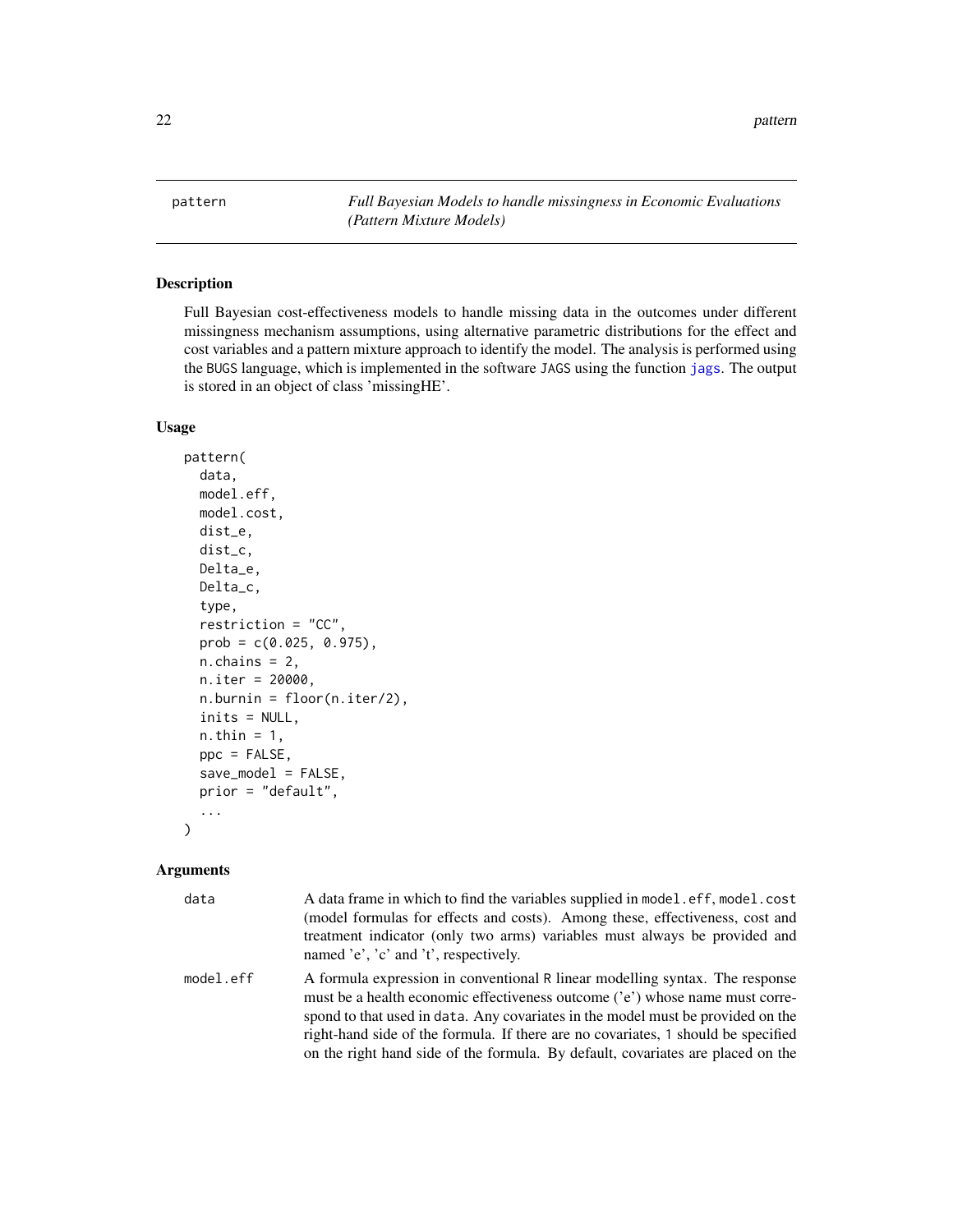|             | "location" parameter of the distribution through a linear model. Random effects<br>can also be specified for each model parameter. See details for how these can be<br>specified.                                                                                                                                                                                                                                                                                                                                                                                                                                                                                                                                                                         |
|-------------|-----------------------------------------------------------------------------------------------------------------------------------------------------------------------------------------------------------------------------------------------------------------------------------------------------------------------------------------------------------------------------------------------------------------------------------------------------------------------------------------------------------------------------------------------------------------------------------------------------------------------------------------------------------------------------------------------------------------------------------------------------------|
| model.cost  | A formula expression in conventional R linear modelling syntax. The response<br>must be a health economic cost outcome ('c') whose name must correspond to<br>that used in data. Any covariates in the model must be provided on the right-<br>hand side of the formula. If there are no covariates, 1 should be specified on<br>the right hand side of the formula. By default, covariates are placed on the<br>"location" parameter of the distribution through a linear model. A joint bivari-<br>ate distribution for effects and costs can be specified by including 'e' on the<br>right-hand side of the formula for the costs model. Random effects can also be<br>specified for each model parameter. See details for how these can be specified. |
| dist_e      | Distribution assumed for the effects. Current available chocies are: Normal<br>('norm'), Beta ('beta'), Gamma ('gamma'), Exponential ('exp'), Weibull ('weibull'),<br>Logistic ('logis'), Poisson ('pois'), Negative Binomial ('nbinom') or Bernoulli<br>('bern').                                                                                                                                                                                                                                                                                                                                                                                                                                                                                        |
| dist_c      | Distribution assumed for the costs. Current available chocies are: Normal ('norm'),<br>Gamma ('gamma') or LogNormal ('lnorm').                                                                                                                                                                                                                                                                                                                                                                                                                                                                                                                                                                                                                            |
| Delta e     | Range of values for the prior on the sensitivity parameters used to identify the<br>mean of the effects under MNAR. The value must be set to 0 under MAR.                                                                                                                                                                                                                                                                                                                                                                                                                                                                                                                                                                                                 |
| Delta_c     | Range of values for the prior on the sensitivity parameters used to identify the<br>mean of the costs under MNAR. The value must be set to 0 under MAR.                                                                                                                                                                                                                                                                                                                                                                                                                                                                                                                                                                                                   |
| type        | Type of missingness mechanism assumed. Choices are Missing At Random<br>(MAR) and Missing Not At Random (MNAR).                                                                                                                                                                                                                                                                                                                                                                                                                                                                                                                                                                                                                                           |
| restriction | type of identifying restriction to be imposed to identify the distributions of the<br>missing data in each pattern. Available choices are: complete case restrcition<br>('CC') - default - or available case restriction ('AC').                                                                                                                                                                                                                                                                                                                                                                                                                                                                                                                          |
| prob        | A numeric vector of probabilities within the range $(0,1)$ , representing the upper<br>and lower CI sample quantiles to be calculated and returned for the imputed<br>values.                                                                                                                                                                                                                                                                                                                                                                                                                                                                                                                                                                             |
| n.chains    | Number of chains.                                                                                                                                                                                                                                                                                                                                                                                                                                                                                                                                                                                                                                                                                                                                         |
| n.iter      | Number of iterations.                                                                                                                                                                                                                                                                                                                                                                                                                                                                                                                                                                                                                                                                                                                                     |
| n.burnin    | Number of warmup iterations.                                                                                                                                                                                                                                                                                                                                                                                                                                                                                                                                                                                                                                                                                                                              |
| inits       | A list with elements equal to the number of chains selected; each element of the<br>list is itself a list of starting values for the JAGS model, or a function creating<br>(possibly random) initial values. If inits is NULL, JAGS will generate initial<br>values for all the model parameters.                                                                                                                                                                                                                                                                                                                                                                                                                                                         |
| n.thin      | Thinning interval.                                                                                                                                                                                                                                                                                                                                                                                                                                                                                                                                                                                                                                                                                                                                        |
| ppc         | Logical. If ppc is TRUE, the estimates of the parameters that can be used to<br>generate replications from the model are saved.                                                                                                                                                                                                                                                                                                                                                                                                                                                                                                                                                                                                                           |
| save_model  | Logical. If save_model is TRUE a txt file containing the model code is printed<br>in the current working directory.                                                                                                                                                                                                                                                                                                                                                                                                                                                                                                                                                                                                                                       |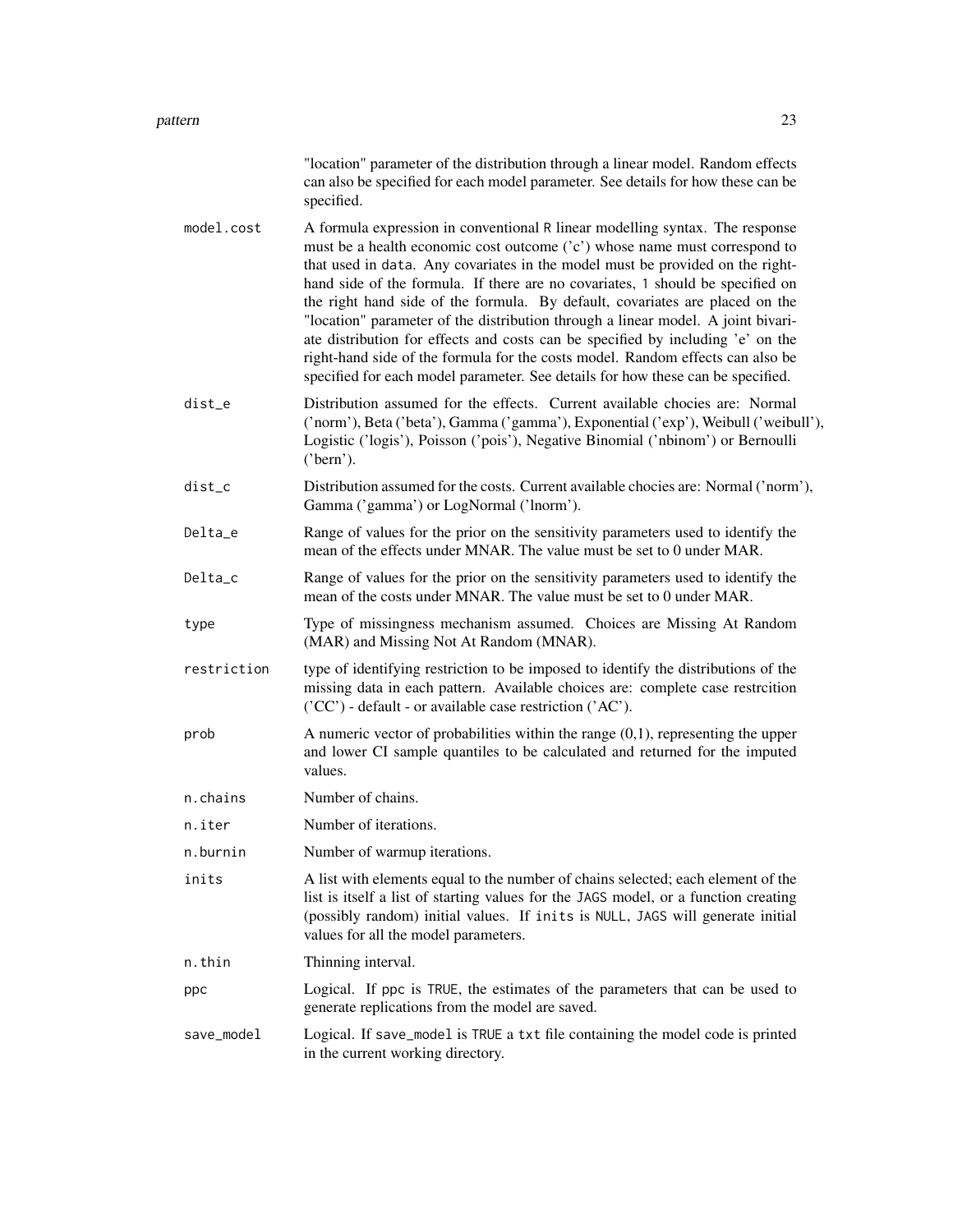<span id="page-23-0"></span>

| prior | A list containing the hyperprior values provided by the user. Each element of       |
|-------|-------------------------------------------------------------------------------------|
|       | this list must be a vector of length two containing the user-provided hyperprior    |
|       | values and must be named with the name of the corresponding parameter. For          |
|       | example, the hyperprior values for the standard deviation effect parameters can     |
|       | be provided using the list prior = list ('sigma.prior.e' = $c(\theta, 100)$ ). For  |
|       | more information about how to provide prior hypervalues for different types of      |
|       | parameters and models see details. If prior is set to 'default', the default values |
|       | will be used.                                                                       |
|       | Additional arguments that can be provided by the user. Examples are center =        |
|       | TRUE to center all the covariates in the model or the additional arguments that can |

be provided to the function [bcea](#page-0-0) to summarise the health economic evaluation

Details

results.

Depending on the distributions specified for the outcome variables in the arguments dist\_e and dist\_c and the type of missingness mechanism specified in the argument type, different pattern mixture models are built and run in the background by the function pattern. The model for the outcomes is fitted in each missingness pattern and the parameters indexing the missing data distributions are identified using: the corresponding parameters identified from the observed data in other patterns (under 'MAR'); or a combination of the parameters identified by the observed data and some sensitivity parameters (under 'MNAR'). A simple example can be used to show how pattern mixture models are specified. Consider a data set comprising a response variable  $y$  and a set of centered covariate  $X_j$ . We denote with  $d_i$  the patterns' indicator variable for each subject in the trial  $i = 1, ..., n$  such that:  $d_i = 1$  indicates the completers (both e and c observed),  $d_i = 2$  and  $d_i = 3$  indicate that only the costs or effects are observed, respectively, while  $d_i = 4$  indicates that neither of the two outcomes is observed. In general, a different number of patterns can be observed between the treatment groups and missingHE accounts for this possibility by modelling a different patterns' indicator variables for each arm. For simplicity, in this example, we assume that the same number of patterns is observed in both groups.  $d_i$  is assigned a multinomial distribution, which probabilities are modelled using a Dirichlet prior (by default giving to each pattern the same weight). Next, the model specified in dist\_e and dist\_c is fitted in each pattern. The parameters that cannot be identified by the observed data in each pattern (d = 2, 3, 4), e.g. the means.  $mu_e[d]$ and mu\_c[d], can be identified using the parameters estimated from other patterns. Two choices are currently available: the complete cases ('CC') or available cases ('AC'). For example, using the 'CC' restriction, the parameters indexing the distributions of the missing data are identified as:

$$
mu_e[2] = \mu_e[4] = \mu_e[1] + \Delta_e
$$
  
 $mu_c[3] = \mu_c[4] = \mu_c[1] + \Delta_c$ 

where

- $\mu_e[1]$  is the effects mean for the completers.
- $\mu_c[1]$  is the costs mean for the completers.
- $\Delta_e$  is the sensitivity parameters associated with the marginal effects mean.
- $\Delta_c$  is the sensitivity parameters associated with the marginal costs mean.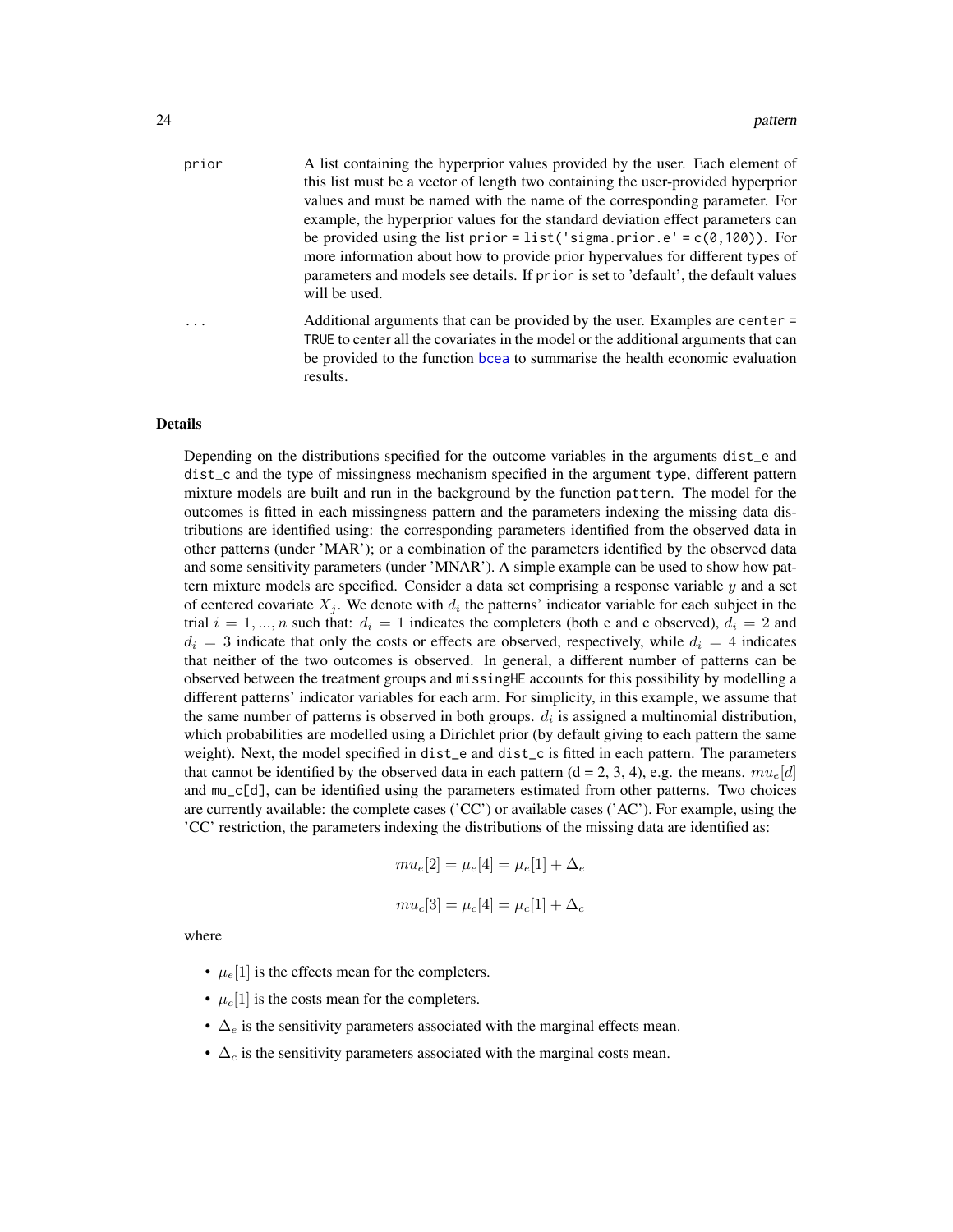#### <span id="page-24-0"></span>pattern 25

If the 'AC' restriction is chosen, only the parameters estimated from the observed data in pattern 2 (costs) and pattern 3 (effects) are used to identify those in the other patterns. When  $\Delta_e = 0$ and  $\Delta_c = 0$  the model assumes a 'MAR' mechanism. When  $\Delta_c! = 0$  and/or  $\Delta_c! = 0$  'MNAR' departues for the effects and/or costs are explored assuming a Uniform prior distributions for the sensitivity parameters. The range of values for these priors is defined based on the boundaries specified in Delta\_e and Delta\_c (see Arguments), which must be provided by the user. When user-defined hyperprior values are supplied via the argument prior in the function pattern, the elements of this list (see Arguments) must be vectors of length two containing the user-provided hyperprior values and must take specific names according to the parameters they are associated with. Specifically, the names for the parameters indexing the model which are accepted by missingHE are the following:

- location parameters  $\alpha_0$  and  $\beta_0$ : "mean.prior.e"(effects) and/or "mean.prior.c"(costs)
- auxiliary parameters  $\sigma$ : "sigma.prior.e"(effects) and/or "sigma.prior.c"(costs)
- covariate parameters  $\alpha_i$  and  $\beta_i$ : "alpha.prior"(effects) and/or "beta.prior"(costs)

The only exception is the missingness patterns' probability  $\pi$ , denoted with "patterns.prior", whose hyperprior values must be provided as a list formed by two elements. These must be vectors of the same length equal to the number of patterns in the control (first element) and intervention (second element) group.

For each model, random effects can also be specified for each parameter by adding the term  $+(x \mid z)$ to each model formula, where x is the fixed regression coefficient for which also the random effects are desired and z is the clustering variable across which the random effects are specified (must be the name of a factor variable in the dataset). Multiple random effects can be specified using the notation +  $(x1 + x2)$  site) for each covariate that was included in the fixed effects formula. Random intercepts are included by default in the models if a random effects are specified but they can be removed by adding the term 0 within the random effects formula, e.g. +  $(0 + x \mid z)$ .

#### Value

An object of the class 'missingHE' containing the following elements

- data\_set A list containing the original data set provided in data (see Arguments), the number of observed and missing individuals , the total number of individuals by treatment arm and the indicator vectors for the missing values
- model\_output A list containing the output of a JAGS model generated from the functions [jags](#page-0-0), and the posterior samples for the main parameters of the model and the imputed values
- cea A list containing the output of the economic evaluation performed using the function [bcea](#page-0-0)
- type A character variable that indicate which type of missingness assumption has been used to run the model, either MAR or MNAR (see details)

#### Author(s)

Andrea Gabrio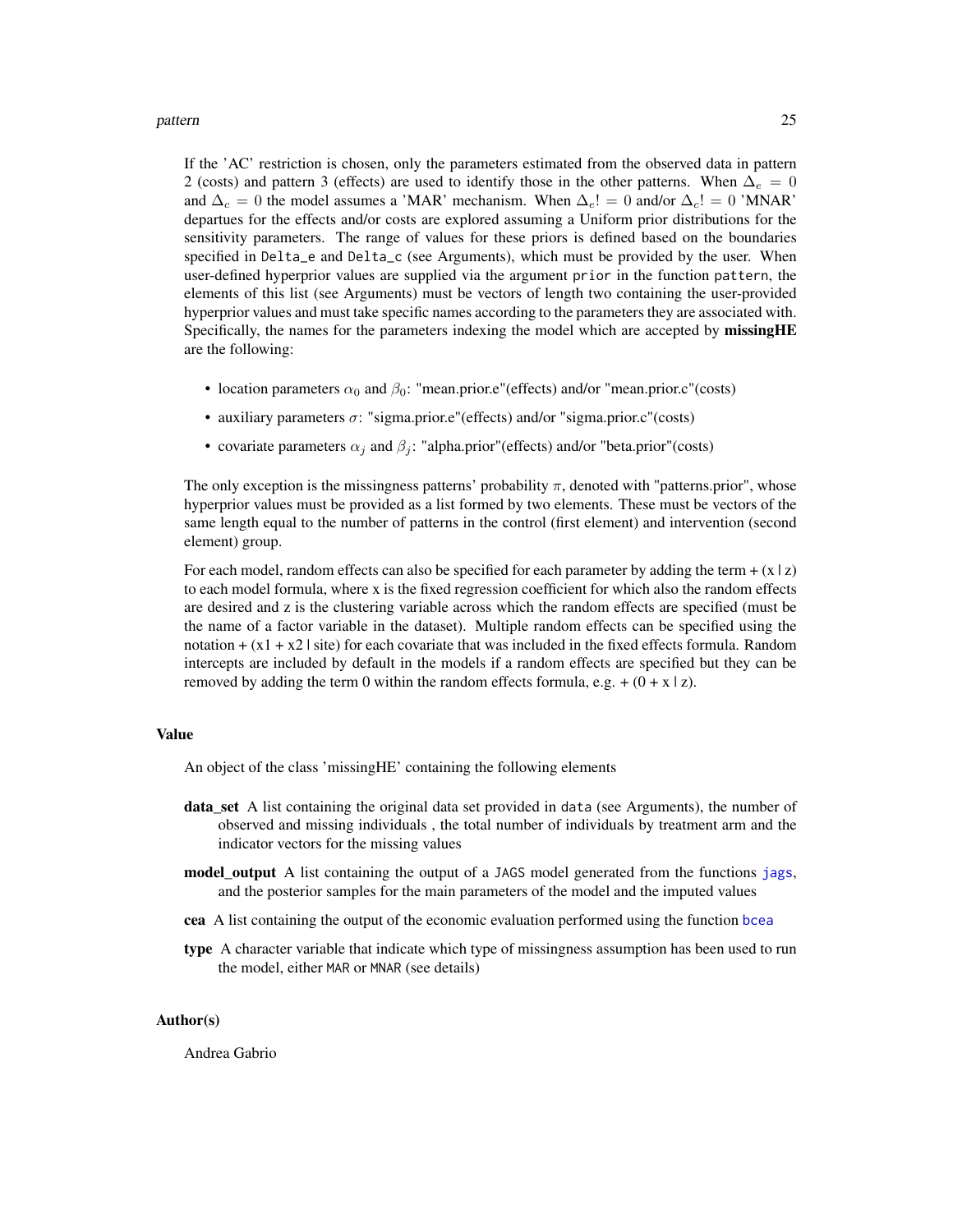#### <span id="page-25-0"></span>References

Daniels, MJ. Hogan, JW. *Missing Data in Longitudinal Studies: strategies for Bayesian modelling and sensitivity analysis*, CRC/Chapman Hall.

Baio, G.(2012). *Bayesian Methods in Health Economics*. CRC/Chapman Hall, London.

Gelman, A. Carlin, JB., Stern, HS. Rubin, DB.(2003). *Bayesian Data Analysis, 2nd edition*, CRC Press.

Plummer, M. *JAGS: A program for analysis of Bayesian graphical models using Gibbs sampling.* (2003).

#### See Also

[jags](#page-0-0), [bcea](#page-0-0)

#### Examples

```
# Quck example to run using subset of MenSS dataset
MenSS.subset <- MenSS[50:100, ]
# Run the model using the pattern function assuming a SCAR mechanism
# Use only 100 iterations to run a quick check
model.pattern <- pattern(data = MenSS.subset,model.eff = e~1,model.cost = c~1,
   dist_e = "norm", dist_c = "norm", type = "MAR", Delta_e = 0, Delta_c = 0,
   n.chains = 2, n.iter = 100, ppc = FALSE)
# Print the results of the JAGS model
print(model.pattern)
#
# Use dic information criterion to assess model fit
pic.dic <- pic(model.pattern, criterion = "dic", module = "total")
pic.dic
#
# Extract regression coefficient estimates
coef(model.pattern)
#
# Assess model convergence using graphical tools
# Produce histograms of the posterior samples for the mean effects
diag.hist <- diagnostic(model.pattern, type = "histogram", param = "mu.e")
#
# Compare observed effect data with imputations from the model
# using plots (posteiror means and credible intervals)
p1 <- plot(model.pattern, class = "scatter", outcome = "effects")
#
# Summarise the CEA information from the model
```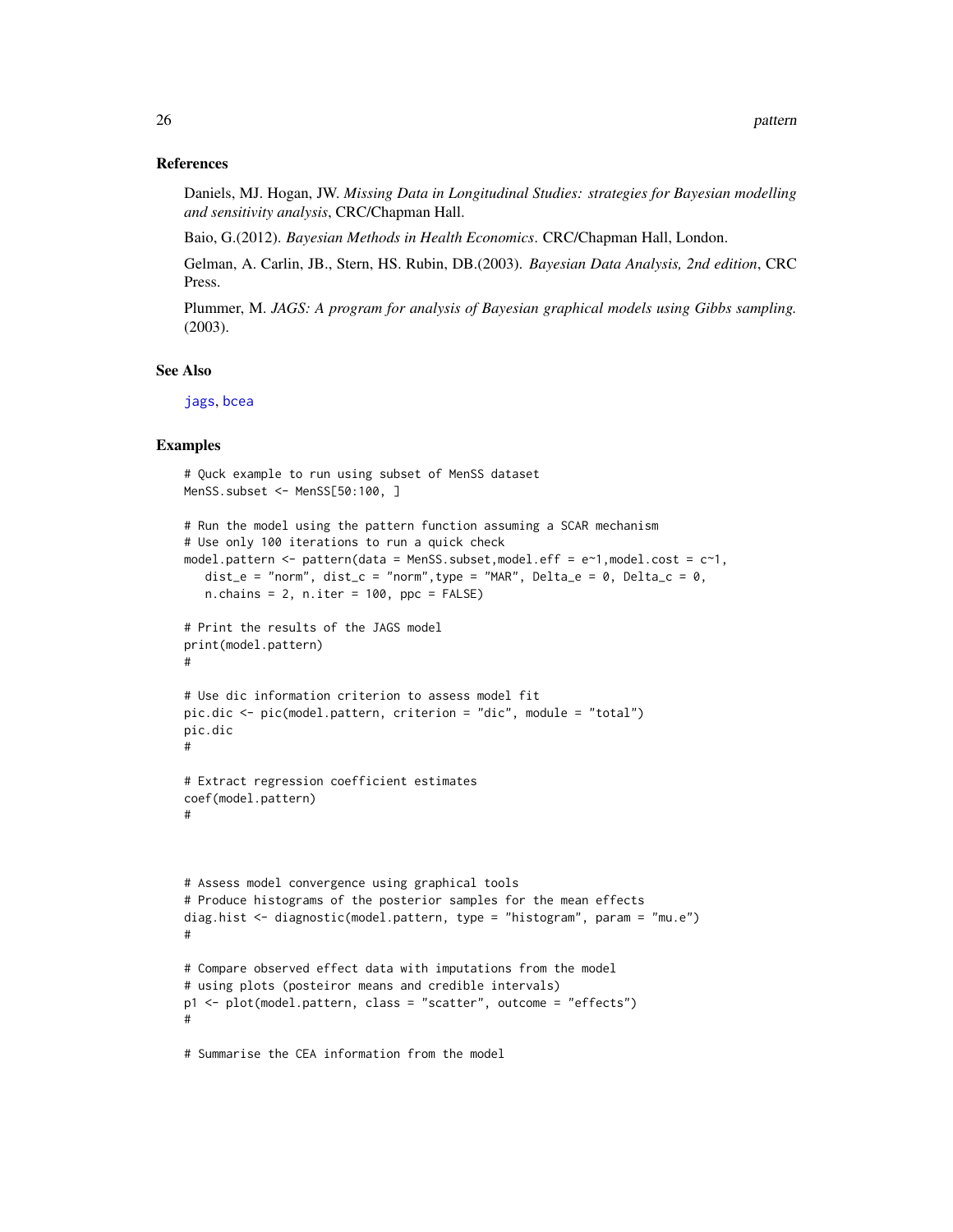```
summary(model.pattern)
# Further examples which take longer to run
model.pattern <- pattern(data = MenSS, model.eff = e \sim u.0,model.cost = c \sim e,
   Delta_e = 0, Delta_c = 0, dist_e = "norm", dist_c = "norm",
   type = "MAR", n.chains = 2, n.iter = 500, ppc = FALSE)
#
# Print results for all imputed values
print(model.pattern, value.mis = TRUE)
# Use looic to assess model fit
pic.looic<-pic(model.pattern, criterion = "looic", module = "total")
pic.looic
# Show density plots for all parameters
diag.hist <- diagnostic(model.pattern, type = "denplot", param = "all")
# Plots of imputations for all data
p1 <- plot(model.pattern, class = "scatter", outcome = "all")
# Summarise the CEA results
summary(model.pattern)
#
#
```
pic *Predictive information criteria for Bayesian models fitted in* JAGS *using the funciton* [selection](#page-40-1)*,* [pattern](#page-21-1) *or* [hurdle](#page-10-1)

#### Description

Efficient approximate leave-one-out cross validation (LOO), deviance information criterion (DIC) and widely applicable information criterion (WAIC) for Bayesian models, calculated on the observed data.

#### Usage

```
pic(x, criterion = "dic", module = "total")
```

| x         | A missing HE object containing the results of a Bayesian model fitted in cost-   |
|-----------|----------------------------------------------------------------------------------|
|           | effectiveness analysis using the function selection, pattern or hurdle.          |
| criterion | type of information criteria to be produced. Available choices are 'dic' for the |
|           | Deviance Information Criterion, 'waic' for the Widely Applicable Information     |
|           | Criterion, and 'loojc' for the Leave-One-Out Information Criterion.              |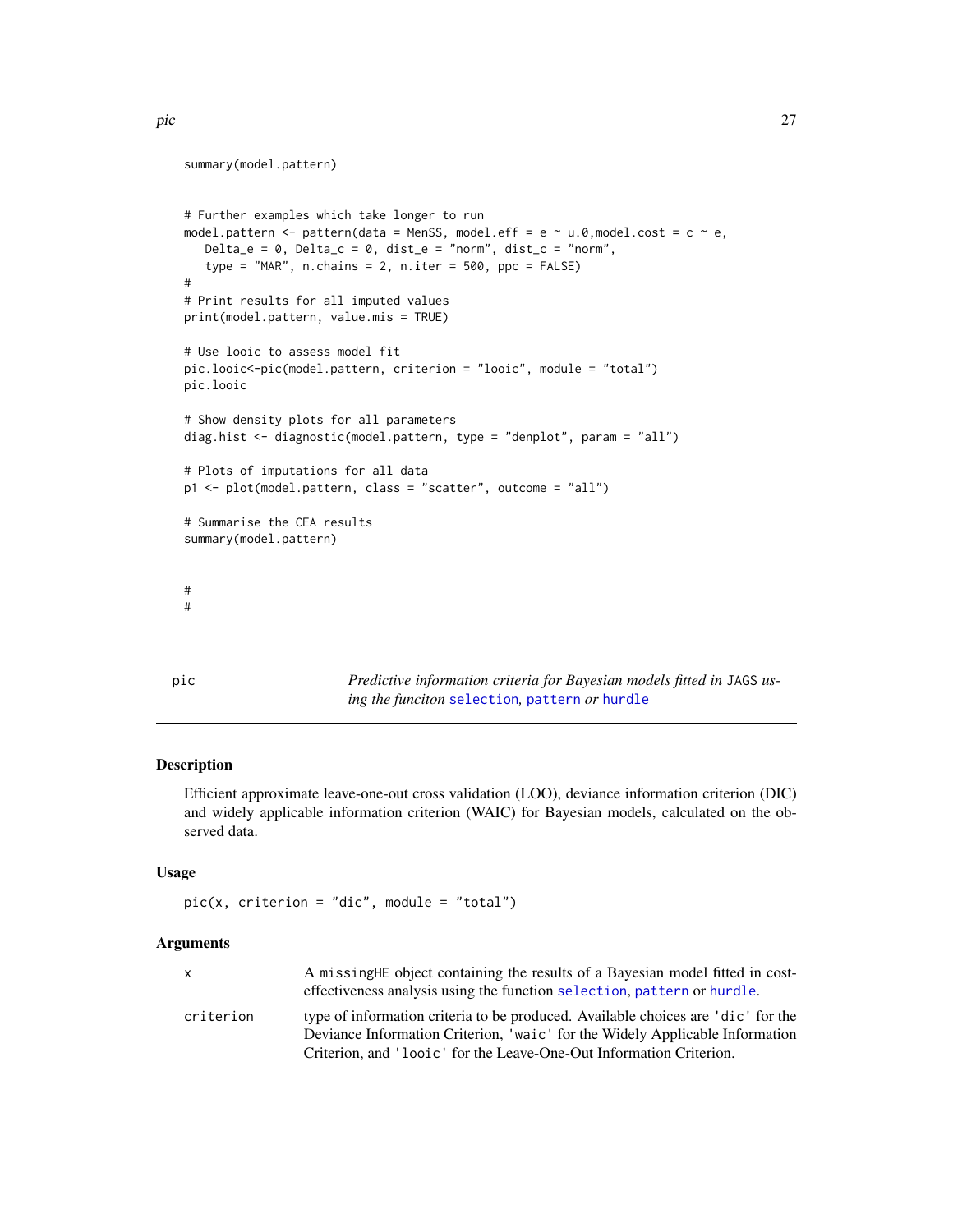#### <span id="page-27-0"></span>Details

The Deviance Information Criterion (DIC), Leave-One-Out Information Criterion (LOOIC) and the Widely Applicable Information Criterion (WAIC) are methods for estimating out-of-sample predictive accuracy from a Bayesian model using the log-likelihood evaluated at the posterior simulations of the parameters. DIC is computationally simple to calculate but it is known to have some problems, arising in part from it not being fully Bayesian in that it is based on a point esitmate. LOOIC can be computationally expensive but can be easily approximated using importance weights that are smoothed by fitting a generalised Pareto distribution to the upper tail of the distribution of the importance weights. For more details about the methods used to compute LOOIC see the PSIS-LOO section in [loo-package](#page-0-0). WAIC is fully Bayesian and closely approximates Bayesian crossvalidation. Unlike DIC, WAIC is invariant to parameterisation and also works for singular models. In finite cases, WAIC and LOO give similar esitmates, but for influential observations WAIC underestimates the effect of leaving out one observation.

#### Value

A named list containing different predictive information criteria results and quantities according to the value of criterion. In all cases, the measures are computed on the observed data for the specific modules of the model selected in module.

d\_bar Posterior mean deviance (only if criterion is 'dic').

variables.

- pD Effective number of parameters calculated with the formula used by JAGS (only if criterion is 'dic').
- dic Deviance Information Criterion calculated with the formula used by JAGS (only if criterion is 'dic').
- d hat Deviance evaluated at the posterior mean of the parameters and calculated with the formula used by JAGS (only if criterion is 'dic')
- elpd, elpd\_se Expected log pointwise predictive density and standard error calculated on the observed data for the model nodes indicated in module (only if criterion is 'waic' or 'loo').
- p, p\_se Effective number of parameters and standard error calculated on the observed data for the model nodes indicated in module (only if criterion is 'waic' or 'loo').
- looic, looic\_se The leave-one-out information criterion and standard error calculated on the observed data for the model nodes indicated in module (only if criterion is 'loo').
- waic, waic\_se The widely applicable information criterion and standard error calculated on the observed data for the model nodes indicated in module (only if criterion is 'waic').
- pointwise A matrix containing the pointwise contributions of each of the above measures calculated on the observed data for the model nodes indicated in module (only if criterion is 'waic' or 'loo').
- **pareto** k A vector containing the estimates of the shape parameter k for the generalised Pareto fit to the importance ratios for each leave-one-out distribution calculated on the observed data for the model nodes indicated in module (only if criterion is 'loo'). See [loo](#page-0-0) for details about interpreting  $k$ .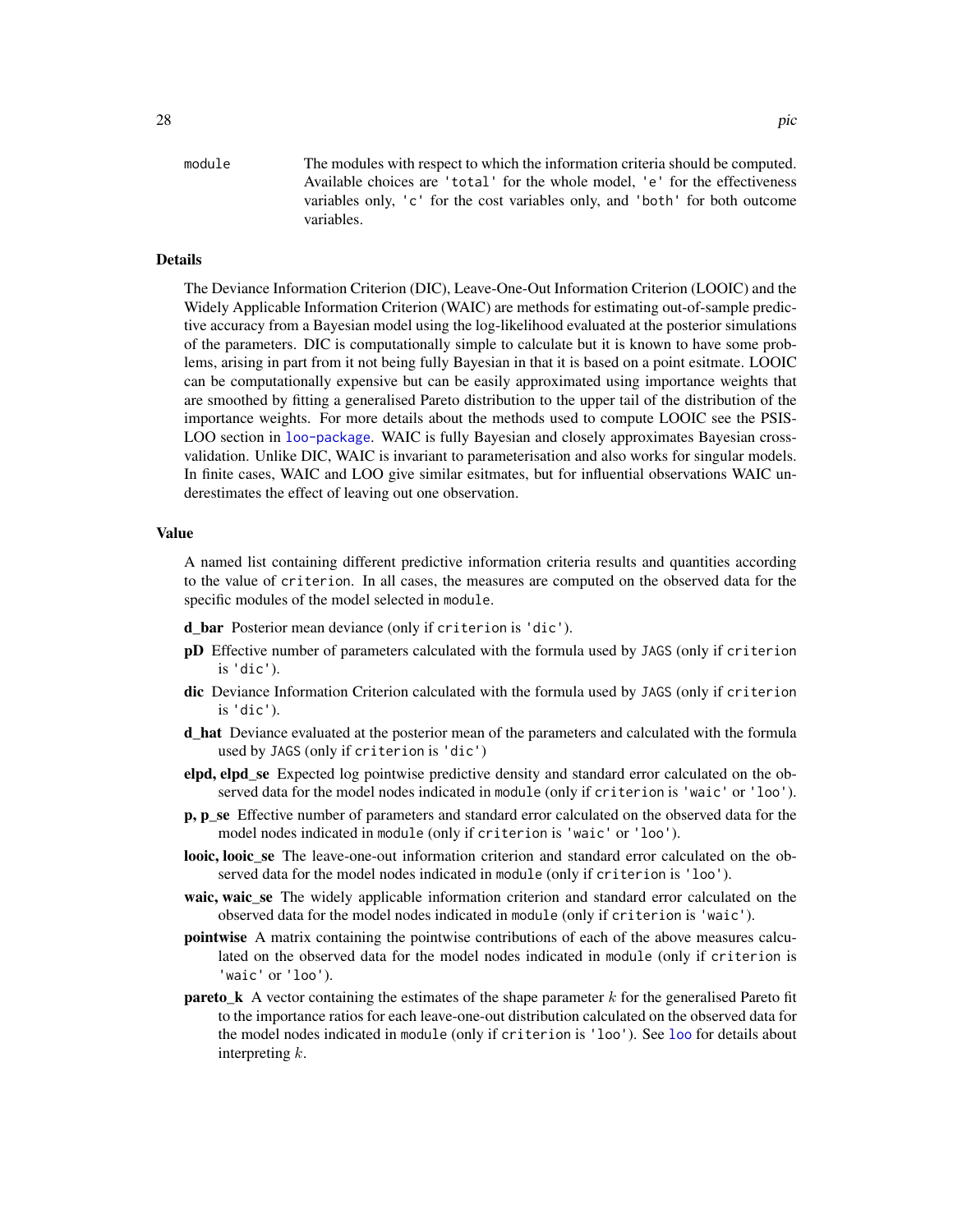#### <span id="page-28-0"></span>plot.missingHE 29

#### Author(s)

Andrea Gabrio

#### References

Plummer, M. *JAGS: A program for analysis of Bayesian graphical models using Gibbs sampling.* (2003).

Vehtari, A. Gelman, A. Gabry, J. (2016a) Practical Bayesian model evaluation using leave-one-out cross-validation and WAIC. *Statistics and Computing*. Advance online publication.

Vehtari, A. Gelman, A. Gabry, J. (2016b) Pareto smoothed importance sampling. *ArXiv* preprint.

Gelman, A. Hwang, J. Vehtari, A. (2014) Understanding predictive information criteria for Bayesian models. *Statistics and Computing* 24, 997-1016.

Watanable, S. (2010). Asymptotic equivalence of Bayes cross validation and widely application information criterion in singular learning theory. *Journal of Machine Learning Research* 11, 3571- 3594.

#### See Also

[jags](#page-0-0), [loo](#page-0-0), [waic](#page-0-0)

#### Examples

```
#For examples see the function selection, pattern or hurdle
#
#
```
<span id="page-28-1"></span>plot.missingHE *Plot method for the imputed data contained in the objects of class* missingHE

#### Description

Produces a plot of the observed and imputed values (with credible intervals) for the effect and cost outcomes from a Bayesian cost-effectiveness analysis model with two treatment arms, implemented using the function [selection](#page-40-1), [pattern](#page-21-1) or [hurdle](#page-10-1). The graphical layout is obtained from the functions contained in the package **ggplot2** and **ggthemes**.

#### Usage

```
## S3 method for class 'missingHE'
plot(
  x,
  prob = c(0.025, 0.975),
 class = "scatter",
  outcome = "all",
```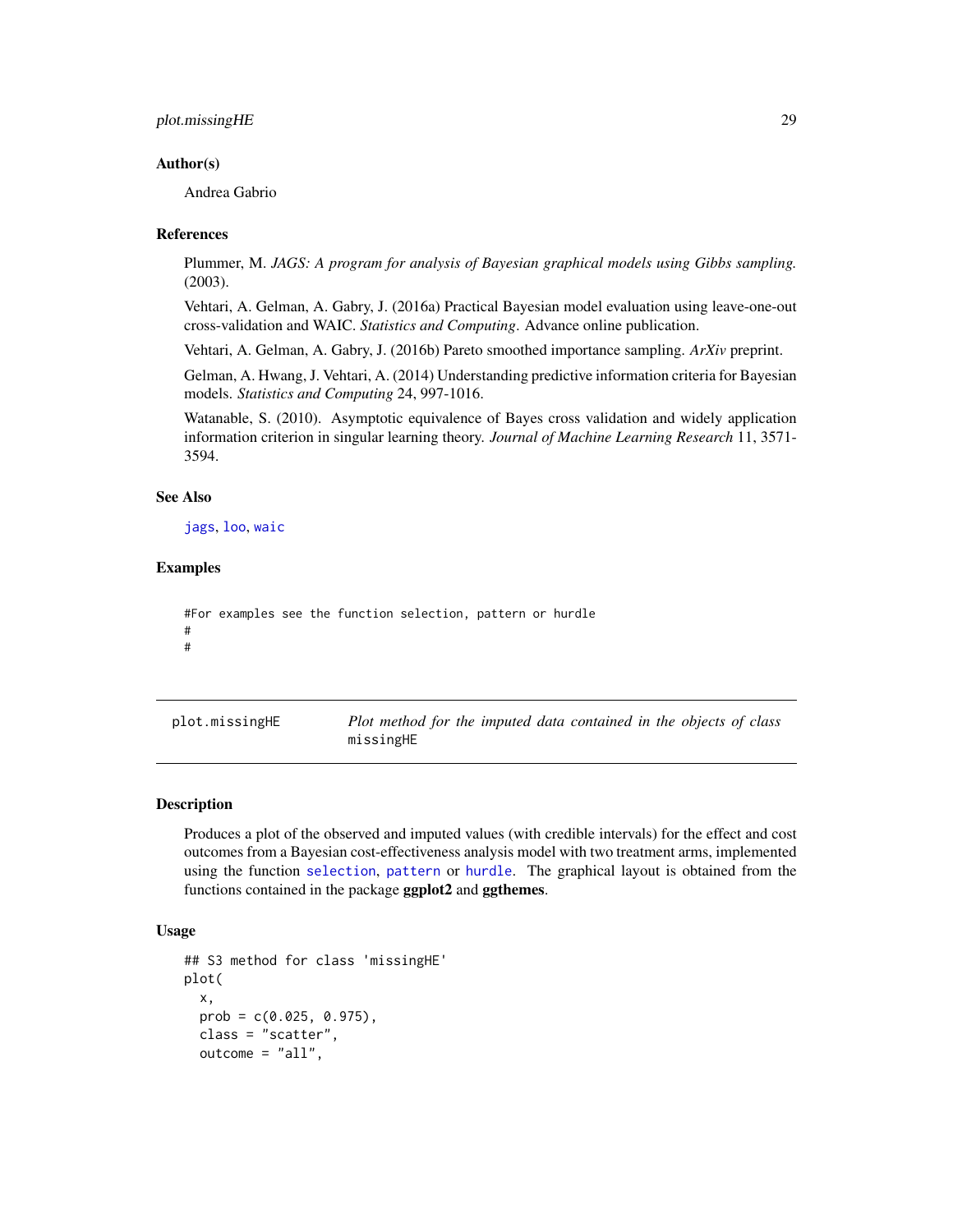```
theme = NULL,
   ...
\lambda
```
#### Arguments

| $\mathsf{x}$ | A missing HE object containing the results of the Bayesian model for cost-<br>effectiveness analysis.                                                                                                                                                                                                                                                                                                                                                                                                                         |
|--------------|-------------------------------------------------------------------------------------------------------------------------------------------------------------------------------------------------------------------------------------------------------------------------------------------------------------------------------------------------------------------------------------------------------------------------------------------------------------------------------------------------------------------------------|
| prob         | A numeric vector of probabilities representing the upper and lower CI sample<br>quantiles to be calculated and returned for the imputed values.                                                                                                                                                                                                                                                                                                                                                                               |
| class        | Type of the plot comparing the observed and imputed outcome data. Available<br>choices are 'histogram' and 'scatter' for a histogram or a scatter plot of the<br>observed and imputed outcome data, respectively.                                                                                                                                                                                                                                                                                                             |
| outcome      | The outcome variables that should be displayed. Options are: 'all' (default)<br>which shows the plots for both treatment arms and types of outcome variables;<br>'effects' and 'costs' which show the plots for the corresponding outcome vari-<br>ables in both arms; 'arm1' and 'arm2' which show the plots by the selected treat-<br>ment arm. To select the plots for a specific outcome in a specific treatment arm<br>the options that can be used are 'effects_arm1', 'effects_arm2', 'costs_arm1' or<br>'costs_arm2'. |
| theme        | Type of ggplot theme among some pre-defined themes, mostly taken from the<br>package <b>ggthemes</b> . For a full list of available themes see details.                                                                                                                                                                                                                                                                                                                                                                       |
| $\ddotsc$    | Additional parameters that can be provided to manage the output of plot missing HE.                                                                                                                                                                                                                                                                                                                                                                                                                                           |

#### Details

The funciton produces a plot of the observed and imputed effect and cost data in a two-arm based cost-effectiveness model implemented using the function [selection](#page-40-1), [pattern](#page-21-1) or [hurdle](#page-10-1). The purpose of this graph is to visually compare the outcome values for the fully-observed individuals with those imputed by the model for the missing individuals. For the scatter plot, imputed values are also associated with the credible intervals specified in the argument prob. The argument theme allows to customise the graphical aspect of the plots generated by plot.missingHE and allows to choose among a set of possible pre-defined themes taken form the package **ggtheme**. For a complete list of the available character names for each theme and scheme set, see ggthemes and bayesplot.

#### Value

A ggplot object containing the plots specified in the argument class.

#### Author(s)

Andrea Gabrio

#### References

Daniels, MJ. Hogan, JW. (2008) *Missing Data in Longitudinal Studies: strategies for Bayesian modelling and sensitivity analysis*, CRC/Chapman Hall.

Molenberghs, G. Fitzmaurice, G. Kenward, MG. Tsiatis, A. Verbeke, G. (2015) *Handbook of Missing Data Methodology*, CRC/Chapman Hall.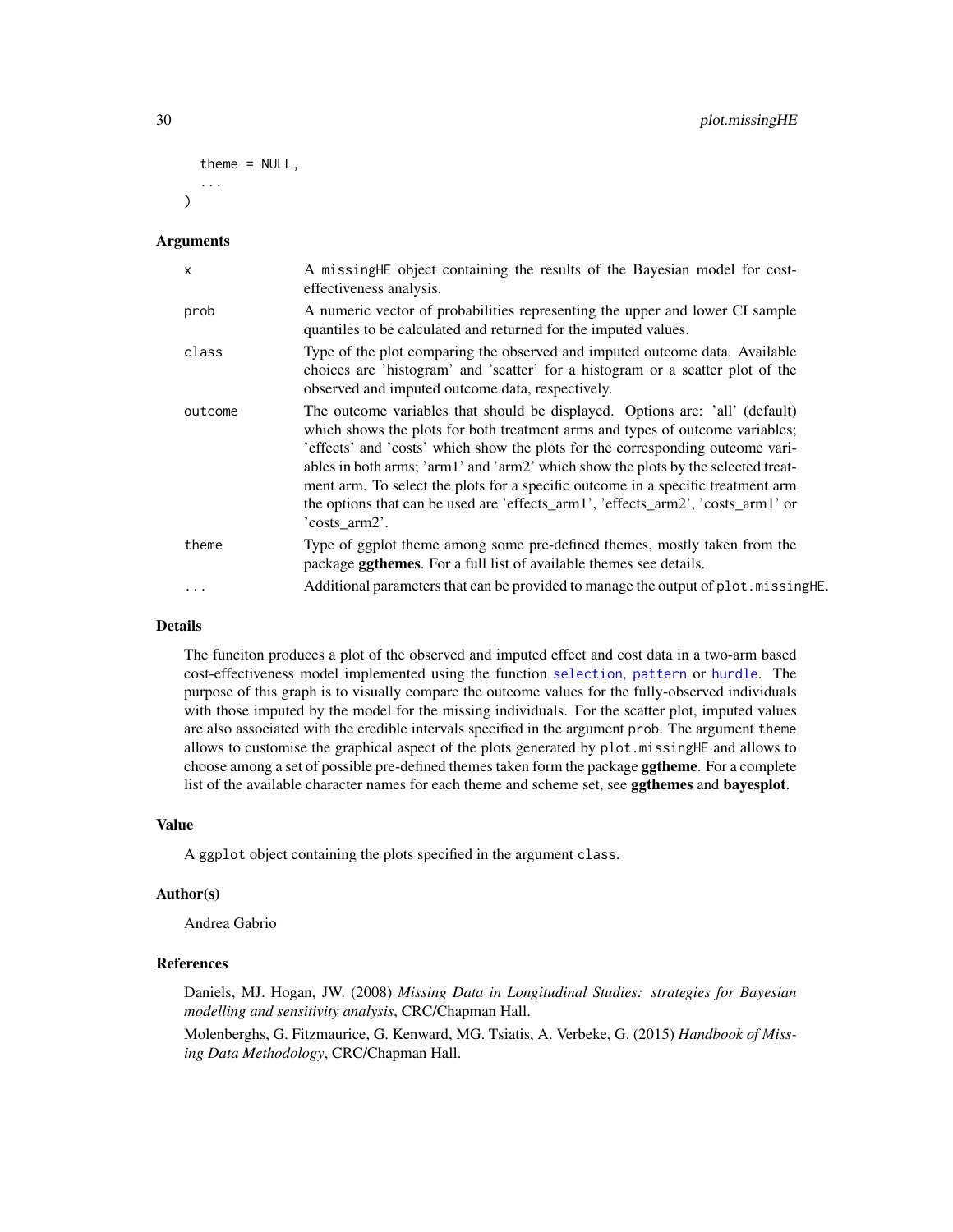<span id="page-30-0"></span> $\epsilon$  31

#### See Also

[selection](#page-40-1) [pattern](#page-21-1) [hurdle](#page-10-1) [diagnostic](#page-6-1)

#### Examples

```
#For examples see the function selection, pattern or hurdle
#
#
```
ppc *Posterior predictive checks for assessing the fit to the observed data of Bayesian models implemented in* JAGS *using the function* [selection](#page-40-1)*,* [pattern](#page-21-1) *or* [hurdle](#page-10-1)

#### Description

The focus is restricted to full Bayesian models in cost-effectiveness analyses based on the function [selection](#page-40-1), [pattern](#page-21-1) and [hurdle](#page-10-1), with the fit to the observed data being assessed through graphical checks based on the posterior replications generated from the model. Examples include the comparison of histograms, density plots, intervals, test statistics, evaluated using both the observed and replicated data. Different types of posterior predictive checks are implemented to assess model fit using functions contained in the package bayesplot. Graphics and plots are managed using functions contained in the package ggplot2 and ggthemes.

#### Usage

```
ppc(
  x,
  type = "histogram",
  outcome = "all",
 ndisplay = 15,
  theme = NULL,
  scheme_set = NULL,
  legend = "top",...
)
```

| x    | An object of class "missing HE" containing the posterior results of a full Bayesian<br>model implemented using the function selection, pattern or hurdle.                                                                                                                                                                                                                                                                          |
|------|------------------------------------------------------------------------------------------------------------------------------------------------------------------------------------------------------------------------------------------------------------------------------------------------------------------------------------------------------------------------------------------------------------------------------------|
| type | Type of posterior predictive check to be plotted for assessing model fit. Avail-<br>able choices include: 'histogram', 'boxplot', 'freqpoly', 'dens', 'dens' overlay'<br>and ecdf overlay', which compare the empirical and repicated distributions of<br>the data; 'stat' and 'stat' 2d', which compare the value of some statistics evalu-<br>ated on the observed data with the replicated values for those statistics from the |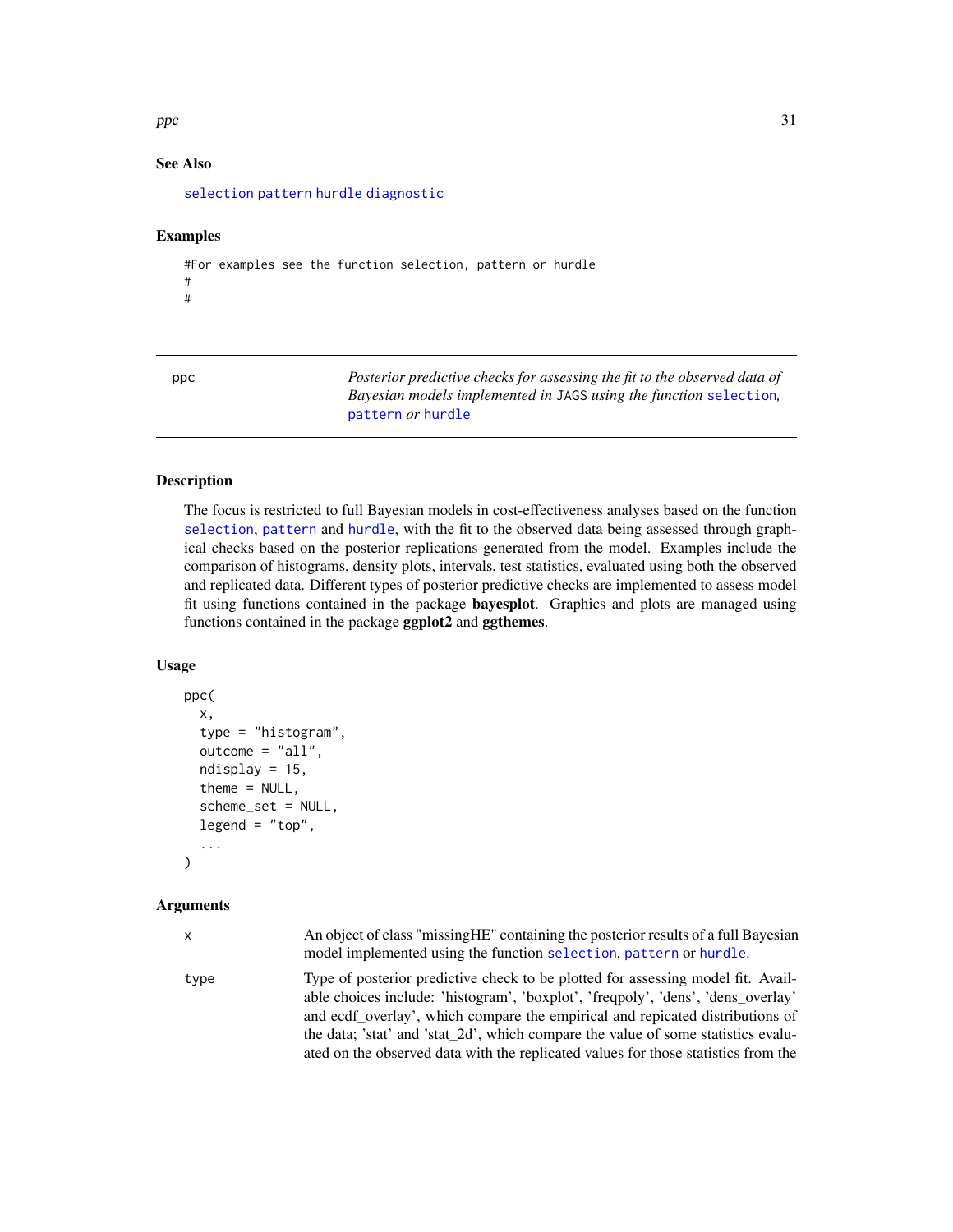<span id="page-31-0"></span>

|            | posterior predictions; 'error_hist', 'error_scatter', 'error_scatter_avg' and 'er-<br>ror_binned', which display the predictive errors of the model; 'intervals' and<br>'ribbon', which compare medians and central interval estmates of the replica-<br>tions with the observed data overlaid; 'scatter' and 'scatter_avg', which display<br>scatter plots of the observed and replicated data. |
|------------|--------------------------------------------------------------------------------------------------------------------------------------------------------------------------------------------------------------------------------------------------------------------------------------------------------------------------------------------------------------------------------------------------|
| outcome    | The outcome variables that should be displayed. Use the names 'effects_arm1'<br>and effects_arm2' for the effectiveness in the control and intervention arm; use<br>costs_arm1' or 'costs_arm2' for the costs; use "effects" or "costs" for the re-<br>spective outcome in both arms; use "all" for all outcomes.                                                                                |
| ndisplay   | Number of posterior replications to be displayed in the plots.                                                                                                                                                                                                                                                                                                                                   |
| theme      | Type of ggplot theme among some pre-defined themes, mostly taken from the<br>package <b>ggthemes</b> . For a full list of available themes see details.                                                                                                                                                                                                                                          |
| scheme_set | Type of scheme sets among some pre-defined schemes, mostly taken from the<br>package <b>bayesplot</b> . For a full list of available themes see details.                                                                                                                                                                                                                                         |
| legend     | Position of the legend: available choices are: "top", "left", "right", "bottom" and<br>"none".                                                                                                                                                                                                                                                                                                   |
| $\ddotsc$  | Additional parameters that can be provided to manage the output of ppc. For<br>more details see <b>bayesplot</b> .                                                                                                                                                                                                                                                                               |

#### Details

The funciton produces different types of graphical posterior predictive checks using the estimates from a Bayesian cost-effectiveness model implemented with the function [selection](#page-40-1), [pattern](#page-21-1) or [hurdle](#page-10-1). The purpose of these checks is to visually compare the distribution (or some relevant quantity) of the observed data with respect to that from the replicated data for both effectiveness and cost outcomes in each treatment arm. Since predictive checks are meaningful only with respect to the observed data, only the observed outcome values are used to assess the fit of the model. The arguments theme and scheme\_set allow to customise the graphical aspect of the plots generated by ppc and allow to choose among a set of possible pre-defined themes and scheme sets taken form the package **ggtheme** and bayesplot. For a complete list of the available character names for each theme and scheme set, see ggthemes and bayesplot.

#### Value

A ggplot object containing the plots specified in the argument type.

#### Author(s)

Andrea Gabrio

#### References

Gelman, A. Carlin, JB., Stern, HS. Rubin, DB.(2003). *Bayesian Data Analysis, 2nd edition*, CRC Press.

#### See Also

[selection](#page-40-1) [pattern](#page-21-1) [hurdle](#page-10-1) [diagnostic](#page-6-1)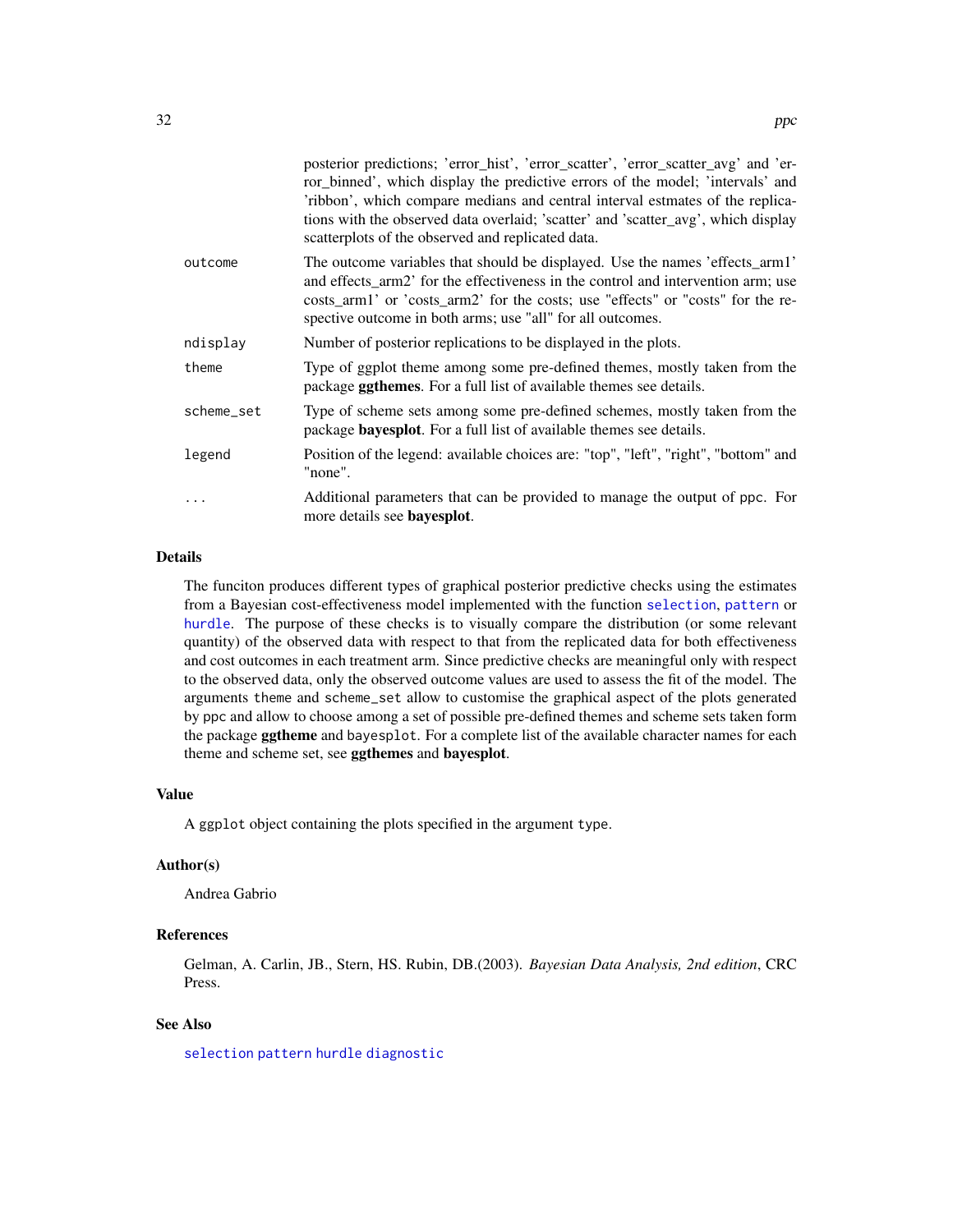#### <span id="page-32-0"></span>print.missingHE 33

#### Examples

```
# For examples see the function \code{\link{selection}},
# \code{\link{pattern}} or \code{\link{hurdle}}
#
```

| print.missingHE | Print method for the posterior results contained in the objects of class |
|-----------------|--------------------------------------------------------------------------|
|                 | missingHE                                                                |

#### Description

Prints the summary table for the model fitted, with the estimate of the parameters and/or missing values.

#### Usage

```
## S3 method for class 'missingHE'
print(x, value.mis = FALSE, only.means = TRUE, ...)
```
#### Arguments

| $\mathsf{x}$ | A missing HE object containing the results of the Bayesian model run using the<br>function selection, pattern or hurdle.                                                                                                                 |
|--------------|------------------------------------------------------------------------------------------------------------------------------------------------------------------------------------------------------------------------------------------|
| value.mis    | Logical. If value mis is TRUE, the model results displayed contain also the<br>imputed values, else if value mis is FALSE the missing values are hidden.                                                                                 |
| only.means   | Logical. If only means is TRUE, then the print function only shows the sum-<br>mary statistics for the mean effectiveness and costs. Defaults at FALSE (in which<br>case, shows the summary statistics for all parameters in the model). |
| $\ddots$     | additional arguments affecting the printed output produced. For example: digits=<br>number of significant digits to be shown in the printed table (default=3). Not<br>available if value.mis=TRUE.                                       |

#### Author(s)

Andrea Gabrio

#### Examples

```
# For examples see the function \code{\link{selection}},
# \code{\link{pattern}} or \code{\link{hurdle}}
#
#
```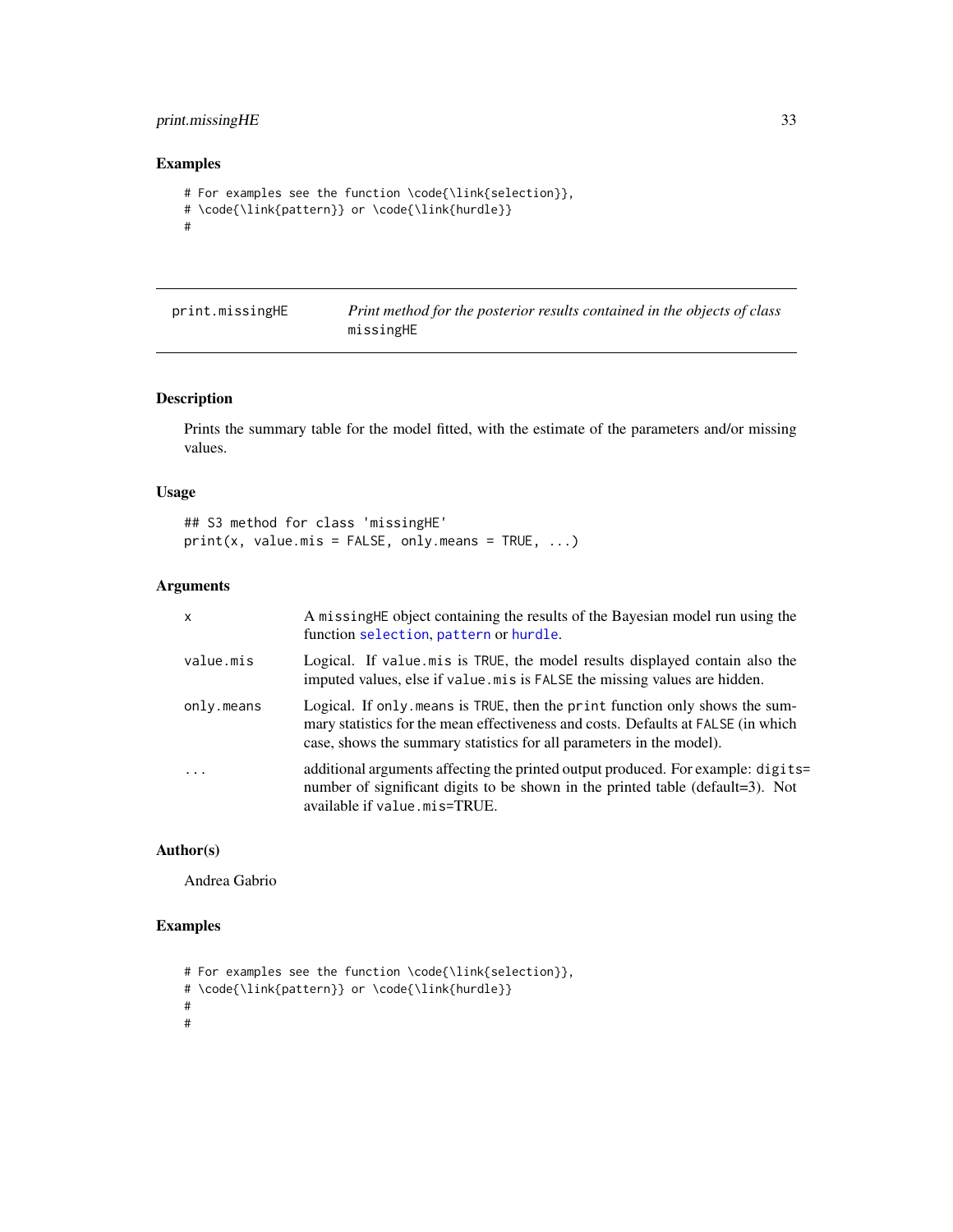<span id="page-33-0"></span>prior\_hurdle *An internal function to change the hyperprior parameters in the hurdle model provided by the user depending on the type of structural value mechanism and outcome distributions assumed*

#### Description

This function modifies default hyper prior parameter values in the type of hurdle model selected according to the type of structural value mechanism and distributions for the outcomes assumed.

#### Usage

prior\_hurdle( type, dist\_e, dist\_c, pe\_fixed, pc\_fixed, ze\_fixed, zc\_fixed, model\_e\_random, model\_c\_random, model\_se\_random, model\_sc\_random, pe\_random, pc\_random, ze\_random, zc\_random, se, sc )

| type     | Type of structural value mechanism assumed. Choices are Structural Com-<br>pletely At Random (SCAR), and Structural At Random (SAR). For a complete<br>list of all available hyper parameters and types of models see the manual.                                 |
|----------|-------------------------------------------------------------------------------------------------------------------------------------------------------------------------------------------------------------------------------------------------------------------|
| dist_e   | distribution assumed for the effects. Current available chocies are: Normal<br>('norm'), Beta ('beta'), Gamma ('gamma'), Exponential ('exp'), Weibull ('weibull'),<br>Logistic ('logis'), Poisson ('pois'), Negative Binomial ('nbinom') or Bernoulli<br>('bern') |
| dist c   | distribution assumed for the costs. Current available chocies are: Normal ('norm'),<br>Gamma ('gamma') or LogNormal ('lnorm')                                                                                                                                     |
| pe_fixed | Number of fixed effects for the effectiveness model                                                                                                                                                                                                               |
| pc_fixed | Number of fixed effects for the cost model                                                                                                                                                                                                                        |
| ze fixed | Number of fixed effects or the structural indicators model for the effectiveness                                                                                                                                                                                  |
|          |                                                                                                                                                                                                                                                                   |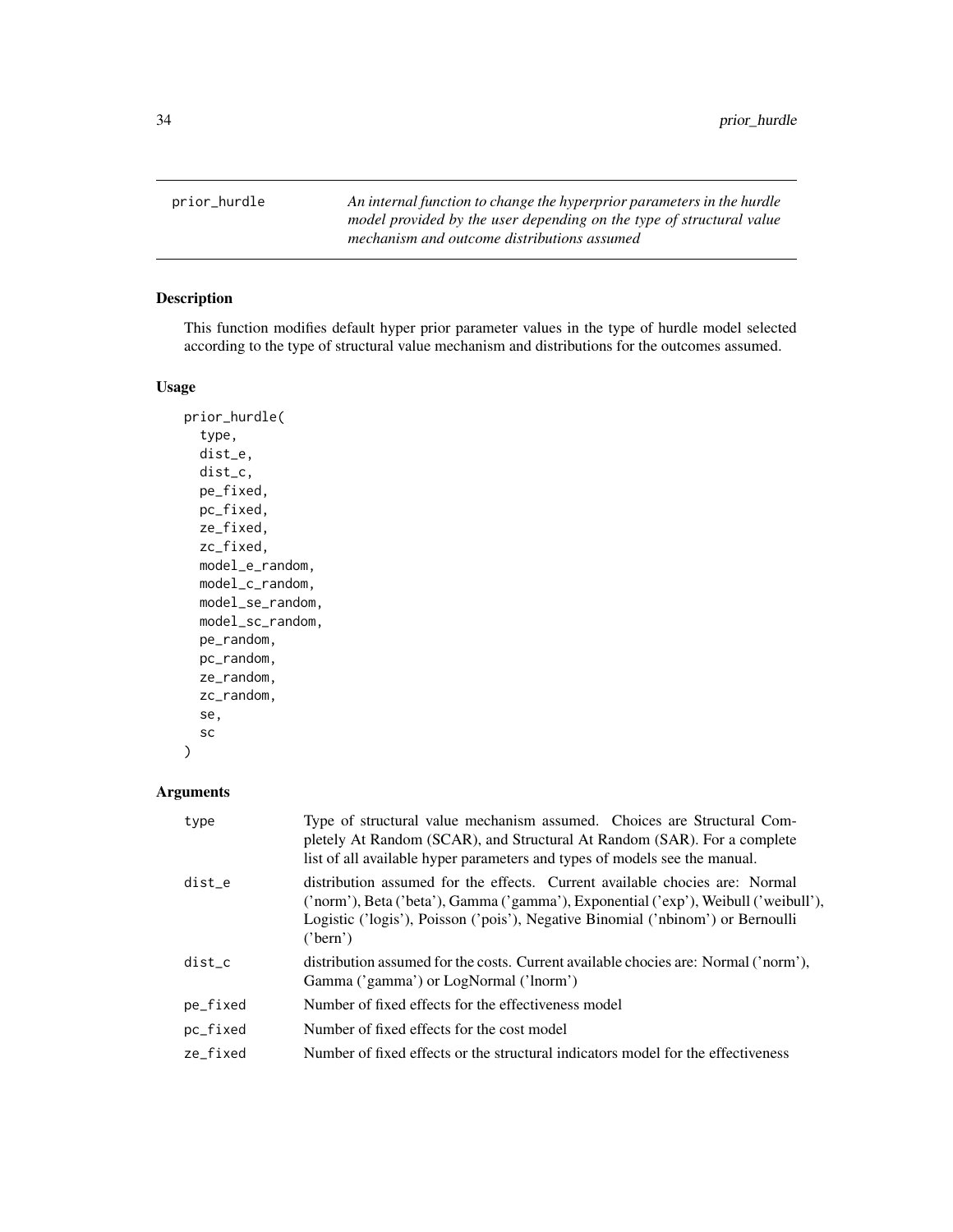#### <span id="page-34-0"></span>prior\_pattern 35

| zc fixed            | Number of fixed effects or the structural indicators model for the costs          |  |
|---------------------|-----------------------------------------------------------------------------------|--|
|                     | model e random Random effects formula for the effectiveness model                 |  |
| $model\_se\_random$ | model c random Random effects formula for the costs model                         |  |
|                     | Random effects formula for the structural indicators model for the effectiveness  |  |
| $model\_sc\_random$ |                                                                                   |  |
|                     | Random effects formula for the structural indicators model for the costs          |  |
| pe_random           | Number of random effects for the effectiveness model                              |  |
| pc_random           | Number of random effects for the cost model                                       |  |
| ze random           | Number of random effects or the structural indicators model for the effectiveness |  |
| zc random           | Number of random effects or the structural indicators model for the costs         |  |
| se                  | Structural value for the effectiveness                                            |  |
| <b>SC</b>           | Structural value for the costs                                                    |  |

#### Examples

```
#Internal function only
#no examples
#
#
```

| prior_pattern | An internal function to change the hyperprior parameters in the selec-<br>tion model provided by the user depending on the type of missingness<br>mechanism and outcome distributions assumed |
|---------------|-----------------------------------------------------------------------------------------------------------------------------------------------------------------------------------------------|
|---------------|-----------------------------------------------------------------------------------------------------------------------------------------------------------------------------------------------|

#### Description

This function modifies default hyper prior parameter values in the type of selection model selected according to the type of missingness mechanism and distributions for the outcomes assumed.

#### Usage

```
prior_pattern(
  type,
  dist_e,
  dist_c,
  pe_fixed,
  pc_fixed,
  model_e_random,
  model_c_random,
  pe_random,
  pc_random,
  d_list,
  restriction
\mathcal{E}
```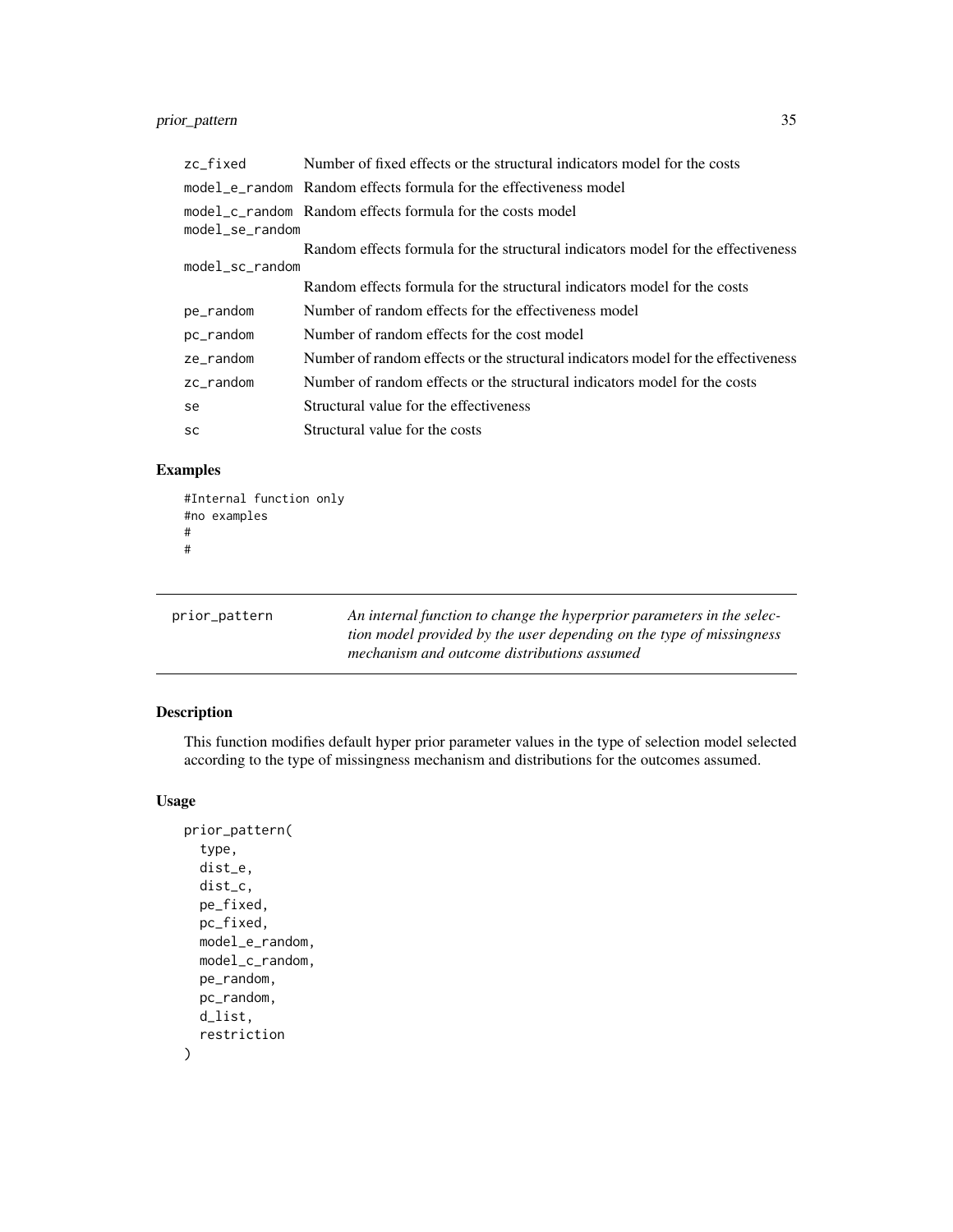#### <span id="page-35-0"></span>Arguments

| type        | Type of missingness mechanism assumed. Choices are Missing At Random<br>(MAR), Missing Not At Random for the effects (MNAR_eff), Missing Not At<br>Random for the costs (MNAR_cost), and Missing Not At Random for both<br>(MNAR). For a complete list of all available hyper parameters and types of<br>models see the manual. |
|-------------|---------------------------------------------------------------------------------------------------------------------------------------------------------------------------------------------------------------------------------------------------------------------------------------------------------------------------------|
| dist_e      | distribution assumed for the effects. Current available chocies are: Normal<br>('norm'), Beta ('beta'), Gamma ('gamma'), Exponential ('exp'), Weibull ('weibull'),<br>Logistic ('logis'), Poisson ('pois'), Negative Binomial ('nbinom') or Bernoulli<br>('bern')                                                               |
| dist_c      | Distribution assumed for the costs. Current available chocies are: Normal ('norm'),<br>Gamma ('gamma') or LogNormal ('lnorm')                                                                                                                                                                                                   |
| pe_fixed    | Number of fixed effects for the effectiveness model                                                                                                                                                                                                                                                                             |
| pc_fixed    | Number of fixed effects for the cost model                                                                                                                                                                                                                                                                                      |
|             | model_e_random Random effects formula for the effectiveness model                                                                                                                                                                                                                                                               |
|             | model_c_random Random effects formula for the costs model                                                                                                                                                                                                                                                                       |
| pe_random   | Number of random effects for the effectiveness model                                                                                                                                                                                                                                                                            |
| pc_random   | Number of random effects for the cost model                                                                                                                                                                                                                                                                                     |
| d_list      | a list of the number and types of patterns in the data                                                                                                                                                                                                                                                                          |
| restriction | type of identifying restriction to be imposed                                                                                                                                                                                                                                                                                   |

#### Examples

```
#Internal function only
#no examples
#
#
```

| prior_selection | An internal function to change the hyperprior parameters in the selec- |
|-----------------|------------------------------------------------------------------------|
|                 | tion model provided by the user depending on the type of missingness   |
|                 | mechanism and outcome distributions assumed                            |

#### Description

This function modifies default hyper prior parameter values in the type of selection model selected according to the type of missingness mechanism and distributions for the outcomes assumed.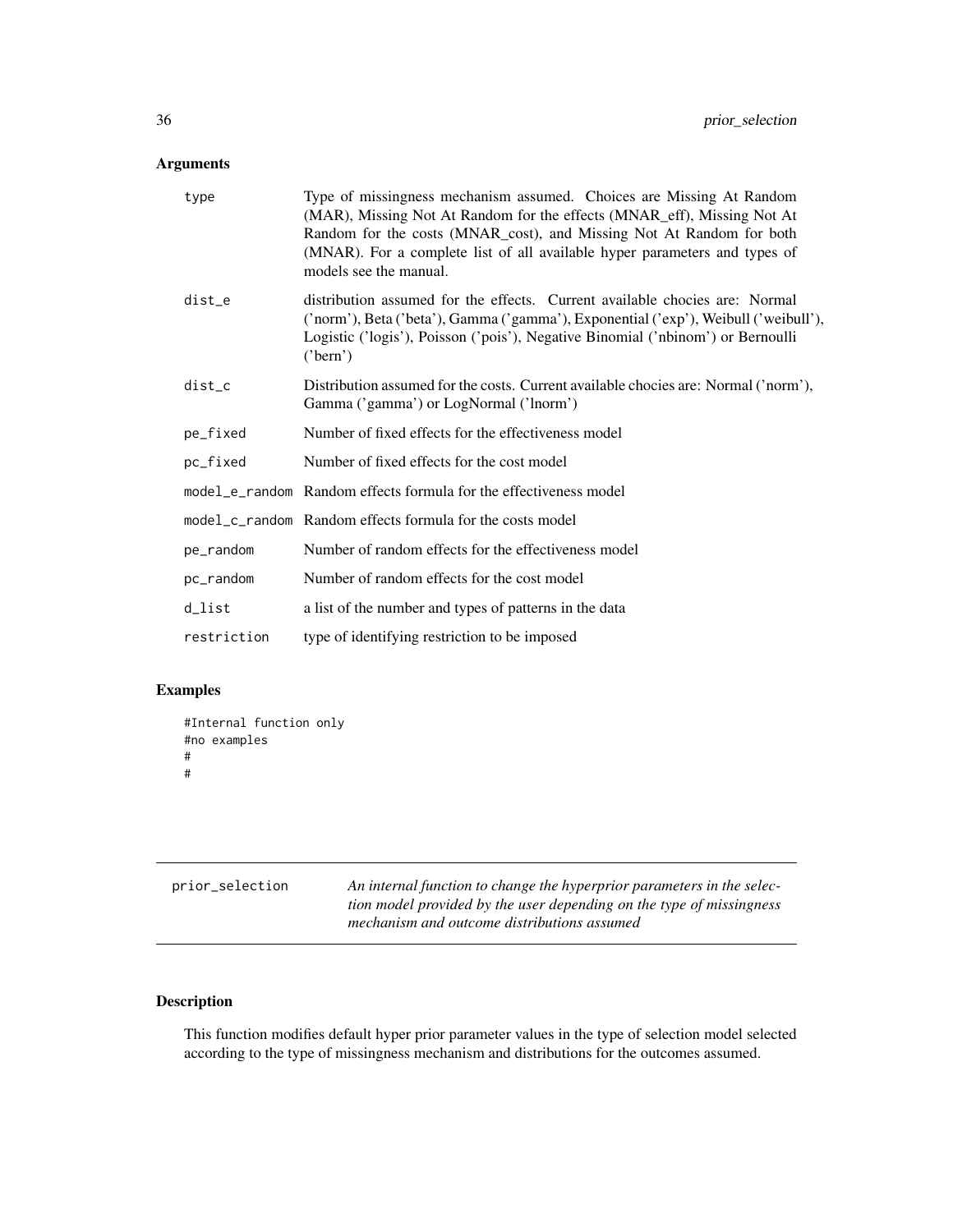prior\_selection 37

#### Usage

```
prior_selection(
  type,
  dist_e,
  dist_c,
  pe_fixed,
  pc_fixed,
  ze_fixed,
  zc_fixed,
  model_e_random,
  model_c_random,
  model_me_random,
  model_mc_random,
  pe_random,
  pc_random,
  ze_random,
  zc_random
\mathcal{L}
```

| Type of missingness mechanism assumed. Choices are Missing At Random<br>(MAR), Missing Not At Random for the effects (MNAR_eff), Missing Not At<br>Random for the costs (MNAR_cost), and Missing Not At Random for both<br>(MNAR). For a complete list of all available hyper parameters and types of<br>models see the manual. |
|---------------------------------------------------------------------------------------------------------------------------------------------------------------------------------------------------------------------------------------------------------------------------------------------------------------------------------|
| distribution assumed for the effects. Current available chocies are: Normal<br>('norm'), Beta ('beta'), Gamma ('gamma'), Exponential ('exp'), Weibull ('weibull'),<br>Logistic ('logis'), Poisson ('pois'), Negative Binomial ('nbinom') or Bernoulli<br>('bern')                                                               |
| Distribution assumed for the costs. Current available chocies are: Normal ('norm'),<br>Gamma ('gamma') or LogNormal ('lnorm')                                                                                                                                                                                                   |
| Number of fixed effects for the effectiveness model                                                                                                                                                                                                                                                                             |
| Number of fixed effects for the cost model                                                                                                                                                                                                                                                                                      |
| Number of fixed effects or the missingness indicators model for the effectiveness                                                                                                                                                                                                                                               |
| Number of fixed effects or the missingness indicators model for the costs                                                                                                                                                                                                                                                       |
| model_e_random Random effects formula for the effectiveness model                                                                                                                                                                                                                                                               |
| model_c_random Random effects formula for the costs model<br>model_me_random                                                                                                                                                                                                                                                    |
| Random effects formula for the missingness indicators model for the effective-<br>ness                                                                                                                                                                                                                                          |
| model_mc_random                                                                                                                                                                                                                                                                                                                 |
| Random effects formula for the missingness indicators model for the costs                                                                                                                                                                                                                                                       |
| Number of random effects for the effectiveness model                                                                                                                                                                                                                                                                            |
| Number of random effects for the cost model                                                                                                                                                                                                                                                                                     |
|                                                                                                                                                                                                                                                                                                                                 |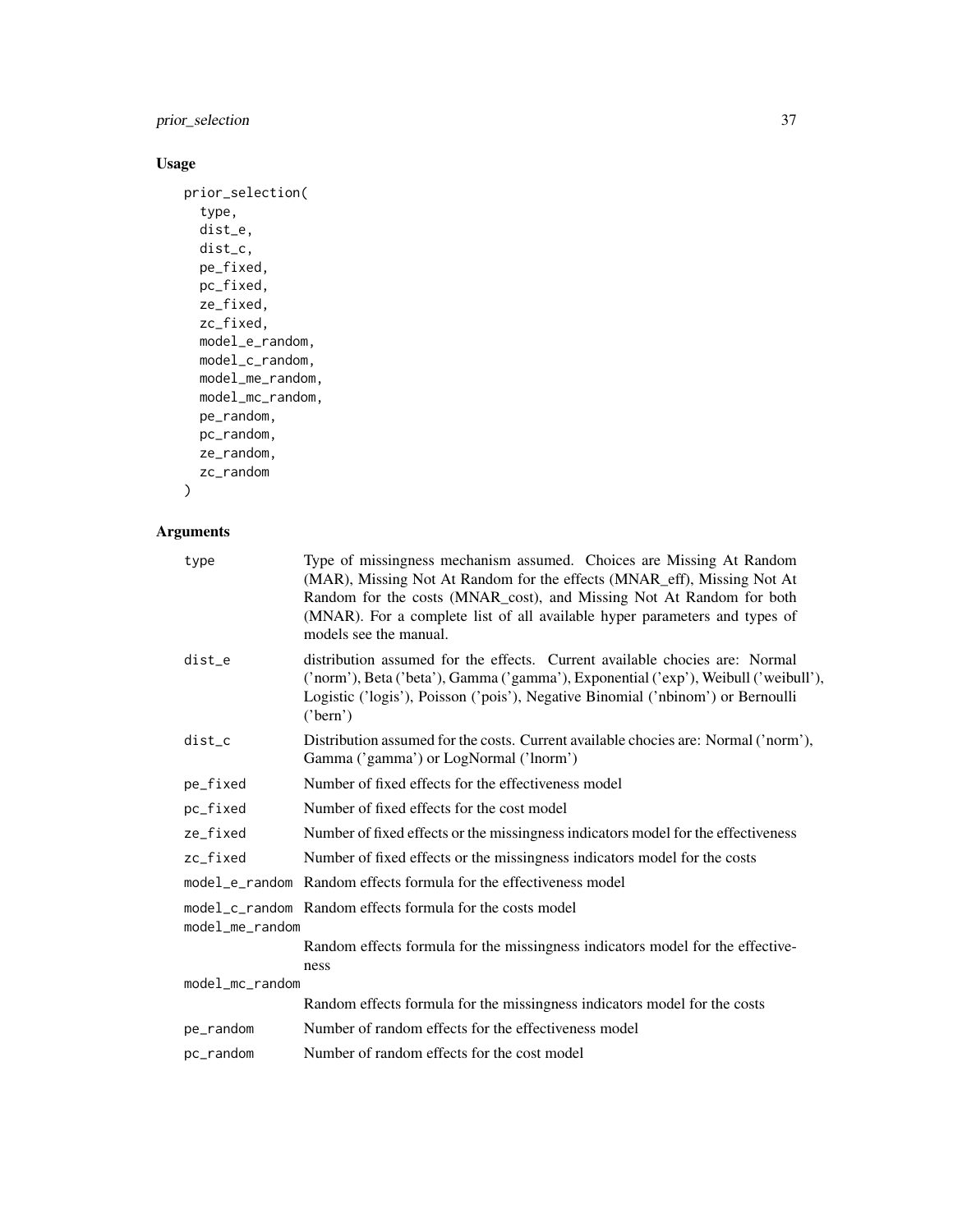<span id="page-37-0"></span>38 run\_hurdle

| ze_random | Number of random effects or the missingness indicators model for the effective- |
|-----------|---------------------------------------------------------------------------------|
|           | ness                                                                            |
| zc_random | Number of random effects or the missingness indicators model for the costs      |

#### Examples

```
#Internal function only
#no examples
#
#
```
run\_hurdle *An internal function to execute a JAGS hurdle model and get posterior results*

#### Description

This function fits a JAGS using the [jags](#page-0-0) funciton and obtain posterior inferences.

#### Usage

run\_hurdle(type, dist\_e, dist\_c, inits, se, sc, sde, sdc, ppc)

| type      | Type of structural value mechanism assumed. Choices are Structural Com-<br>pletely At Random (SCAR), and Structural At Random (SAR).                                                                                                                                               |
|-----------|------------------------------------------------------------------------------------------------------------------------------------------------------------------------------------------------------------------------------------------------------------------------------------|
| dist_e    | distribution assumed for the effects. Current available chocies are: Normal<br>('norm'), Beta ('beta'), Gamma ('gamma'), Exponential ('exp'), Weibull ('weibull'),<br>Logistic ('logis'), Poisson ('pois'), Negative Binomial ('nbinom') or Bernoulli<br>('bern')                  |
| dist_c    | distribution assumed for the costs. Current available chocies are: Normal ('norm'),<br>Gamma ('gamma') or LogNormal ('lnorm').                                                                                                                                                     |
| inits     | a list with elements equal to the number of chains selected; each element of the<br>list is itself a list of starting values for the BUGS model, or a function creating<br>(possibly random) initial values. If inits is NULL, JAGS will generate initial<br>values for parameters |
| se        | Structural value to be found in the effect data. If set to NULL, no structural value<br>is chosen and a standard model for the effects is run.                                                                                                                                     |
| <b>SC</b> | Structural value to be found in the cost data. If set to NULL, no structural value<br>is chosen and a standard model for the costs is run.                                                                                                                                         |
| sde       | hyper-prior value for the standard deviation of the distribution of the structural<br>effects. The default value is $1.0E-6$ to approximate a point mass at the structural<br>value provided by the user.                                                                          |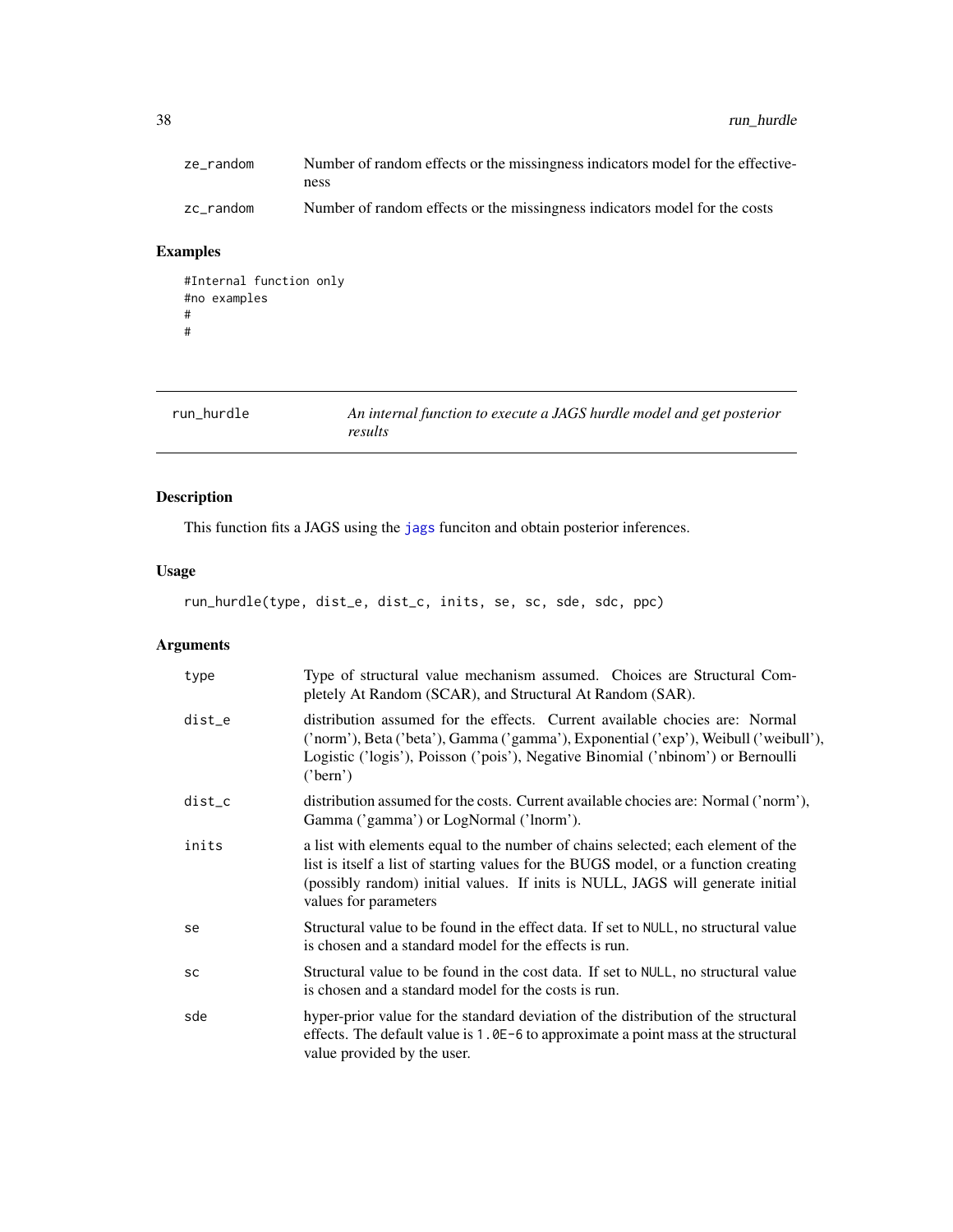#### <span id="page-38-0"></span>run\_pattern 39

| sdc | hyper-prior value for the standard deviation of the distribution of the structural<br>costs. The default value is $1.0E-6$ to approximate a point mass at the structural<br>value provided by the user. |
|-----|---------------------------------------------------------------------------------------------------------------------------------------------------------------------------------------------------------|
| ppc | Logical. If ppc is TRUE, the estimates of the parameters that can be used to<br>generate replications from the model are saved.                                                                         |

#### Examples

```
#Internal function only
#No examples
#
#
```
run\_pattern *An internal function to execute a JAGS pattern mixture model and get posterior results*

#### Description

This function fits a JAGS using the [jags](#page-0-0) funciton and obtain posterior inferences.

#### Usage

run\_pattern(type, dist\_e, dist\_c, inits, d\_list, d1, d2, restriction, ppc)

| type        | Type of missingness mechanism assumed. Choices are Missing At Random<br>(MAR), Missing Not At Random for the effects (MNAR_eff), Missing Not At<br>Random for the costs (MNAR_cost), and Missing Not At Random for both<br>(MNAR).                                                  |
|-------------|-------------------------------------------------------------------------------------------------------------------------------------------------------------------------------------------------------------------------------------------------------------------------------------|
| dist_e      | distribution assumed for the effects. Current available chocies are: Normal<br>('norm'), Beta ('beta'), Gamma ('gamma'), Exponential ('exp'), Weibull ('weibull'),<br>Logistic ('logis'), Poisson ('pois'), Negative Binomial ('nbinom') or Bernoulli<br>('bern').                  |
| dist_c      | Distribution assumed for the costs. Current available chocies are: Normal ('norm'),<br>Gamma ('gamma') or LogNormal ('lnorm').                                                                                                                                                      |
| inits       | a list with elements equal to the number of chains selected; each element of the<br>list is itself a list of starting values for the BUGS model, or a function creating<br>(possibly random) initial values. If inits is NULL, JAGS will generate initial<br>values for parameters. |
| d_list      | a list of the number and types of patterns in the data.                                                                                                                                                                                                                             |
| d1          | Patterns in the control.                                                                                                                                                                                                                                                            |
| d2          | Patterns in the intervention.                                                                                                                                                                                                                                                       |
| restriction | type of identifying restriction to be imposed.                                                                                                                                                                                                                                      |
| ppc         | Logical. If ppc is TRUE, the estimates of the parameters that can be used to<br>generate replications from the model are saved.                                                                                                                                                     |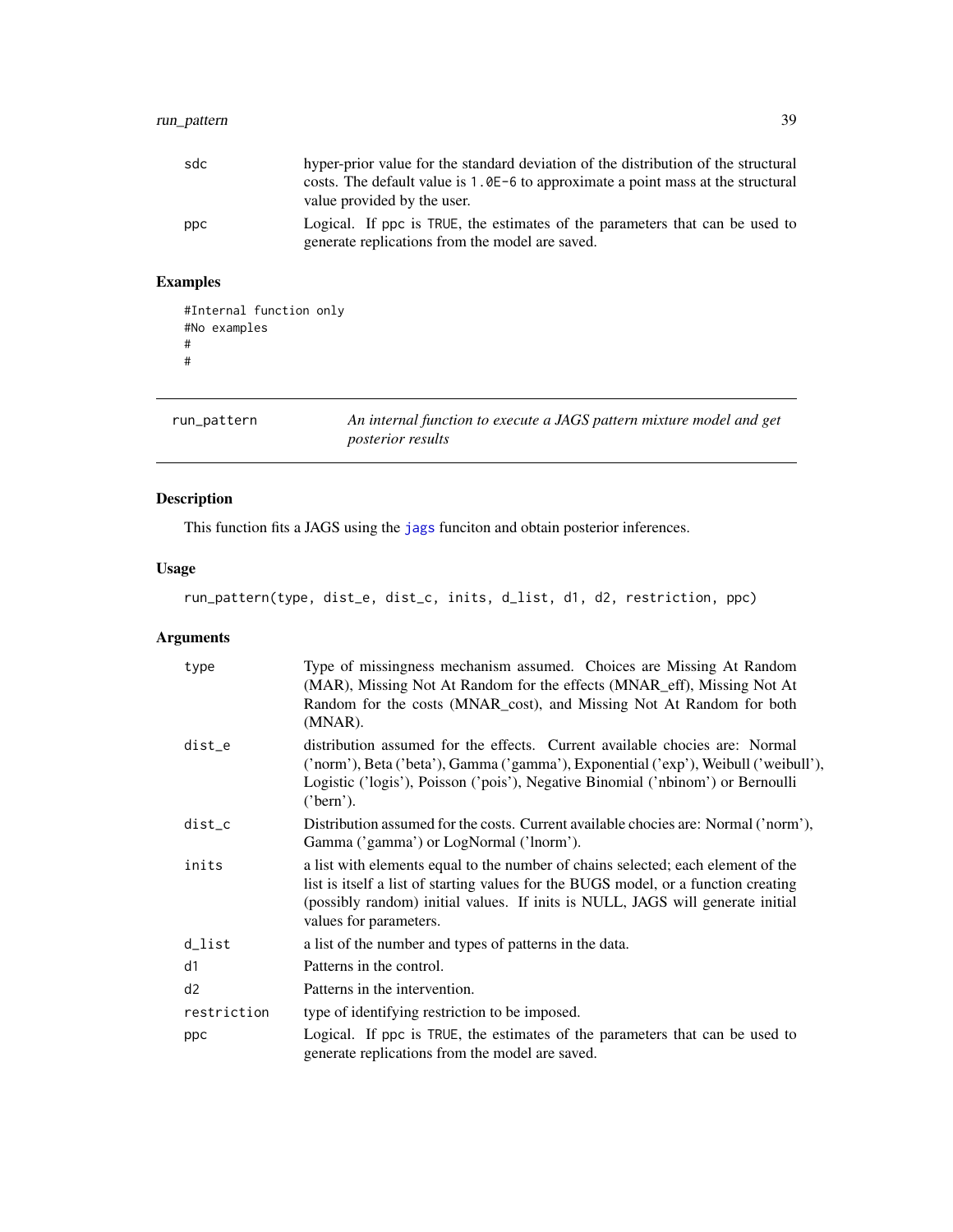```
#Internal function only
#No examples
#
#
```

| run_selection | An internal function to execute a JAGS selection model and get poste-<br>rior results |
|---------------|---------------------------------------------------------------------------------------|
|               |                                                                                       |

#### Description

This function fits a JAGS using the [jags](#page-0-0) funciton and obtain posterior inferences.

#### Usage

run\_selection(type, dist\_e, dist\_c, inits, ppc)

#### Arguments

| type     | Type of missingness mechanism assumed. Choices are Missing At Random<br>(MAR), Missing Not At Random for the effects (MNAR_eff), Missing Not At<br>Random for the costs (MNAR_cost), and Missing Not At Random for both<br>$(MNAR)$ .                                               |
|----------|-------------------------------------------------------------------------------------------------------------------------------------------------------------------------------------------------------------------------------------------------------------------------------------|
| dist_e   | distribution assumed for the effects. Current available chocies are: Normal<br>('norm'), Beta ('beta'), Gamma ('gamma'), Exponential ('exp'), Weibull ('weibull'),<br>Logistic ('logis'), Poisson ('pois'), Negative Binomial ('nbinom') or Bernoulli<br>('bern').                  |
| $dist_c$ | Distribution assumed for the costs. Current available chocies are: Normal ('norm'),<br>Gamma ('gamma') or LogNormal ('lnorm').                                                                                                                                                      |
| inits    | a list with elements equal to the number of chains selected; each element of the<br>list is itself a list of starting values for the BUGS model, or a function creating<br>(possibly random) initial values. If inits is NULL, JAGS will generate initial<br>values for parameters. |
| ppc      | Logical. If ppc is TRUE, the estimates of the parameters that can be used to<br>generate replications from the model are saved.                                                                                                                                                     |

#### Examples

#Internal function only #No examples # #

<span id="page-39-0"></span>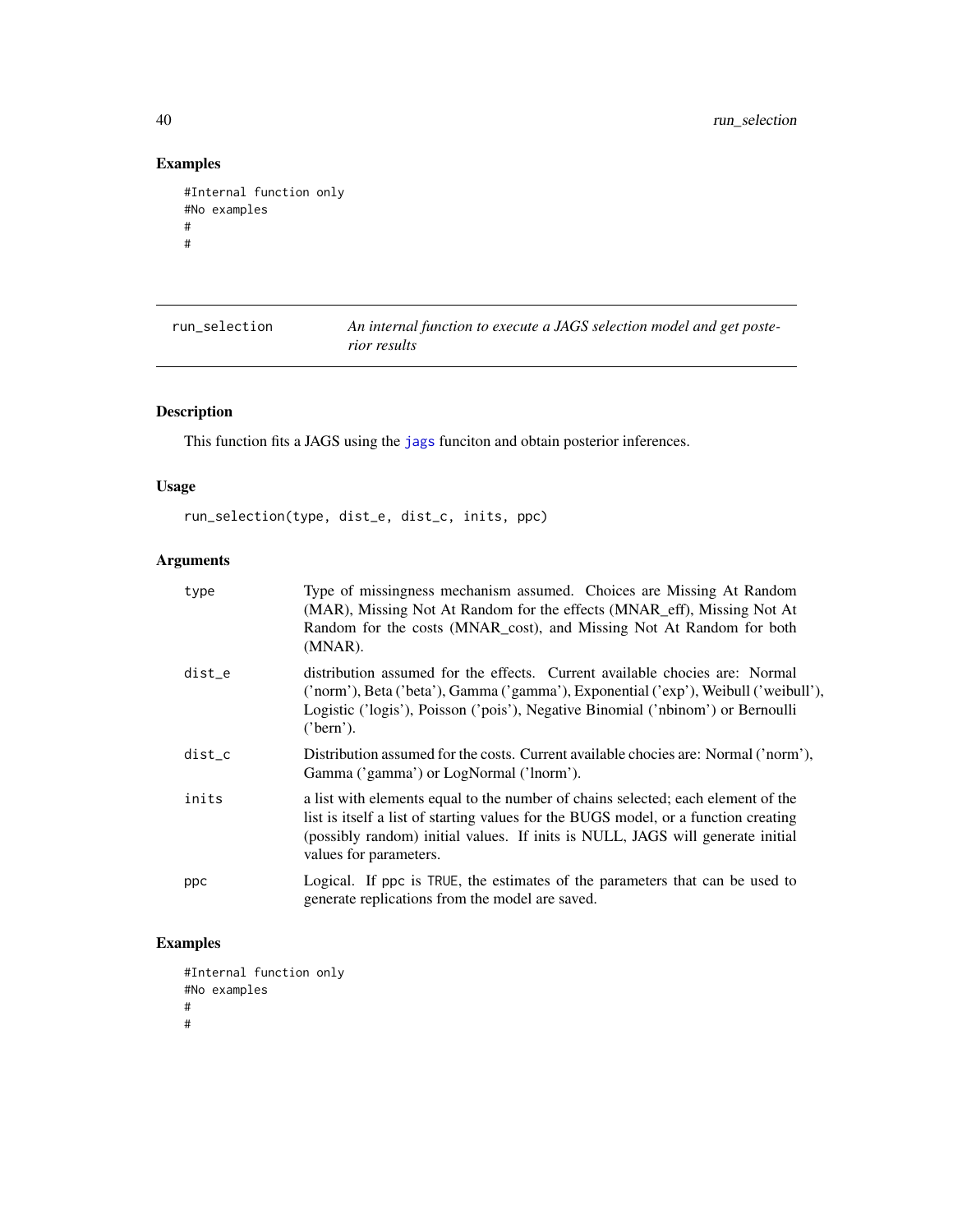<span id="page-40-1"></span><span id="page-40-0"></span>selection *Full Bayesian Models to handle missingness in Economic Evaluations (Selection Models)*

#### Description

Full Bayesian cost-effectiveness models to handle missing data in the outcomes under different missing data mechanism assumptions, using alternative parametric distributions for the effect and cost variables and using a selection model approach to identify the model. The analysis is performed using the BUGS language, which is implemented in the software JAGS using the function [jags](#page-0-0) The output is stored in an object of class 'missingHE'.

#### Usage

```
selection(
  data,
 model.eff,
 model.cost,
 model.me = me \sim 1,
 model.mc = mc ~ 1,dist_e,
  dist_c,
  type,
  prob = c(0.025, 0.975),
 n.chains = 2,
 n.iter = 20000,
 n.burnin = floor(n.iter/2),
  inits = NULL,
 n.thin = 1,
 ppc = FALSE,save_model = FALSE,
 prior = "default",
  ...
```
#### Arguments

)

| data      | A data frame in which to find the variables supplied in model.eff, model.cost<br>(model formulas for effects and costs) and model.me, model.mc (model formu-<br>las for the missing effect and cost models). Among these, effectiveness, cost<br>and treatment indicator (only two arms) variables must always be provided and<br>named 'e', 'c' and 't', respectively.                                                 |
|-----------|-------------------------------------------------------------------------------------------------------------------------------------------------------------------------------------------------------------------------------------------------------------------------------------------------------------------------------------------------------------------------------------------------------------------------|
| model.eff | A formula expression in conventional R linear modelling syntax. The response<br>must be a health economic effectiveness outcome ('e') whose name must corre-<br>spond to that used in data. Any covariates in the model must be provided on the<br>right-hand side of the formula. If there are no covariates, 1 should be specified<br>on the right hand side of the formula. By default, covariates are placed on the |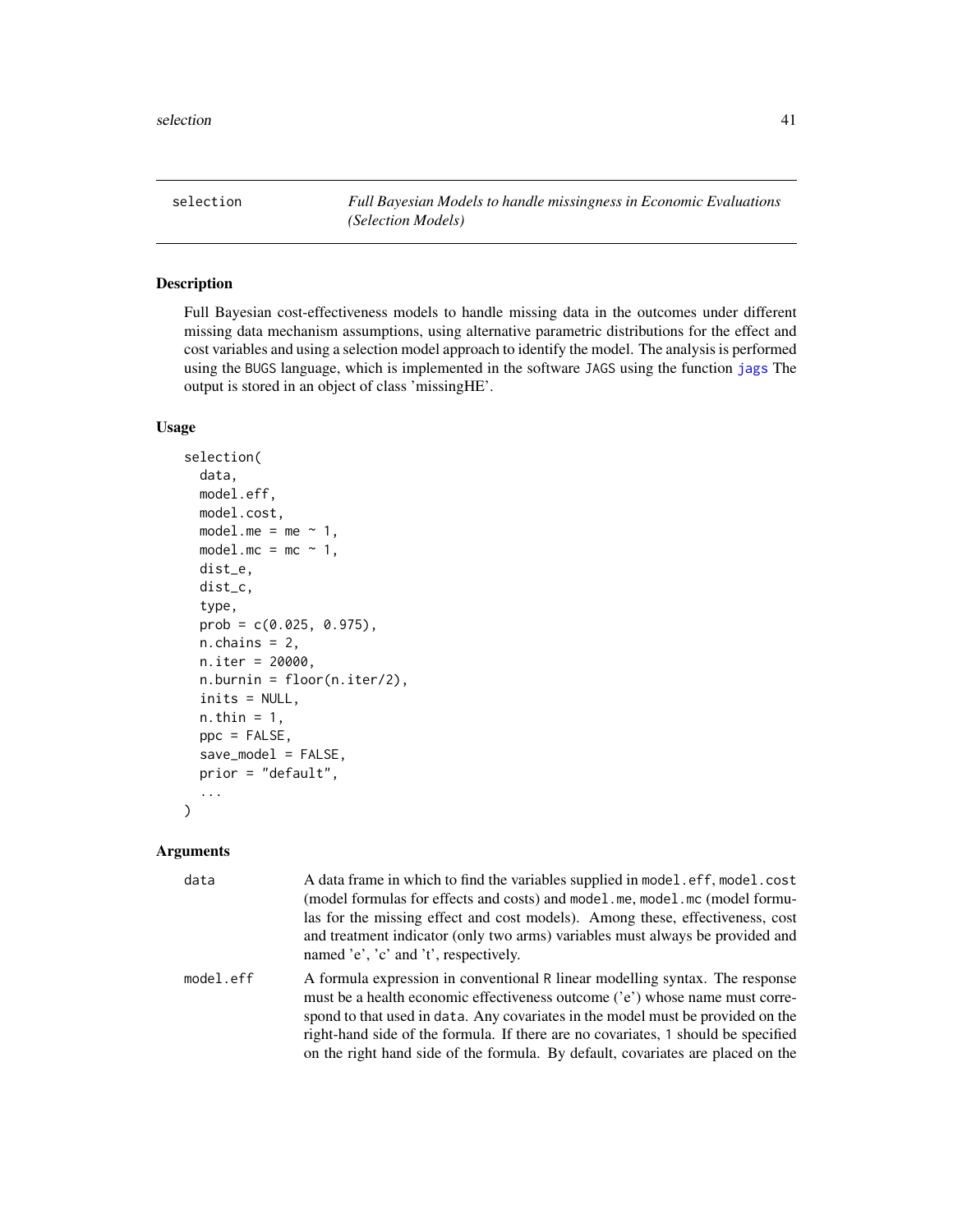"location" parameter of the distribution through a linear model. Random effects can also be specified for each model parameter. See details for how these can be specified.

model.cost A formula expression in conventional R linear modelling syntax. The response must be a health economic cost outcome ('c') whose name must correspond to that used in data. Any covariates in the model must be provided on the righthand side of the formula. If there are no covariates, 1 should be specified on the right hand side of the formula. By default, covariates are placed on the "location" parameter of the distribution through a linear model. A joint bivariate distribution for effects and costs can be specified by including 'e' on the right-hand side of the formula for the costs model. Random effects can also be specified for each model parameter. See details for how these can be specified.

- model.me A formula expression in conventional R linear modelling syntax. The response must be indicated with the term 'me'(missing effects) and any covariates must be provided on the right-hand side of the formula. If there are no covariates, 1 should be specified on the right hand side of the formula. By default, covariates are placed on the "probability" parameter for the missing effects through a logistic-linear model. Random effects can also be specified for each model parameter. See details for how these can be specified.
- model.mc A formula expression in conventional R linear modelling syntax. The response must be indicated with the term 'mc'(missing costs) and any covariates must be provided on the right-hand side of the formula. If there are no covariates, 1 should be specified on the right hand side of the formula. By default, covariates are placed on the "probability" parameter for the missing costs through a logistic-linear model. Random effects can also be specified for each model parameter. See details for how these can be specified.
- dist\_e Distribution assumed for the effects. Current available chocies are: Normal ('norm'), Beta ('beta'), Gamma ('gamma'), Exponential ('exp'), Weibull ('weibull'), Logistic ('logis'), Poisson ('pois'), Negative Binomial ('nbinom') or Bernoulli ('bern').
- dist\_c Distribution assumed for the costs. Current available chocies are: Normal ('norm'), Gamma ('gamma') or LogNormal ('lnorm').
- type Type of missingness mechanism assumed. Choices are Missing At Random (MAR) and Missing Not At Random (MNAR).
- $\alpha$  A numeric vector of probabilities within the range  $(0,1)$ , representing the upper and lower CI sample quantiles to be calculated and returned for the imputed values.
- n.chains Number of chains.
- n.iter Number of iterations.
- n.burnin Number of warmup iterations.
- inits A list with elements equal to the number of chains selected; each element of the list is itself a list of starting values for the JAGS model, or a function creating (possibly random) initial values. If inits is NULL, JAGS will generate initial values for all the model parameters.

n.thin Thinning interval.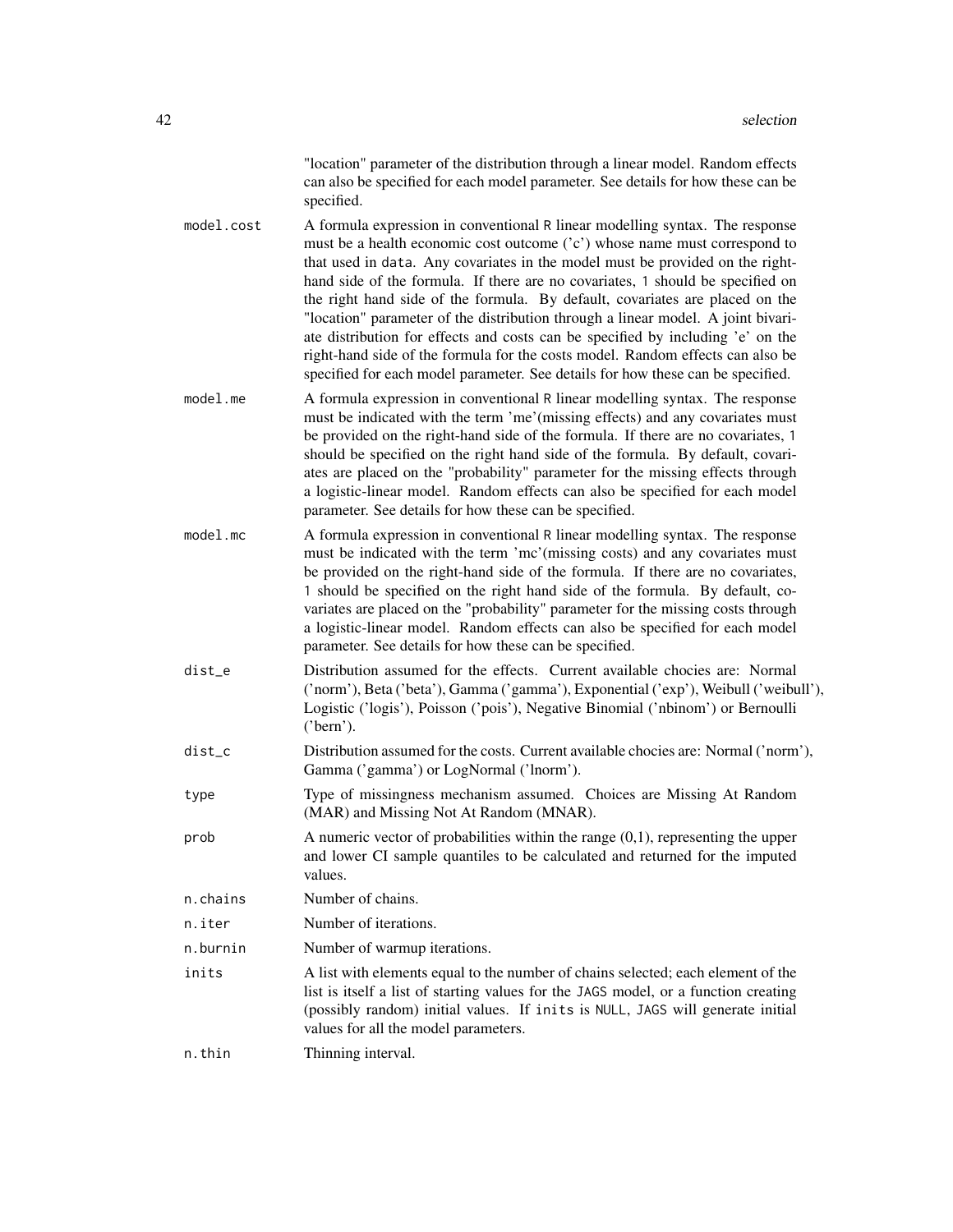<span id="page-42-0"></span>

| ppc        | Logical. If ppc is TRUE, the estimates of the parameters that can be used to<br>generate replications from the model are saved.                                                                                                                                                                                                                                                                                                                                                                                                                                                                        |
|------------|--------------------------------------------------------------------------------------------------------------------------------------------------------------------------------------------------------------------------------------------------------------------------------------------------------------------------------------------------------------------------------------------------------------------------------------------------------------------------------------------------------------------------------------------------------------------------------------------------------|
| save_model | Logical. If save_model is TRUE, a txt file containing the model code is printed<br>in the current working directory.                                                                                                                                                                                                                                                                                                                                                                                                                                                                                   |
| prior      | A list containing the hyperprior values provided by the user. Each element of<br>this list must be a vector of length two containing the user-provided hyperprior<br>values and must be named with the name of the corresponding parameter. For<br>example, the hyperprior values for the standard deviation effect parameters can<br>be provided using the list prior = $list('sigma.c)' = c(0,100))$ . For<br>more information about how to provide prior hypervalues for different types of<br>parameters and models see details. If prior is set to 'default', the default values<br>will be used. |
|            | Additional arguments that can be provided by the user. Examples are center =<br>TRUE to center all the covariates in the model or the additional arguments that can<br>be provided to the function bcea to summarise the health economic evaluation<br>results.                                                                                                                                                                                                                                                                                                                                        |

#### Details

Depending on the distributions specified for the outcome variables in the arguments dist\_e and dist\_c and the type of missingness mechanism specified in the argument type, different selection models are built and run in the background by the function selection. These models consist in logistic regressions that are used to estimate the probability of missingness in one or both the outcomes. A simple example can be used to show how selection models are specified. Consider a data set comprising a response variable y and a set of centered covariate  $X_i$ . For each subject in the trial  $i = 1, ..., n$  we define an indicator variable  $m_i$  taking value 1 if the *i*-th individual is associated with a missing value and 0 otherwise. This is modelled as:

 $m_i$  Bernoulli $(\pi_i)$ 

$$
logit(\pi_i) = \gamma_0 + \sum \gamma_j X_j + \delta(y)
$$

where

- $\pi_i$  is the individual probability of a missing value in y
- $\gamma_0$  represents the marginal probability of a missing value in y on the logit scale.
- $\gamma_i$  represents the impact on the probability of a missing value in y of the centered covariates  $X_j$ .
- $\delta$  represents the impact on the probability of a missing value in y of the missing value itself.

When  $\delta = 0$  the model assumes a 'MAR' mechanism, while when  $\delta! = 0$  the mechanism is 'MNAR'. For the parameters indexing the missingness model, the default prior distributions assumed are the following:

- $\gamma_0$  Logisitc $(0, 1)$
- $\gamma_i$  Normal $(0, 0.01)$
- $\delta$  Normal $(0, 1)$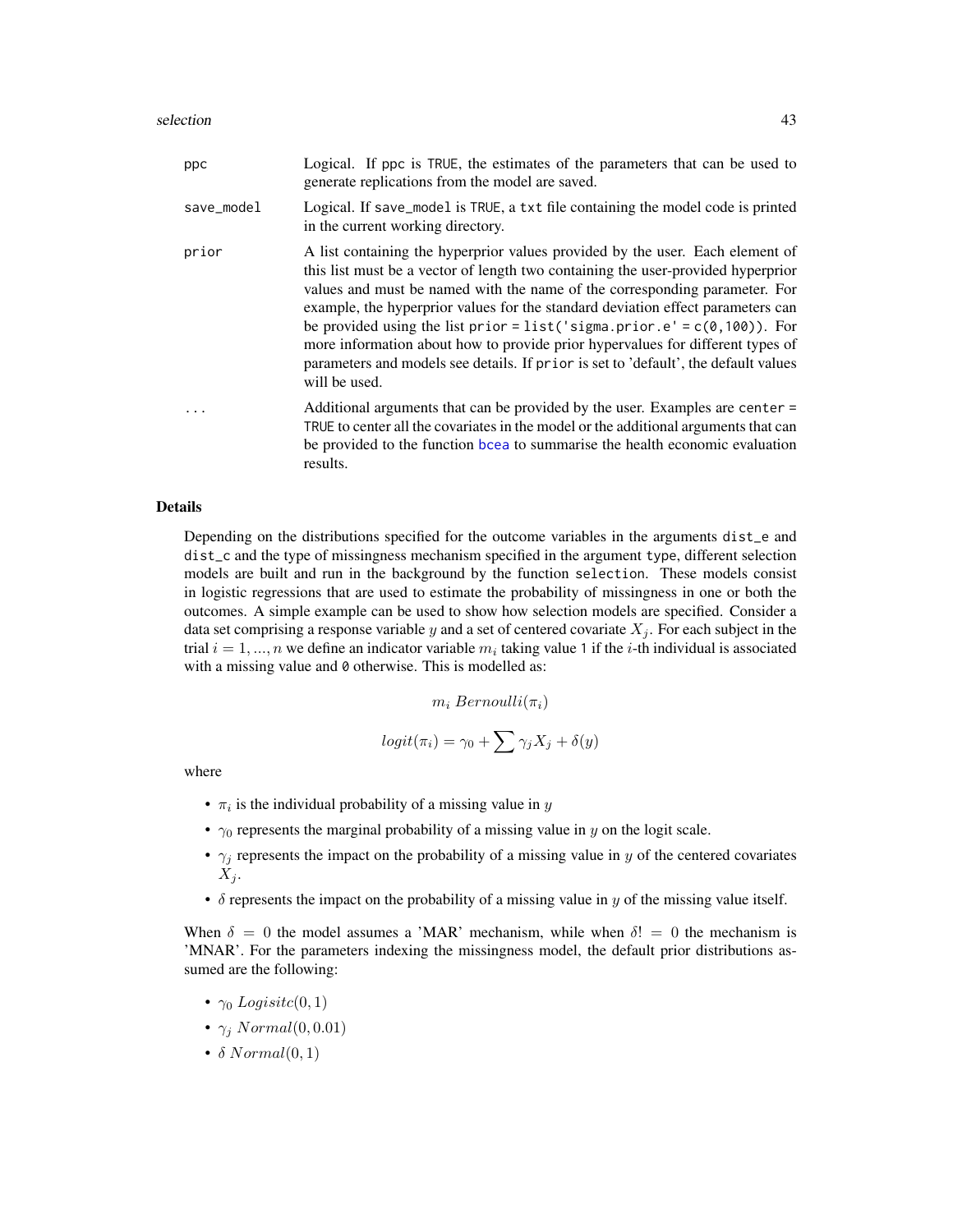<span id="page-43-0"></span>When user-defined hyperprior values are supplied via the argument prior in the function selection, the elements of this list (see Arguments) must be vectors of length two containing the user-provided hyperprior values and must take specific names according to the parameters they are associated with. Specifically, the names for the parameters indexing the model which are accepted by missingHE are the following:

- location parameters  $\alpha_0$  and  $\beta_0$ : "mean.prior.e"(effects) and/or "mean.prior.c"(costs)
- auxiliary parameters  $\sigma$ : "sigma.prior.e"(effects) and/or "sigma.prior.c"(costs)
- covariate parameters  $\alpha_i$  and  $\beta_i$ : "alpha.prior"(effects) and/or "beta.prior"(costs)
- marginal probability of missing values  $\gamma_0$ : "p.prior.e"(effects) and/or "p.prior.c"(costs)
- covariate parameters in the missingness model  $\gamma_i$  (if covariate data provided): "gamma.prior.e"(effects) and/or "gamma.prior.c"(costs)
- mnar parameter  $\delta$ : "delta.prior.e"(effects) and/or "delta.prior.c"(costs)

For simplicity, here we have assumed that the set of covariates  $X_j$  used in the models for the effects/costs and in the model of the missing effect/cost values is the same. However, it is possible to specify different sets of covariates for each model using the arguments in the function selection (see Arguments).

For each model, random effects can also be specified for each parameter by adding the term  $+(x \mid z)$ to each model formula, where x is the fixed regression coefficient for which also the random effects are desired and z is the clustering variable across which the random effects are specified (must be the name of a factor variable in the dataset). Multiple random effects can be specified using the notation  $+ (x1 + x2)$  site) for each covariate that was included in the fixed effects formula. Random intercepts are included by default in the models if a random effects are specified but they can be removed by adding the term 0 within the random effects formula, e.g.  $+(0 + x \mid z)$ .

#### Value

An object of the class 'missingHE' containing the following elements

- data\_set A list containing the original data set provided in data (see Arguments), the number of observed and missing individuals , the total number of individuals by treatment arm and the indicator vectors for the missing values
- model\_output A list containing the output of a JAGS model generated from the functions [jags](#page-0-0), and the posterior samples for the main parameters of the model and the imputed values
- cea A list containing the output of the economic evaluation performed using the function [bcea](#page-0-0)
- type A character variable that indicate which type of missingness mechanism has been used to run the model, either MAR or MNAR (see details)

#### Author(s)

Andrea Gabrio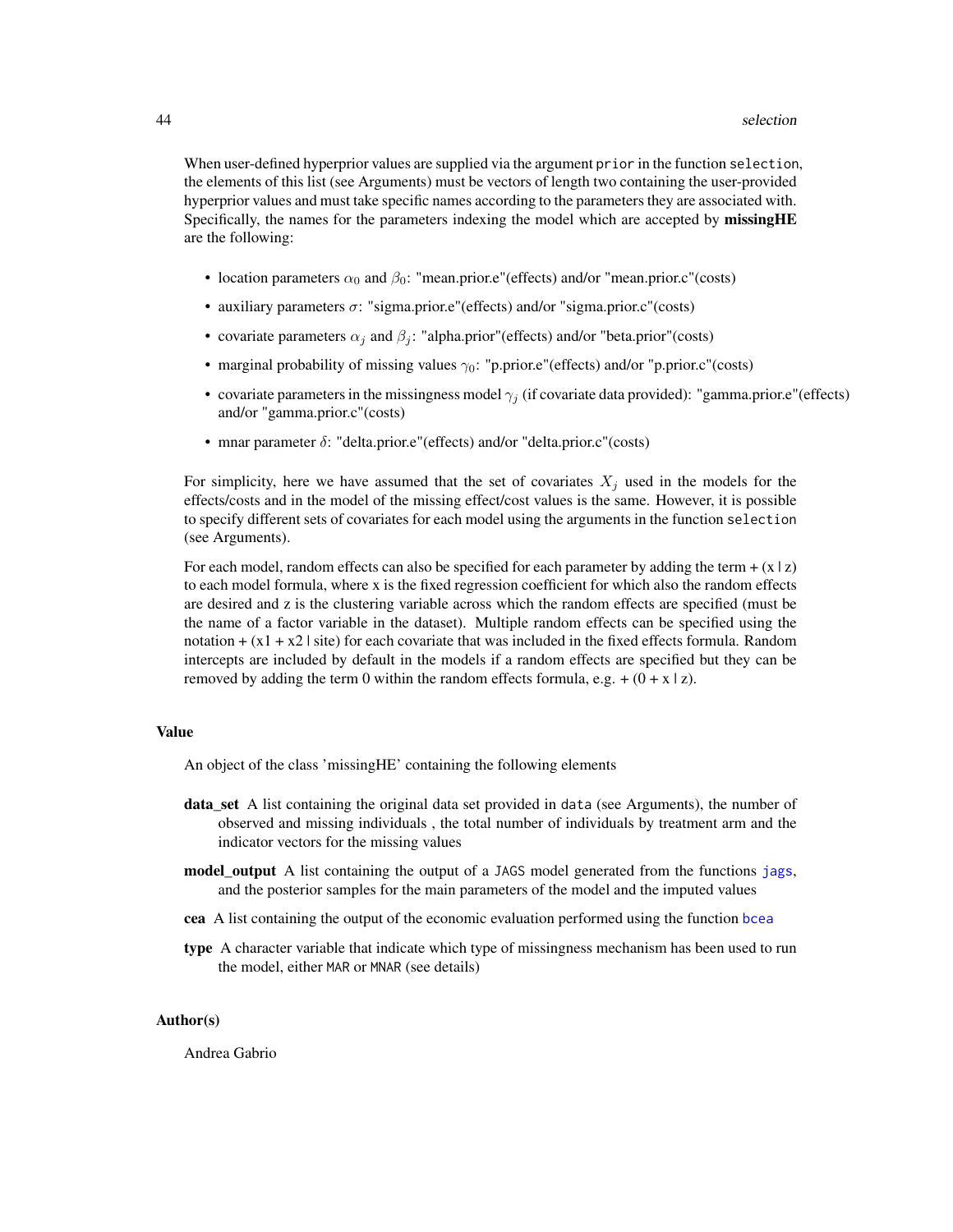#### <span id="page-44-0"></span>selection and the selection of the selection of the selection of the selection of the selection of the selection of the selection of the selection of the selection of the selection of the selection of the selection of the

#### References

Daniels, MJ. Hogan, JW. *Missing Data in Longitudinal Studies: strategies for Bayesian modelling and sensitivity analysis*, CRC/Chapman Hall.

Baio, G.(2012). *Bayesian Methods in Health Economics*. CRC/Chapman Hall, London.

Gelman, A. Carlin, JB., Stern, HS. Rubin, DB.(2003). *Bayesian Data Analysis, 2nd edition*, CRC Press.

Plummer, M. *JAGS: A program for analysis of Bayesian graphical models using Gibbs sampling.* (2003).

#### See Also

[jags](#page-0-0), [bcea](#page-0-0)

#### Examples

```
# Quck example to run using subset of MenSS dataset
MenSS.subset <- MenSS[50:100, ]
# Run the model using the selection function assuming a SCAR mechanism
# Use only 100 iterations to run a quick check
model.selection \leq selection(data = MenSS.subset, model.eff = e \sim 1, model.cost = c \sim 1,
   model.me = me \sim 1, model.mc = mc \sim 1, dist_e = "norm", dist_c = "norm",
   type = "MAR", n.chains = 2, n.iter = 100, ppc = TRUE)
# Print the results of the JAGS model
print(model.selection)
#
# Use dic information criterion to assess model fit
pic.dic <- pic(model.selection, criterion = "dic", module = "total")
pic.dic
#
# Extract regression coefficient estimates
coef(model.selection)
#
# Assess model convergence using graphical tools
# Produce histograms of the posterior samples for the mean effects
diag.hist <- diagnostic(model.selection, type = "histogram", param = "mu.e")
#
# Compare observed effect data with imputations from the model
# using plots (posteiror means and credible intervals)
p1 <- plot(model.selection, class = "scatter", outcome = "effects")
#
# Summarise the CEA information from the model
```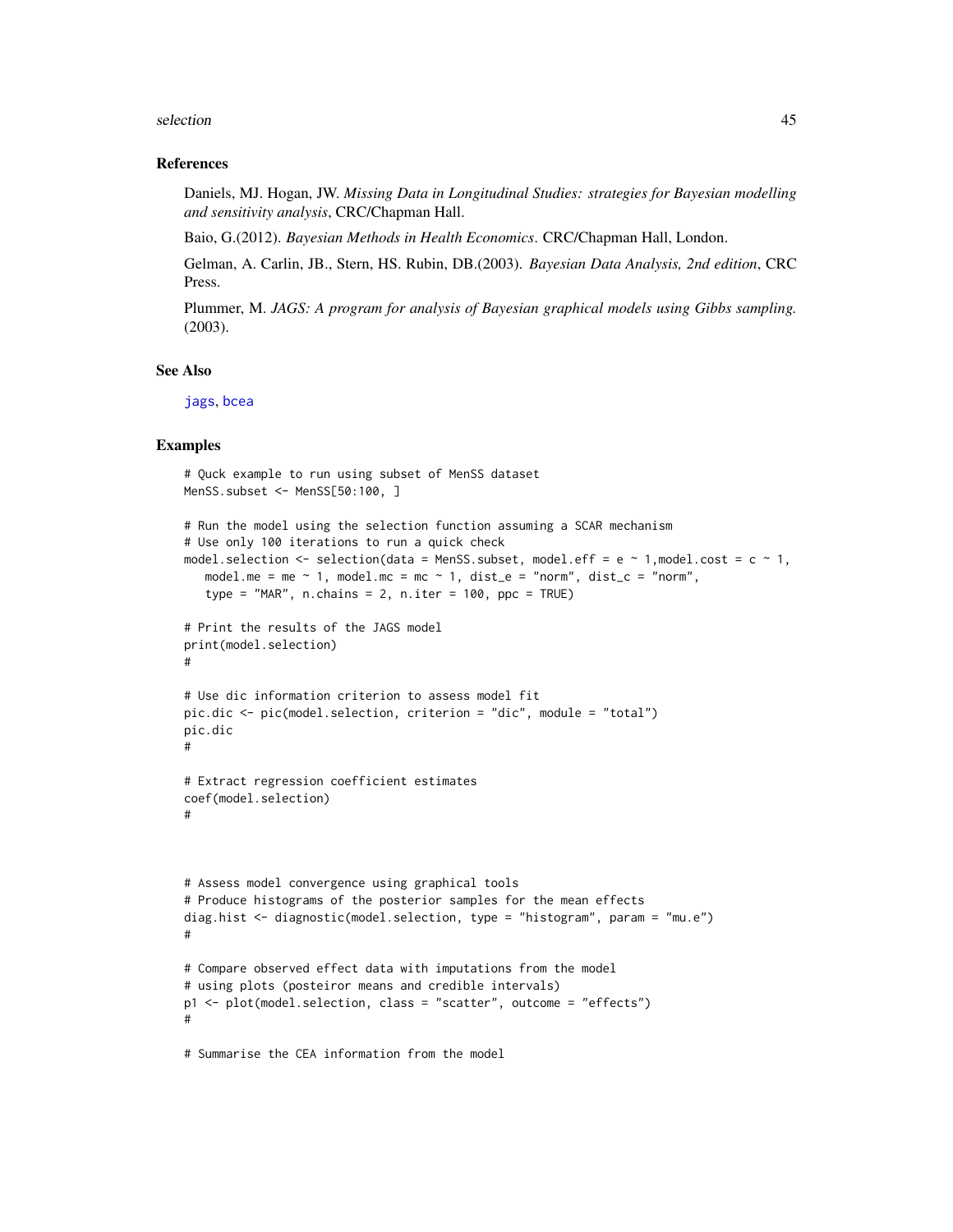```
summary(model.selection)
# Further examples which take longer to run
model.selection \leq selection(data = MenSS, model.eff = e \sim u.0, model.cost = c \sim e,
   model.se = me \sim u.0, model.mc = mc \sim 1, dist_e = "norm", dist_c = "norm",
   type = "MAR", n \cdot \text{chains} = 2, n \cdot \text{iter} = 500, ppc = FALSE)
#
# Print results for all imputed values
print(model.selection, value.mis = TRUE)
# Use looic to assess model fit
pic.looic<-pic(model.selection, criterion = "looic", module = "total")
pic.looic
# Show density plots for all parameters
diag.hist <- diagnostic(model.selection, type = "denplot", param = "all")
# Plots of imputations for all data
p1 <- plot(model.selection, class = "scatter", outcome = "all")
# Summarise the CEA results
summary(model.selection)
#
#
```
summary.missingHE *Summary method for objects in the class* missingHE

#### Description

Produces a table printout with some summary results of the health economic evaluation probabilistic model run using the function [selection](#page-40-1), [pattern](#page-21-1) or [hurdle](#page-10-1).

#### Usage

```
## S3 method for class 'missingHE'
summary(object, ...)
```

| object               | A missing HE object containing the results of the Bayesian modelling and the<br>economic evaluation |
|----------------------|-----------------------------------------------------------------------------------------------------|
| $\ddot{\phantom{0}}$ | Additional arguments affecting the summary produced.                                                |

<span id="page-45-0"></span>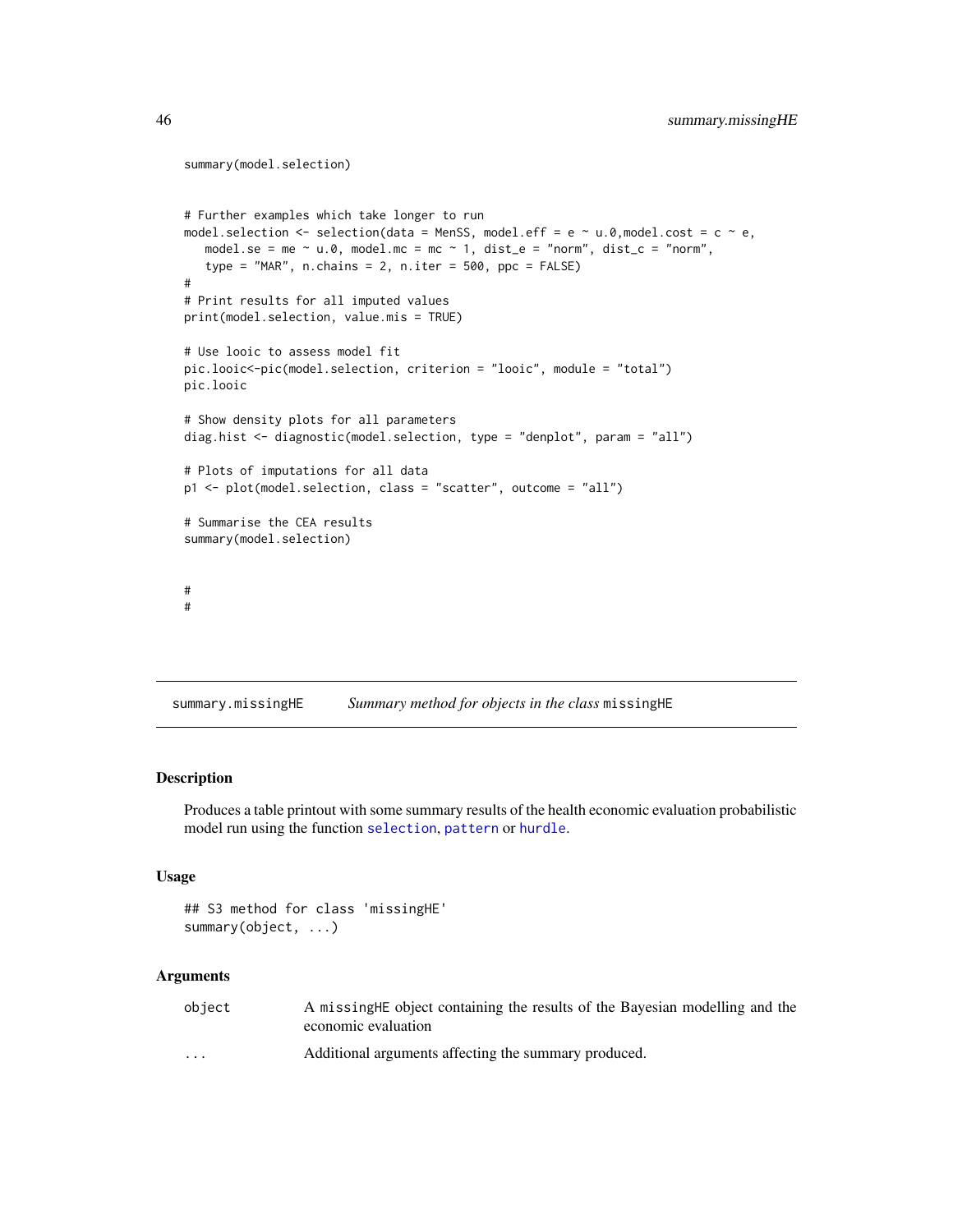#### <span id="page-46-0"></span>write\_hurdle 47

#### Value

Prints a table with some information on the health economic model based on the assumption selected for the missingness using the function selection, pattern or hurdle. Summary information on the main parameters of interests is provided.

#### Author(s)

Andrea Gabrio

#### References

Baio, G.(2012). *Bayesian Methods in Health Economcis*. CRC/Chapman Hall, London.

#### See Also

[selection](#page-40-1) [pattern](#page-21-1) [hurdle](#page-10-1) [diagnostic](#page-6-1) [plot.missingHE](#page-28-1)

#### Examples

```
#For examples see the function selection, pattern or hurdle
#
#
```

| write_hurdle | An internal function to select which type of hurdle model to execute for  |
|--------------|---------------------------------------------------------------------------|
|              | both effectiveness and costs. Alternatives vary depending on the type     |
|              | of distribution assumed for the effect and cost variables, type of struc- |
|              | tural value mechanism assumed and independence or joint modelling         |
|              | This function selects which type of model to execute.                     |
|              |                                                                           |

#### Description

An internal function to select which type of hurdle model to execute for both effectiveness and costs. Alternatives vary depending on the type of distribution assumed for the effect and cost variables, type of structural value mechanism assumed and independence or joint modelling This function selects which type of model to execute.

#### Usage

```
write_hurdle(
  dist_e,
  dist_c,
  type,
  pe_fixed,
 pc_fixed,
  ze_fixed,
  zc_fixed,
```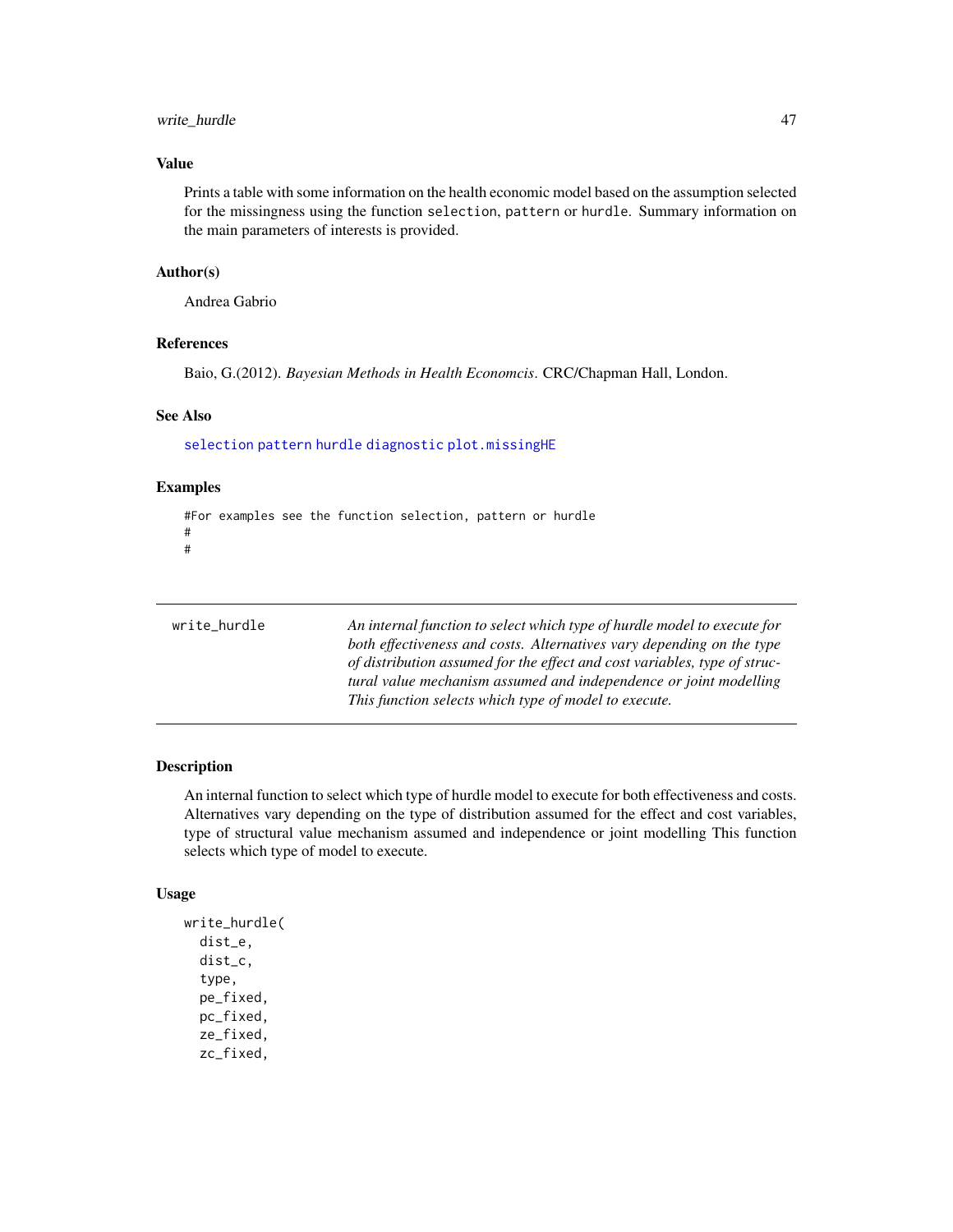```
ind_fixed,
 pe_random,
 pc_random,
 ze_random,
 zc_random,
  ind_random,
 model_e_random,
 model_c_random,
 model_se_random,
 model_sc_random,
 se,
 sc
)
```

| dist_e          | Distribution assumed for the effects. Current available chocies are: Normal<br>('norm'), Beta ('beta'), Gamma ('gamma'), Exponential ('exp'), Weibull ('weibull'),<br>Logistic ('logis'), Poisson ('pois'), Negative Binomial ('nbinom') or Bernoulli<br>('bern') |
|-----------------|-------------------------------------------------------------------------------------------------------------------------------------------------------------------------------------------------------------------------------------------------------------------|
| dist_c          | Distribution assumed for the costs. Current available chocies are: Normal ('norm'),<br>Gamma ('gamma') or LogNormal ('lnorm')                                                                                                                                     |
| type            | Type of structural value mechanism assumed. Choices are Structural Com-<br>pletely At Random (SCAR) and Structural At Random (SAR)                                                                                                                                |
| pe_fixed        | Number of fixed effects for the effectiveness model                                                                                                                                                                                                               |
| pc_fixed        | Number of fixed effects for the cost model                                                                                                                                                                                                                        |
| ze_fixed        | Number of fixed effects or the structural indicators model for the effectiveness                                                                                                                                                                                  |
| zc_fixed        | Number of fixed effects or the structural indicators model for the costs                                                                                                                                                                                          |
| ind_fixed       | Logical; if TRUE independence at the level of the fixed effects between effec-<br>tiveness and costs is assumed, else correlation is accounted for                                                                                                                |
| pe_random       | Number of random effects for the effectiveness model                                                                                                                                                                                                              |
| pc_random       | Number of random effects for the cost model                                                                                                                                                                                                                       |
| ze_random       | Number of random effects or the structural indicators model for the effectiveness                                                                                                                                                                                 |
| zc_random       | Number of random effects or the structural indicators model for the costs                                                                                                                                                                                         |
| ind random      | Logical; if TRUE independence at the level of the random effects between ef-<br>fectiveness and costs is assumed, else correlation is accounted for                                                                                                               |
|                 | model e random Random effects formula for the effectiveness model                                                                                                                                                                                                 |
| model_se_random | model_c_random Random effects formula for the costs model                                                                                                                                                                                                         |
|                 | Random effects formula for the structural indicators model for the effectiveness                                                                                                                                                                                  |
| model_sc_random |                                                                                                                                                                                                                                                                   |
|                 | Random effects formula for the structural indicators model for the costs                                                                                                                                                                                          |
| se              | Structural value for the effectiveness                                                                                                                                                                                                                            |
| SC              | Structural value for the costs                                                                                                                                                                                                                                    |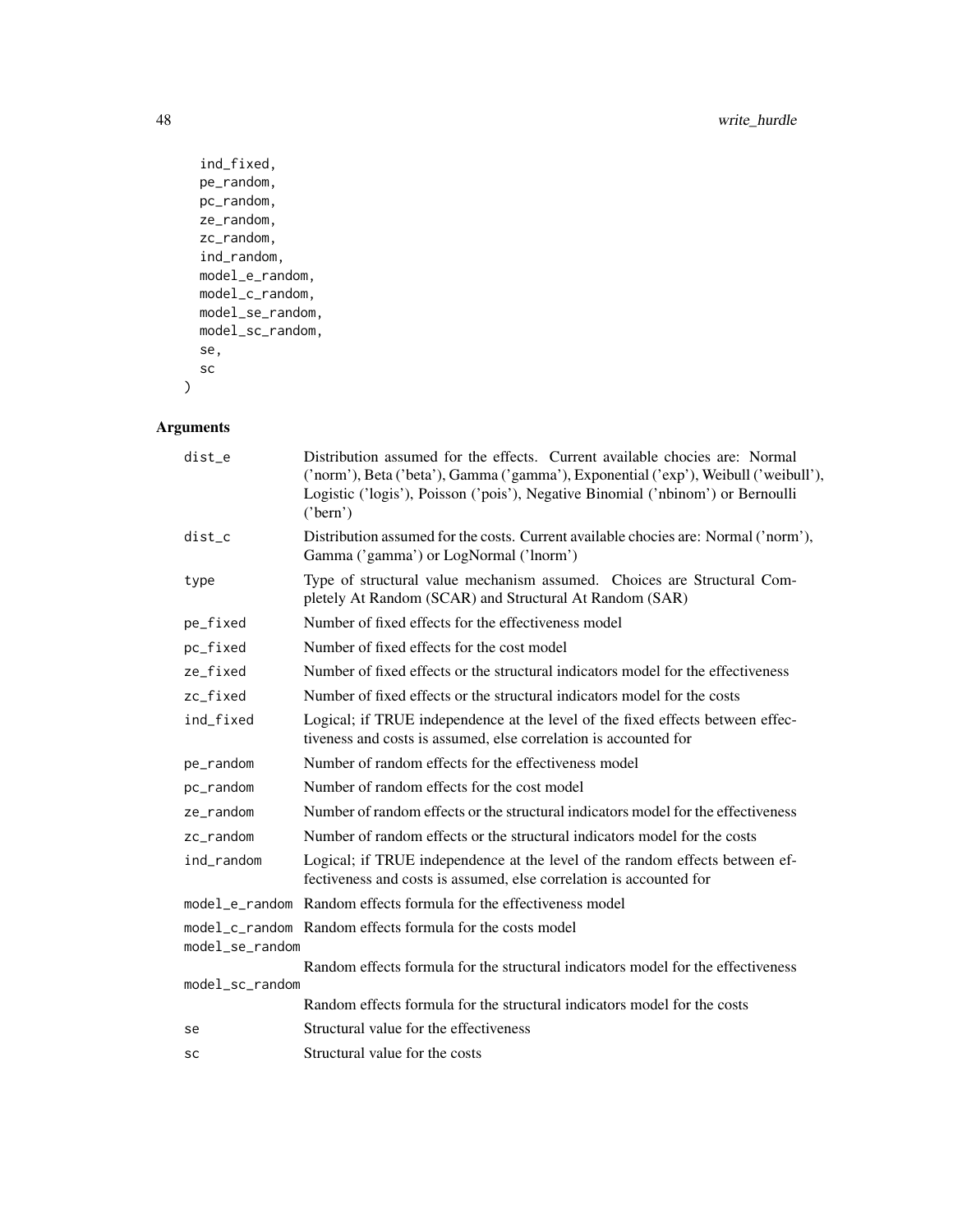#### <span id="page-48-0"></span>write\_pattern 49

#### Examples

```
#Internal function only
#No examples
#
#
```

| write_pattern | An internal function to select which type of pattern mixture model to<br>execute. Alternatives vary depending on the type of distribution as-<br>sumed for the effect and cost variables, type of missingness mechanism<br>assumed and independence or joint modelling This function selects<br>which type of model to execute. |
|---------------|---------------------------------------------------------------------------------------------------------------------------------------------------------------------------------------------------------------------------------------------------------------------------------------------------------------------------------|
|               |                                                                                                                                                                                                                                                                                                                                 |

#### Description

An internal function to select which type of pattern mixture model to execute. Alternatives vary depending on the type of distribution assumed for the effect and cost variables, type of missingness mechanism assumed and independence or joint modelling This function selects which type of model to execute.

#### Usage

```
write_pattern(
  type,
  dist_e,
  dist_c,
  pe_fixed,
  pc_fixed,
  ind_fixed,
  pe_random,
  pc_random,
  ind_random,
  model_e_random,
  model_c_random,
  d_list,
  d1,
  d2,
  restriction
)
```
#### Arguments

type Type of missingness mechanism assumed. Choices are Missing At Random (MAR), Missing Not At Random for the effects (MNAR\_eff), Missing Not At Random for the costs (MNAR\_cost), and Missing Not At Random for both (MNAR)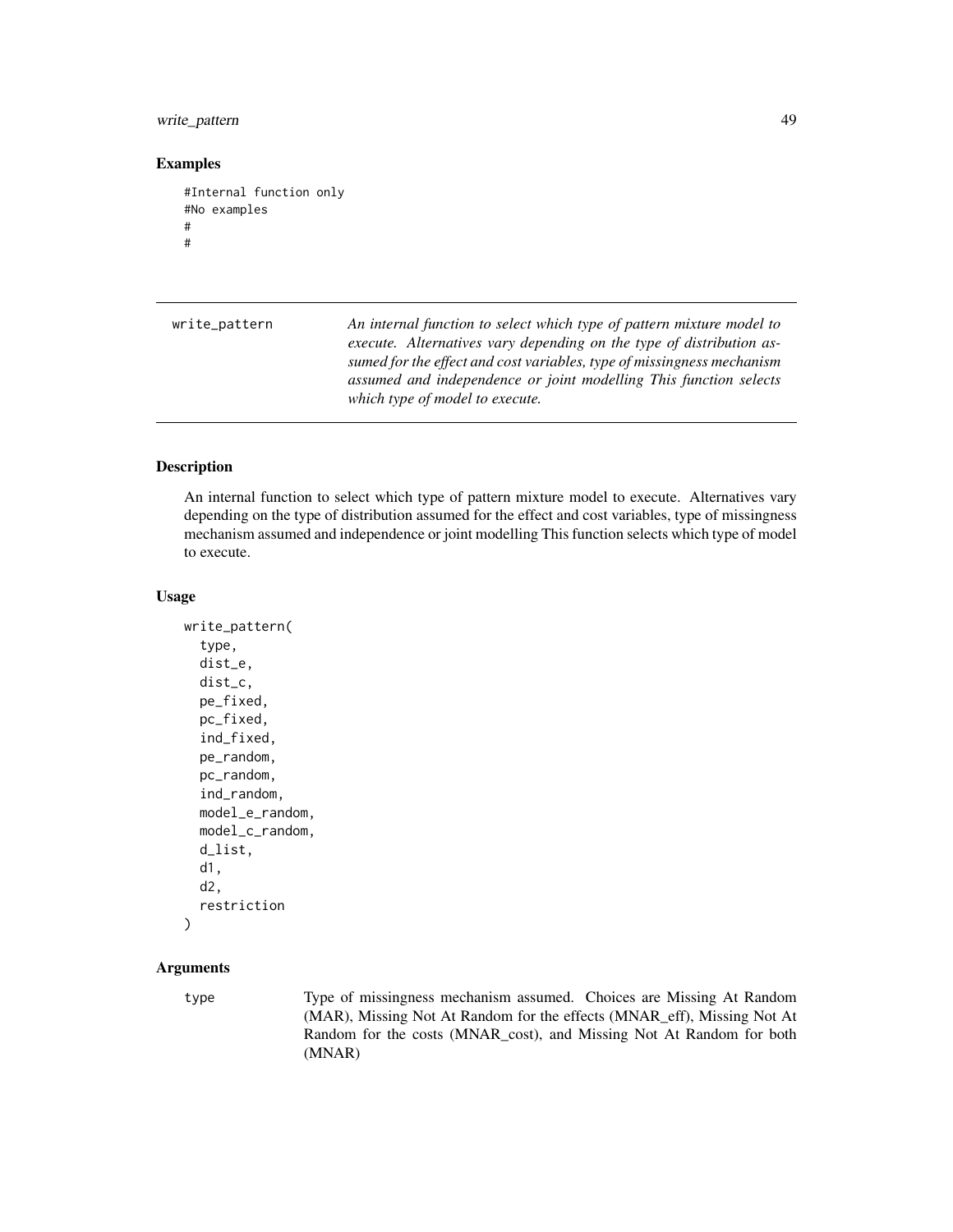<span id="page-49-0"></span>

| dist_e      | Distribution assumed for the effects. Current available choices are: Normal<br>('norm'), Beta ('beta'), Gamma ('gamma'), Exponential ('exp'), Weibull ('weibull'),<br>Logistic ('logis'), Poisson ('pois'), Negative Binomial ('nbinom') or Bernoulli<br>('bern') |
|-------------|-------------------------------------------------------------------------------------------------------------------------------------------------------------------------------------------------------------------------------------------------------------------|
| dist_c      | Distribution assumed for the costs. Current available choices are: Normal ('norm'),<br>Gamma ('gamma') or LogNormal ('lnorm')                                                                                                                                     |
| pe_fixed    | Number of fixed effects for the effectiveness model                                                                                                                                                                                                               |
| pc_fixed    | Number of fixed effects for the cost model                                                                                                                                                                                                                        |
| ind_fixed   | Logical; if TRUE independence between effectiveness and costs is assumed,<br>else correlation is accounted for                                                                                                                                                    |
| pe_random   | Number of random effects for the effectiveness model                                                                                                                                                                                                              |
| pc_random   | Number of random effects for the cost model                                                                                                                                                                                                                       |
| ind_random  | Logical; if TRUE independence at the level of the random effects between ef-<br>fectiveness and costs is assumed, else correlation is accounted for                                                                                                               |
|             | model_e_random Random effects formula for the effectiveness model                                                                                                                                                                                                 |
|             | model_c_random Random effects formula for the costs model                                                                                                                                                                                                         |
| d_list      | Number and type of patterns                                                                                                                                                                                                                                       |
| d1          | Pattern indicator in the control                                                                                                                                                                                                                                  |
| d2          | Pattern indicator in the intervention                                                                                                                                                                                                                             |
| restriction | type of identifying restriction to be imposed                                                                                                                                                                                                                     |

```
# Internal function only
# No examples
#
#
```

| An internal function to select which type of selection model to execute. |
|--------------------------------------------------------------------------|
| Alternatives vary depending on the type of distribution assumed for      |
| the effect and cost variables, type of missingness mechanism assumed     |
| and independence or joint modelling This function selects which type     |
| of model to execute.                                                     |
|                                                                          |

#### Description

An internal function to select which type of selection model to execute. Alternatives vary depending on the type of distribution assumed for the effect and cost variables, type of missingness mechanism assumed and independence or joint modelling This function selects which type of model to execute.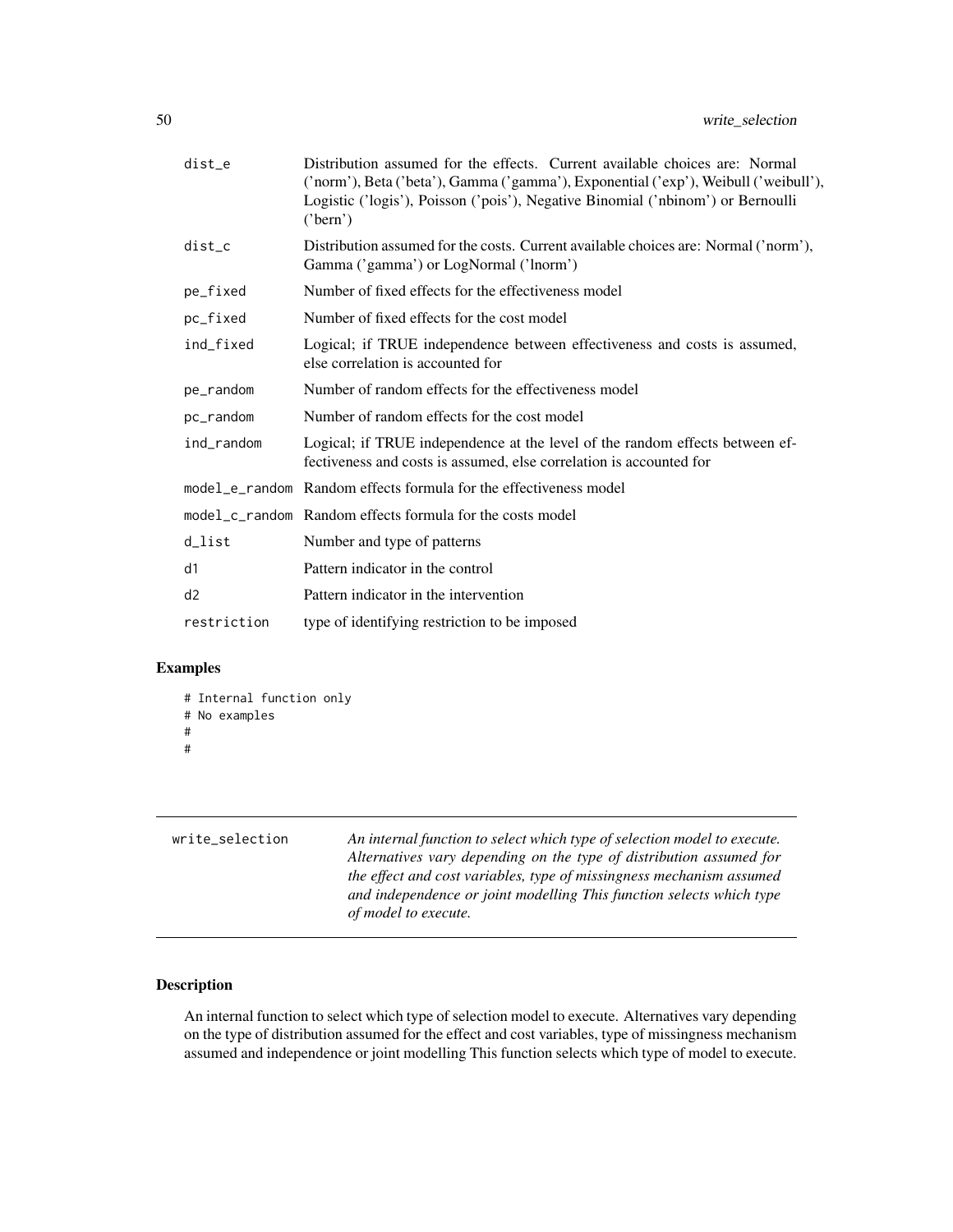#### write\_selection 51

#### Usage

```
write_selection(
  dist_e,
  dist_c,
  type,
  pe_fixed,
  pc_fixed,
  ze_fixed,
  zc_fixed,
  ind_fixed,
  pe_random,
  pc_random,
  ze_random,
  zc_random,
  ind_random,
  model_e_random,
  model_c_random,
  model_me_random,
  model_mc_random
)
```

| dist_e                  | Distribution assumed for the effects. Current available chocies are: Normal<br>('norm'), Beta ('beta'), Gamma ('gamma'), Exponential ('exp'), Weibull ('weibull'),<br>Logistic ('logis'), Poisson ('pois'), Negative Binomial ('nbinom') or Bernoulli<br>('bern') |
|-------------------------|-------------------------------------------------------------------------------------------------------------------------------------------------------------------------------------------------------------------------------------------------------------------|
| $dist_c$                | Distribution assumed for the costs. Current available chocies are: Normal ('norm'),<br>Gamma ('gamma') or LogNormal ('lnorm')                                                                                                                                     |
| type                    | Type of missingness mechanism assumed. Choices are Missing At Random<br>(MAR), Missing Not At Random for the effects (MNAR_eff), Missing Not At<br>Random for the costs (MNAR_cost), and Missing Not At Random for both<br>(MNAR)                                 |
| pe_fixed                | Number of fixed effects for the effectiveness model                                                                                                                                                                                                               |
| pc_fixed                | Number of fixed effects for the cost model                                                                                                                                                                                                                        |
| ze_fixed                | Number of fixed effects or the missingness indicators model for the effectiveness                                                                                                                                                                                 |
| zc_fixed                | Number of fixed effects or the missingness indicators model for the costs                                                                                                                                                                                         |
| ind_fixed               | Logical; if TRUE independence between effectiveness and costs is assumed,<br>else correlation is accounted for                                                                                                                                                    |
| pe_random               | Number of random effects for the effectiveness model                                                                                                                                                                                                              |
| pc_random               | Number of random effects for the cost model                                                                                                                                                                                                                       |
| ze_random               | Number of random effects or the missingness indicators model for the effective-<br>ness                                                                                                                                                                           |
| $zc$ <sub>r</sub> andom | Number of random effects or the missingness indicators model for the costs                                                                                                                                                                                        |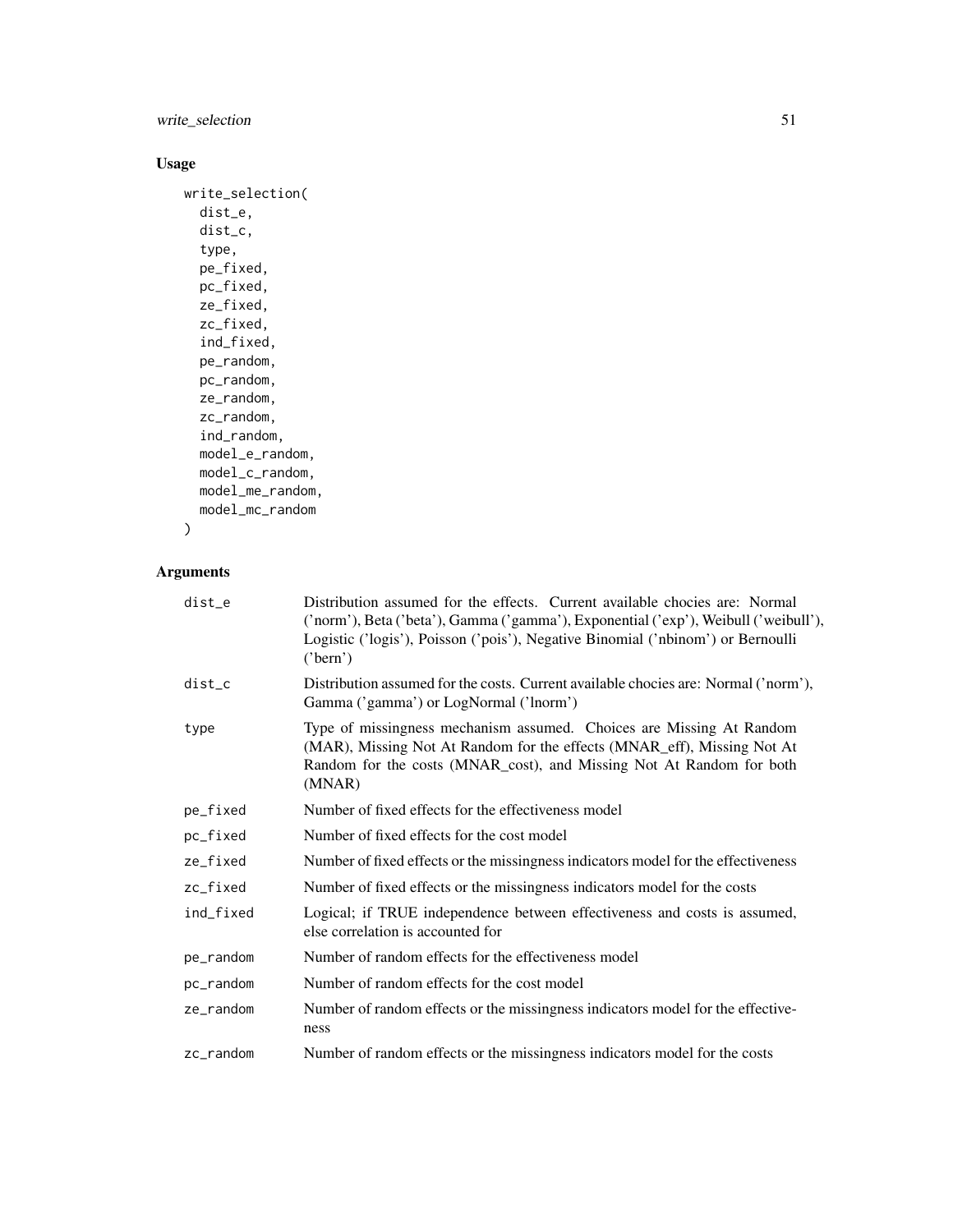|                 | ind_random      | Logical; if TRUE independence at the level of the random effects between ef-<br>fectiveness and costs is assumed, else correlation is accounted for |
|-----------------|-----------------|-----------------------------------------------------------------------------------------------------------------------------------------------------|
|                 |                 | model_e_random Random effects formula for the effectiveness model                                                                                   |
|                 | model_me_random | model_c_random Random effects formula for the costs model                                                                                           |
|                 |                 | Random effects formula for the missingness indicators model for the effective-<br>ness                                                              |
| model_mc_random |                 |                                                                                                                                                     |
|                 |                 | Random effects formula for the missingness indicators model for the costs                                                                           |

```
#Internal function only
#No examples
#
#
```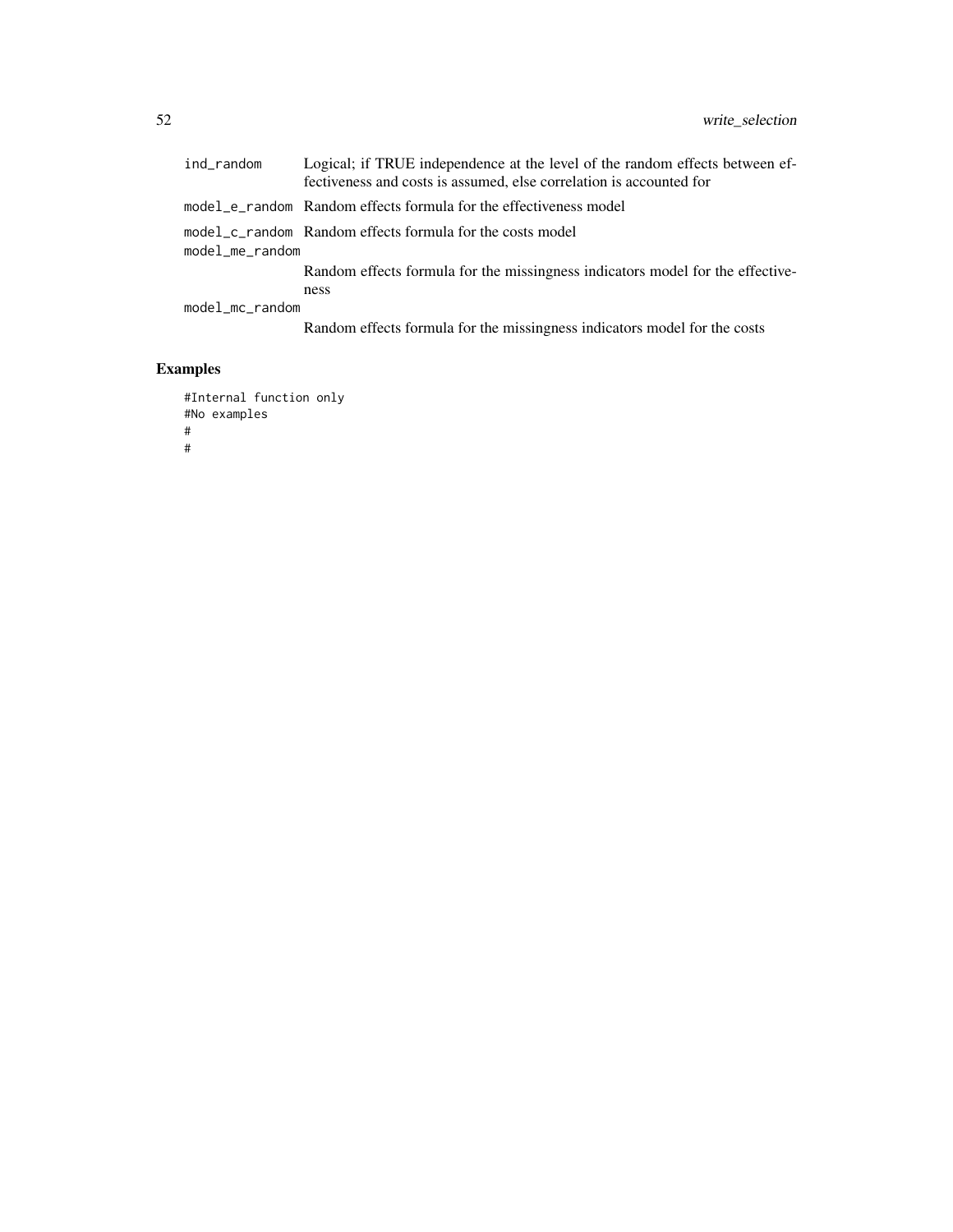# <span id="page-52-0"></span>Index

∗Topic Bayesian run\_hurdle , [38](#page-37-0) run\_pattern , [39](#page-38-0) run\_selection , [40](#page-39-0) ∗Topic CEA hurdle , [11](#page-10-0) pattern , [22](#page-21-0) selection , [41](#page-40-0) ∗Topic Hurdle hurdle , [11](#page-10-0) write\_hurdle, [47](#page-46-0) ∗Topic JAGS hurdle , [11](#page-10-0) jagsresults , [18](#page-17-0) pattern , [22](#page-21-0) pic , [27](#page-26-0) print.missingHE , [33](#page-32-0) run\_hurdle , [38](#page-37-0) run\_pattern , [39](#page-38-0) run\_selection , [40](#page-39-0) selection , [41](#page-40-0) write\_hurdle , [47](#page-46-0) write\_pattern , [49](#page-48-0) write\_selection , [50](#page-49-0) ∗Topic MCMC diagnostic , [7](#page-6-0) ppc , [31](#page-30-0) ∗Topic Mixture pattern , [22](#page-21-0) ∗Topic Models hurdle , [11](#page-10-0) pattern , [22](#page-21-0) selection , [41](#page-40-0) ∗Topic Pattern pattern , [22](#page-21-0) write\_pattern , [49](#page-48-0) ∗Topic Selection prior\_pattern , [35](#page-34-0) prior\_selection , [36](#page-35-0)

selection , [41](#page-40-0) write\_selection , [50](#page-49-0) ∗Topic checks diagnostic, [7](#page-6-0) ppc , [31](#page-30-0) ∗Topic convergence diagnostic, [7](#page-6-0) ∗Topic datasets MenSS, [20](#page-19-0) ∗Topic data data\_read\_hurdle , [4](#page-3-0) data\_read\_pattern , [5](#page-4-0) data\_read\_selection , [6](#page-5-0) hurdle , [11](#page-10-0) pattern , [22](#page-21-0) plot.missingHE , [29](#page-28-0) print.missingHE , [33](#page-32-0) selection , [41](#page-40-0) ∗Topic diagnostics diagnostic, [7](#page-6-0) ∗Topic dic pic , [27](#page-26-0) ∗Topic distributions prior\_hurdle , [34](#page-33-0) prior\_pattern , [35](#page-34-0) prior\_selection , [36](#page-35-0) ∗Topic effects anyBars , [2](#page-1-0) fb , [10](#page-9-0) isAnyArgBar , [16](#page-15-0) isBar , [17](#page-16-0) nobars\_ , [21](#page-20-0) ∗Topic hurdle data\_read\_hurdle , [4](#page-3-0) prior\_hurdle , [34](#page-33-0) run\_hurdle , [38](#page-37-0) ∗Topic loo pic , [27](#page-26-0) ∗Topic missing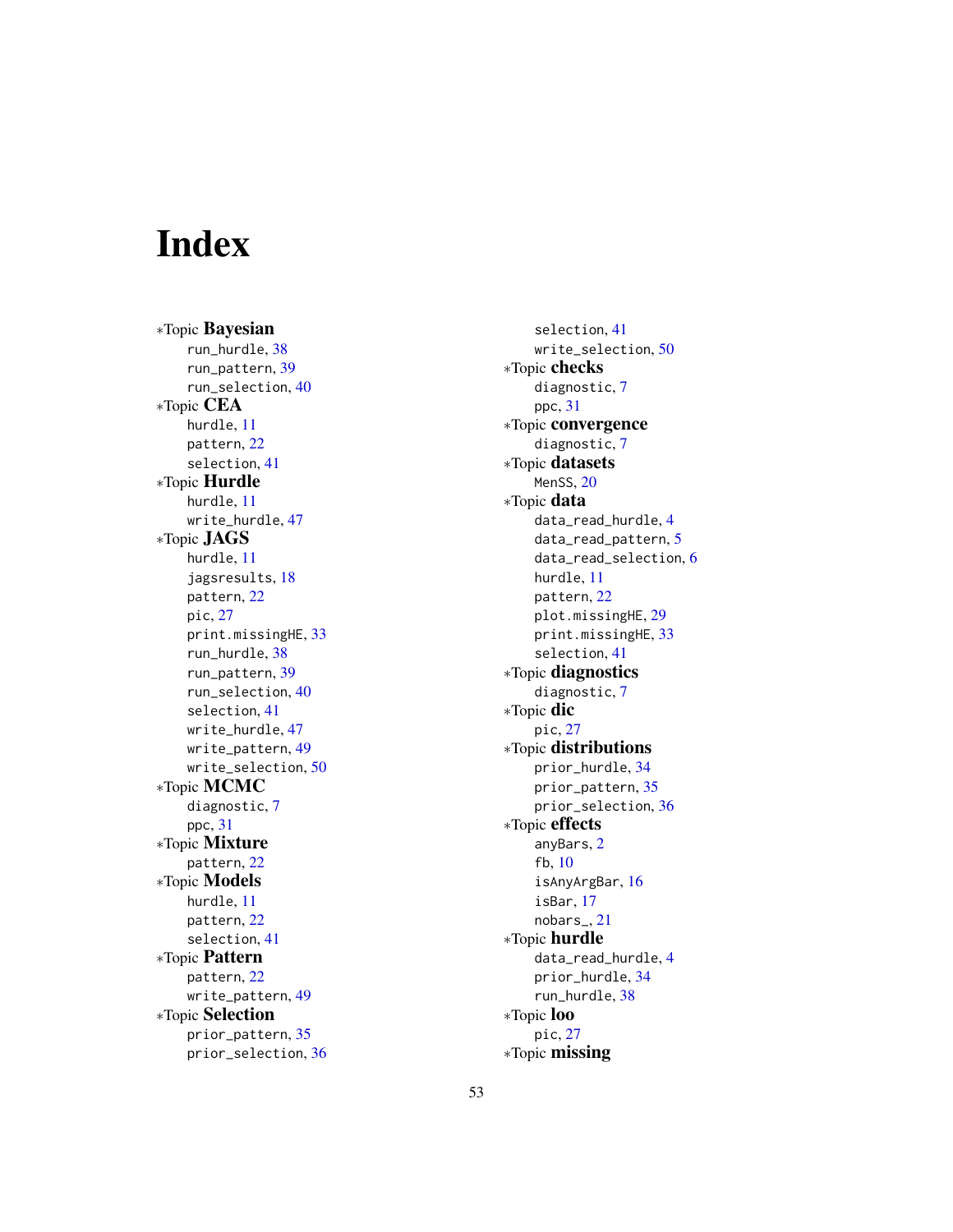#### 54 INDEX

hurdle , [11](#page-10-0) pattern , [22](#page-21-0) plot.missingHE , [29](#page-28-0) print.missingHE , [33](#page-32-0) selection , [41](#page-40-0) ∗Topic mixture run\_pattern , [39](#page-38-0) write\_pattern , [49](#page-48-0) ∗Topic models anyBars , [2](#page-1-0) data\_read\_hurdle , [4](#page-3-0) fb , [10](#page-9-0) isAnyArgBar , [16](#page-15-0) isBar , [17](#page-16-0) nobars\_ , [21](#page-20-0) prior\_hurdle , [34](#page-33-0) prior\_pattern , [35](#page-34-0) prior\_selection , [36](#page-35-0) run\_hurdle , [38](#page-37-0) run\_pattern , [39](#page-38-0) run\_selection , [40](#page-39-0) write\_hurdle , [47](#page-46-0) write\_pattern , [49](#page-48-0) write\_selection , [50](#page-49-0) ∗Topic model jagsresults , [18](#page-17-0) ∗Topic pattern run\_pattern , [39](#page-38-0) ∗Topic plot plot.missingHE , [29](#page-28-0) ∗Topic posterior ppc , [31](#page-30-0) ∗Topic predictive ppc , [31](#page-30-0) ∗Topic print print.missingHE , [33](#page-32-0) ∗Topic priors prior\_hurdle , [34](#page-33-0) prior\_pattern , [35](#page-34-0) prior\_selection , [36](#page-35-0) ∗Topic random anyBars , [2](#page-1-0) fb , [10](#page-9-0) isAnyArgBar , [16](#page-15-0) isBar , [17](#page-16-0) nobars\_ , [21](#page-20-0) ∗Topic read data\_read\_hurdle , [4](#page-3-0)

data\_read\_pattern , [5](#page-4-0) data\_read\_selection , [6](#page-5-0) ∗Topic replications ppc , [31](#page-30-0) ∗Topic selection run\_selection , [40](#page-39-0) ∗Topic summary jagsresults , [18](#page-17-0) ∗Topic waic pic , [27](#page-26-0) anyBars , [2](#page-1-0) bcea , *[13](#page-12-0)* , *[15](#page-14-0)* , *[24](#page-23-0) [–26](#page-25-0)* , *[43](#page-42-0) [–45](#page-44-0)* coef.missingHE , [3](#page-2-0) data\_read\_hurdle , [4](#page-3-0) data\_read\_pattern , [5](#page-4-0) data\_read\_selection , [6](#page-5-0) diagnostic , *[3](#page-2-0)* , [7](#page-6-0) , *[31](#page-30-0) , [32](#page-31-0)* , *[47](#page-46-0)* fb , [10](#page-9-0) ggs , *[10](#page-9-0)* grep , *[18](#page-17-0)* hurdle , *[3](#page-2-0)* , *[7,](#page-6-0) [8](#page-7-0)* , *[10](#page-9-0)* , [11](#page-10-0) , *[27](#page-26-0)* , *[29](#page-28-0) [–33](#page-32-0)* , *[46,](#page-45-0) [47](#page-46-0)* isAnyArgBar , [16](#page-15-0) isBar , [17](#page-16-0) jags , *[11](#page-10-0)* , *[15](#page-14-0)* , *[22](#page-21-0)* , *[25](#page-24-0) , [26](#page-25-0)* , *[29](#page-28-0)* , *[38](#page-37-0) [–41](#page-40-0)* , *[44](#page-43-0) , [45](#page-44-0)* jagsresults , [18](#page-17-0) loo , *[28](#page-27-0) , [29](#page-28-0)* MenSS, [20](#page-19-0) nobars\_ , [21](#page-20-0) pattern , *[3](#page-2-0)* , *[7,](#page-6-0) [8](#page-7-0)* , [22](#page-21-0) , *[27](#page-26-0)* , *[29](#page-28-0) [–33](#page-32-0)* , *[46,](#page-45-0) [47](#page-46-0)* pic , [27](#page-26-0) plot.missingHE , *[3](#page-2-0)* , [29](#page-28-0) , *[47](#page-46-0)* ppc , [31](#page-30-0) print.missingHE , [33](#page-32-0) prior\_hurdle , [34](#page-33-0) prior\_pattern , [35](#page-34-0) prior\_selection , [36](#page-35-0) regex , *[18](#page-17-0)*